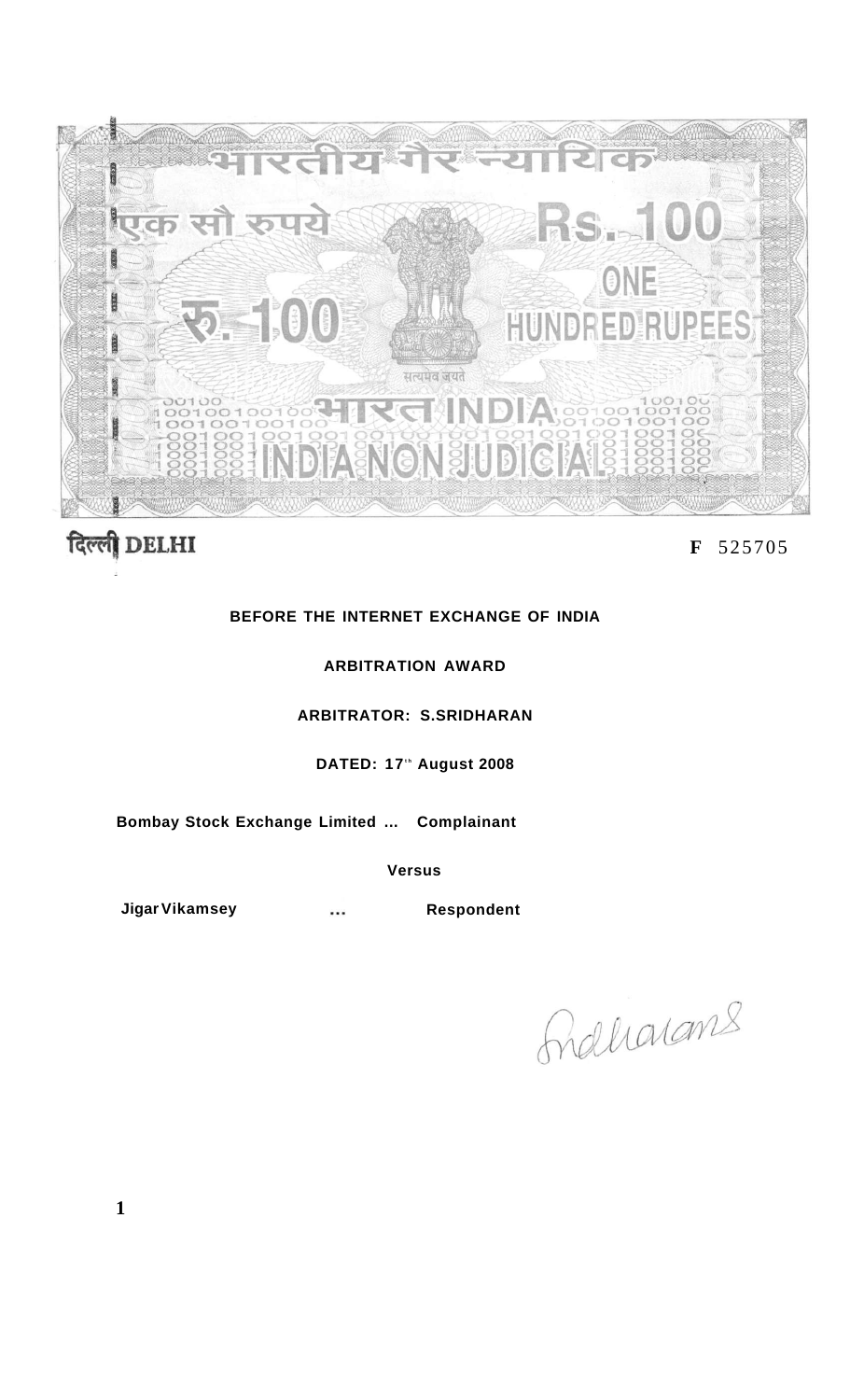#### **BEFORE THE INTERNET EXCHANGE OF INDIA**

#### **ARBITRATION AWARD**

## **ARBITRATOR: S.SRIDHARAN**

#### **DATED: 17<sup>t</sup> <sup>h</sup> August 2008**

**Bombay Stock Exchange Limited ... Complainant** 

### **Versus**

**Jigar Vikamsey 2008 Marsh 2008 Marsh 2018 Respondent** 

#### **1. The Parties**

- 1.1 The Complainant is Bombay Stock Exchange Limited ("BSE"), a company duly incorporated under the Indian Companies Act, 1956, having its registered office at 25<sup>th</sup> Floor, Phiroze Jeejeebhoy Towers, Dalai Street, Fort, Mumbai -40 0 001, represented by its counsel, Ms. Marylou Bilawala advocate of Wadia Ghandy & Co., N.M Wadia Buildings, 123, Mahatma Gandhi Road, Mumbai - 400 001.
- 1.2 Respondent is Mr.Jigar Vikamsey, at 18, Chandravilla, 218, R.A. Kidwai Road, Wadala, Mumbai - 400 031 represented by its counsel Na.Vijayashankar, Ujvala", 37, 20th Main, B.S.K.Stage I, Bangalore 560050.

#### **The Domain Name and Registrar**

1.3 The disputed domain name <**sensex.in**>is registered with Direct Information Pvt Ltd.

Graharams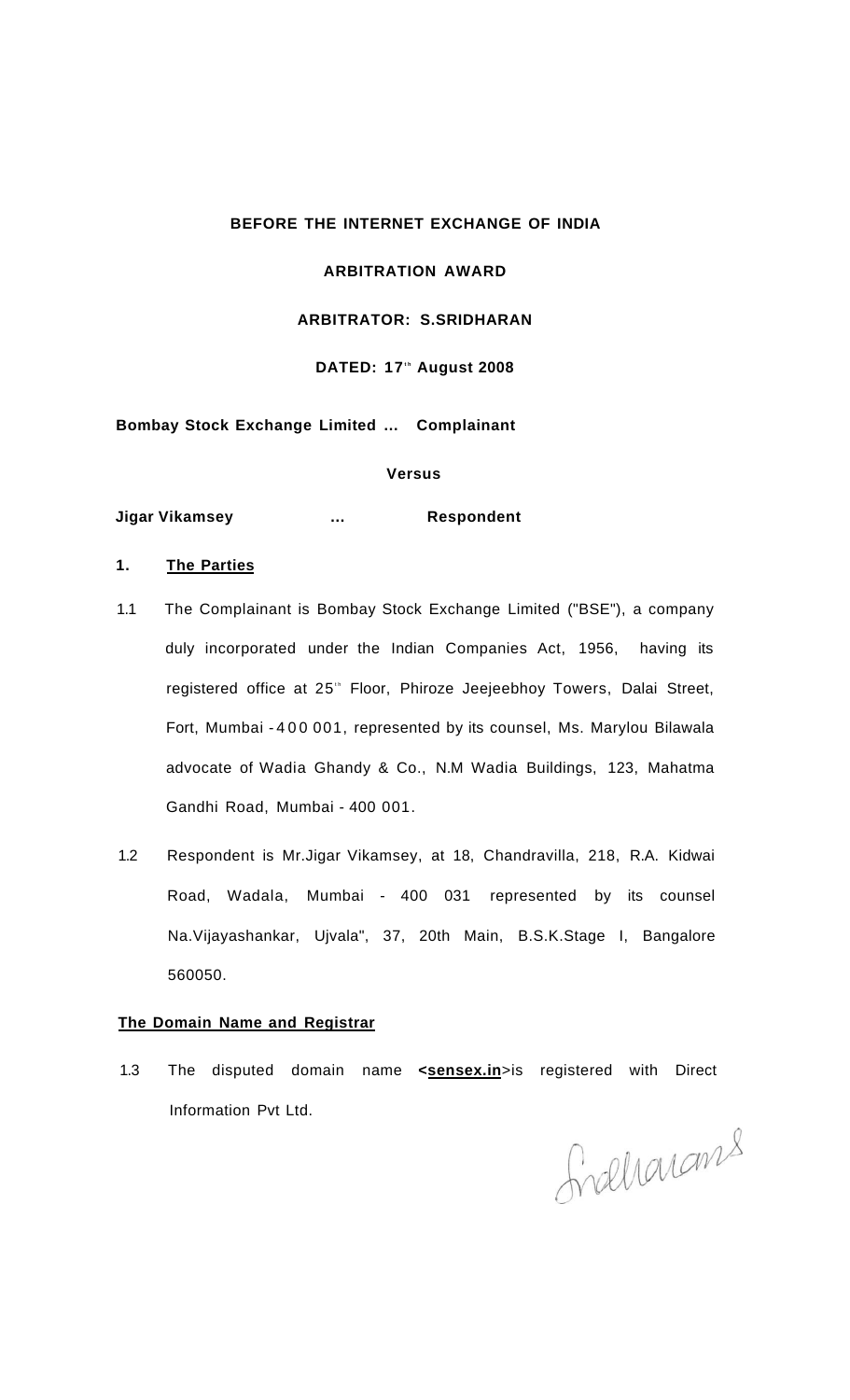#### **2. Procedural History**

- 2.1 On  $4^{\text{th}}$  July 2008, the Arbitrator sent an electronic version of the signed Statement of Acceptance and Declaration of Impartiality and Independence. I was informed by the registry that this matter was originally allotted to another arbitrator.
- 2.2 On 8<sup>th</sup> July 2008, I received hardcopy of the Complaint along with Annexures. I did not receive any other pleadings and I proceeded on the basis that no action was initiated by the earlier arbitrator.
- 2.3 On 8<sup>th</sup> July 2008, I issued by mail a Notice to the Respondent setting forth the relief claimed in the Complaint and directing him to file his reply to the Complaint within 15 days. I also sent a mail to the Complainant to send an electronic version of the Complaint, preferably as a word document to the Arbitrator at the earliest.
- 2.4 On 9<sup>th</sup> July 2008, the Complainant sent an electronic version in a word file of the Complaint to the Arbitrator.
- 2.5 On 11 $^{\circ}$  July 2008, Respondent informed the Arbitrator that he had already filed his response to the arbitrator appointed earlier in this matter. Respondent also issued fresh authorization in favour of his counsel to represent his cause further and attached a soft copy of the same.
- 2.6 I discussed with the registry about the Respondent's response to the complaint. On 15<sup>th</sup> July, I directed the Respondent to send me a soft and

Sidharams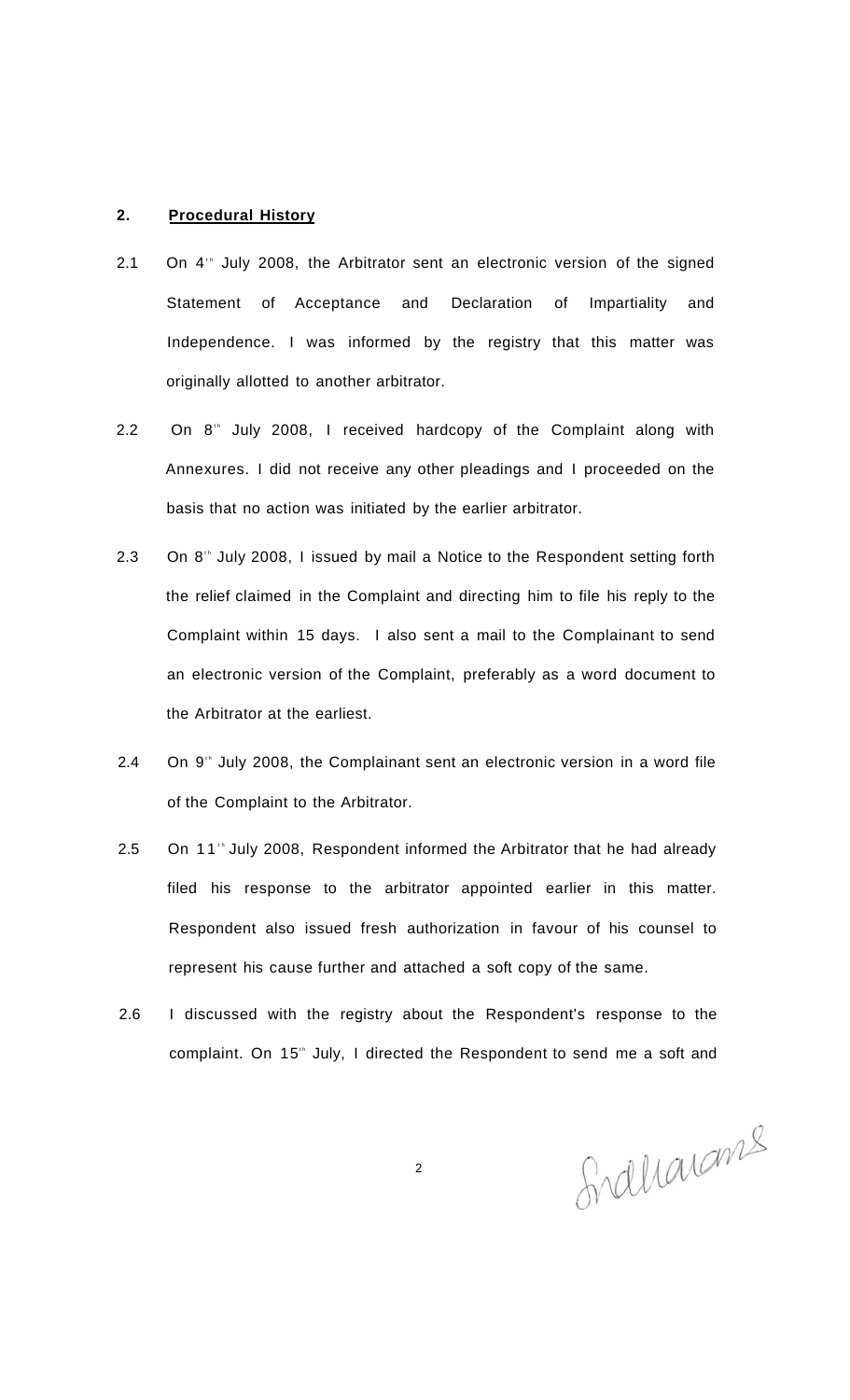hard copy of the reply that was submitted to the arbitrator appointed earlier in this matter.

- 2.7 On 20<sup>th</sup> July 2008, Respondent sent his response to the complaint.
- 2.8 In the meantime, the Complainant made a request for personal hearing. I fixed the hearing on  $3<sup>nd</sup>$  August 2008 and informed the counsel for both the parties. The parties were further informed that since the matter was pending for long time, there might be only one adjournment and in such an event, the hearing would be held on  $9<sup>th</sup>$  August 2008. The Complainant made a request to have the hearing on 9<sup>th</sup> August 2008. The Respondent intimated that he would make arrangements to attend the hearing on  $9<sup>th</sup>$ August 2008.
- 2.9 The hearing was held on 9<sup>th</sup> August 2008 at Taj President, Mumbai between 11 AM and 1.30 PM. The Complainant was represented by Mr. Virag Tulzapurkar, Senior Counsel, Bombay High Court, instructed by Wadia Ghandy & Co., Mumbai. He was assisted by Mr. Nikhil, Advocate, Ms. Marylou Bilawala and Ms. Ritambara Baheti, all advocates, Mr. Kunal Vaidya, Article, and Mr. Sunil Kapadia, Mr. Sammit Joshi, Mr. Shailesh Jain all representatives of the Complainant, Bombay Stock Exchange Limited. The Respondent was represented by its counsel Na.Vijayashankar.
- 2.10 An attendance sheet was prepared in triplicate and each copy was signed by Arbitrator, counsel for the Complainant and the counsel for the

Svelhenams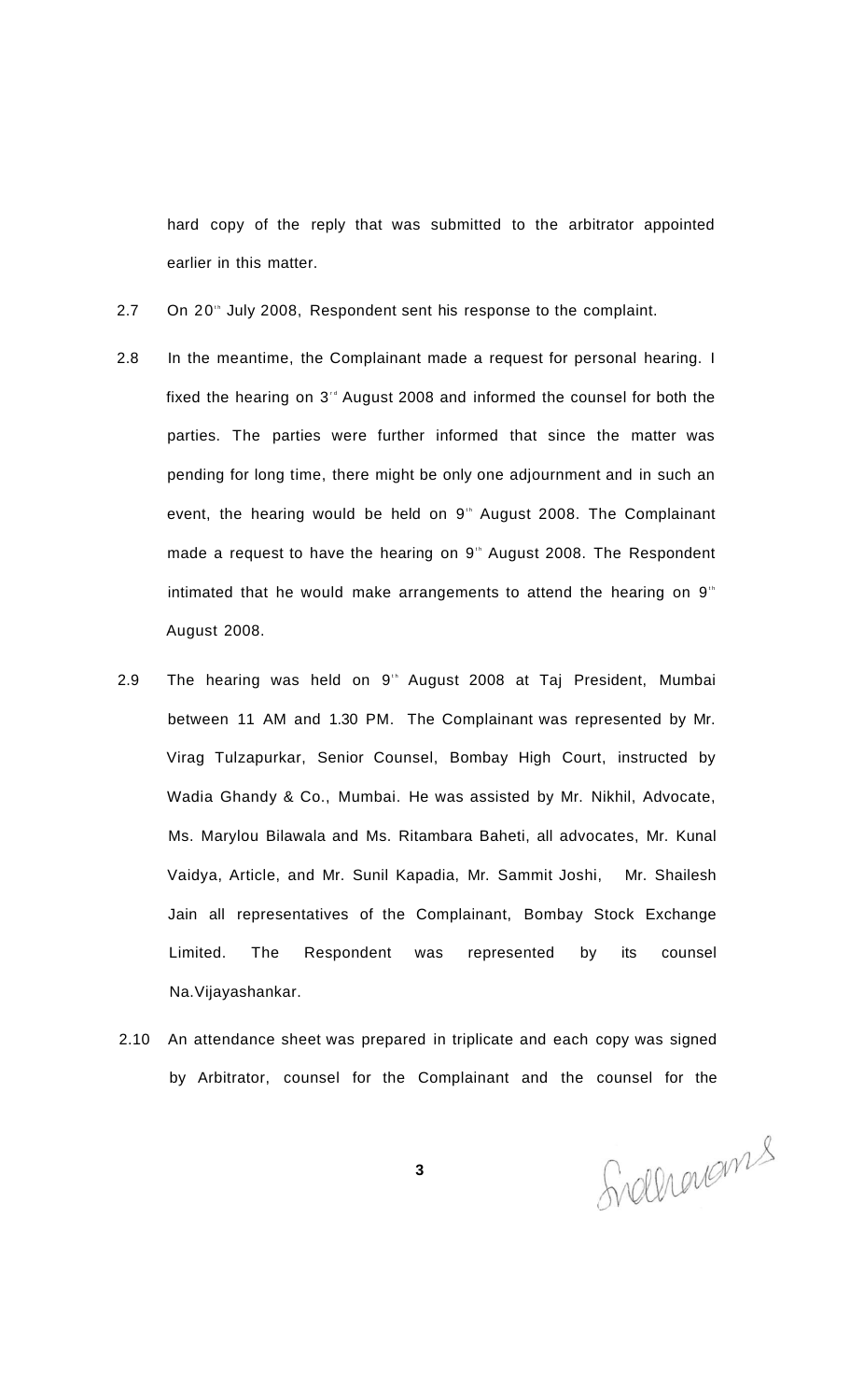Respondent. One signed copy was given to each party to the dispute and one was retained by the Arbitrator to be sent to NIXI along with the award.

- 2.11 The Complainant filed certain additional documents during the hearing. The Respondent wanted some time for effectively answering the documents. I considered the request and gave Respondent one week's time to file his response to the additional documents filed by the Complainant. The Complainant also sought time to file written response to the arguments advanced by the Respondent. The Complainant was also asked to submit his written response in a week's time.
- 2.12 The Complainant and the Respondent submitted their written responses.

#### 3. **Factual Background**

#### **A Complainant**

3.1 The Complainant, a public limited company is the oldest stock exchange in Asia with a rich heritage and is popularly known as "BSE". The Complainant was originally established as "The Native Share & Stock Brokers' Association" in 1875 and was an Association of Persons (AOP). In 1957, the name was changed to "The Stock Exchange, Mumbai". In 2002, it was "Bombay Stock Exchange". Effective from 19th August, 2005, the Complainant has come to be known as "Bombay Stock Exchange Limited" by virtue of BSE (Corporatisation and Demutualization) Scheme, 2005 notified by the Securities and Exchange Board of India (SEBI),

Sidharams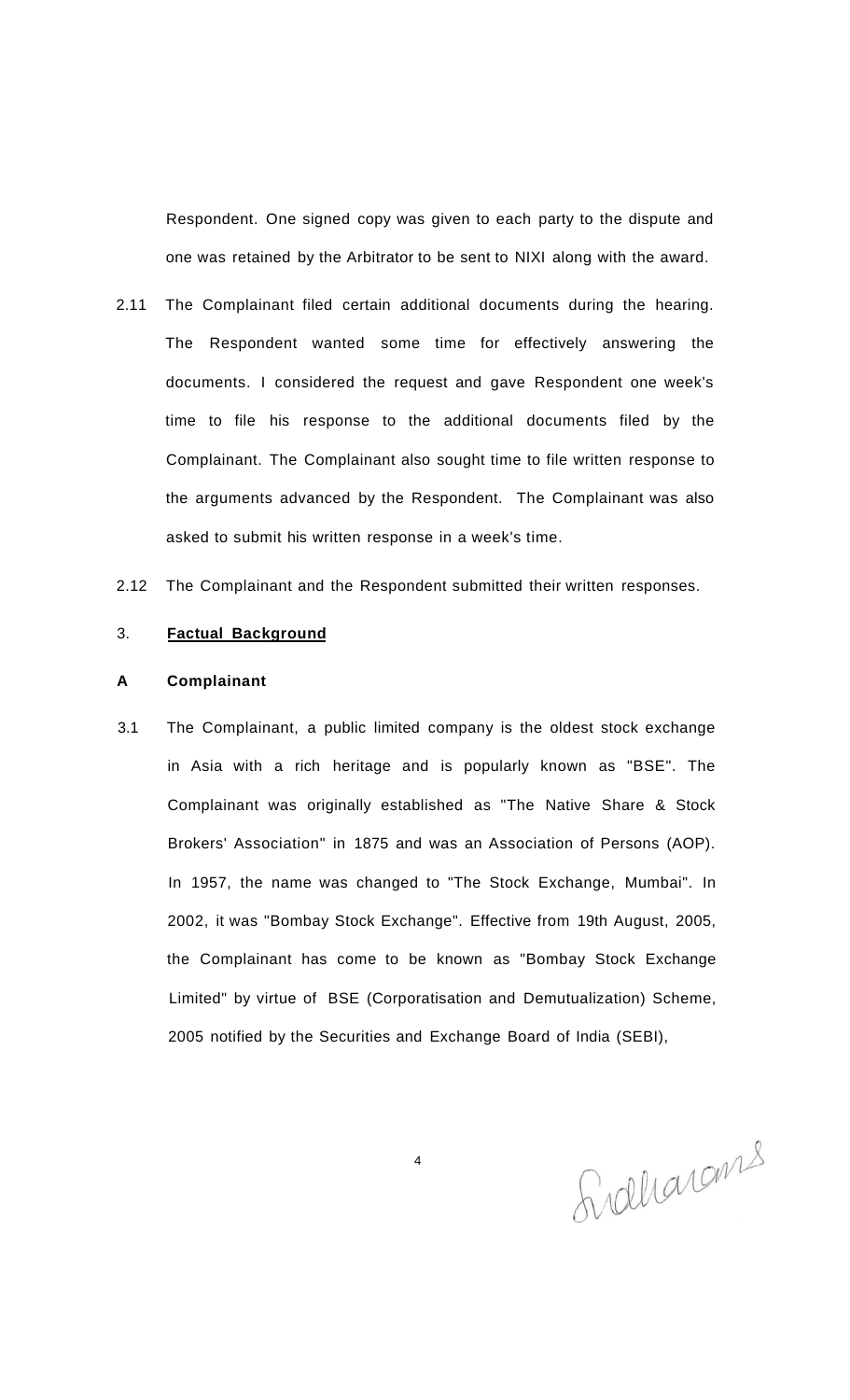- 3.2 The Complainant is an affiliate member of FIBV, the International Federation of Stock Exchanges, an organization devoted to demonstrating the crucial financial role that Exchanges play in the world economy and facilitating international initiatives and cross-border co-operation. Information about BSE appears on the FIBV's website. Further, it may be noted that the Complainant is a registered member of the International Organizations such as World Federation of Exchanges (WFE), International Organization of Securities Commission (IOSCO), Founder member of South Asian Federation of Exchanges (SAFE). The Complainant provides an efficient and transparent market for trading in equity, debt instruments and derivatives. It has an international reach including a presence in 417 cities and towns of India.
- 3.3 In or around 1986, the Complainant coined the word **"SENSEX"** from the words "sensitive index" for use upon and in relation to its publication and reporting of the most traded or sensitive stocks on the Bombay Stock Exchange. The Complainant has been using the name/service mark **"SENSEX",** an index of 30 component stocks, from around 1986, which has become the benchmark index of the Indian Capital Market, and is extensively reported in international print and electronic media. **"SENSEX"** is widely reported in both domestic and international markets through print as well as electronic media. The booms and bust of the Indian equity market can be identified through **"SENSEX".** Due to its wide acceptance amongst the Indian and foreign investors, **"SENSEX"** is

Indharams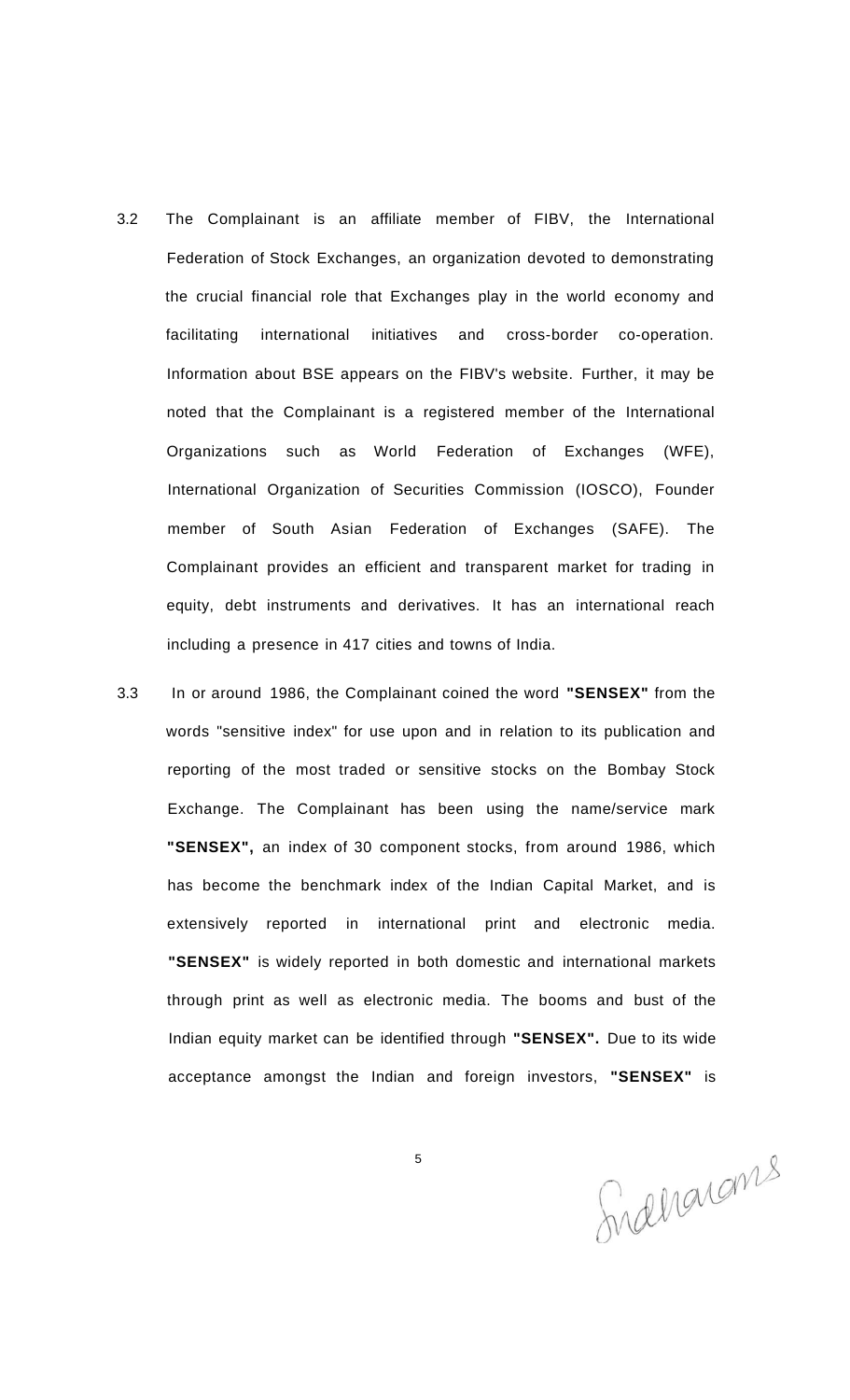regarded to be the pulse of the Indian Stock Markets and is associated exclusively with the Complainant.

- 3.4 The services provided by the Complainant under the said trade mark **"SENSEX"** are widely advertised and promoted in the print and electronic media and on the internet, and the Complainant has expended over Rs. 67.35 million on advertising and promotional expenses in respect of the services provided by the Complainant, for the last 3 years. The Complainant has developed an unprecedented level of goodwill and enjoys a very high reputation globally in respect of the services provided under the trade mark **"SENSEX".** The trade mark **"SENSEX"** has been continuously and extensively used on a wide scale since the year of its adoption by the Complainant and is well known globally.
- 3.5 The Complainant is the registered proprietor of the trade mark / service mark **"SENSEX"** in the United States of America and India.
- 3.6 The Complainant has got the following US registrations for the mark **SENSEX.** The Complainant has filed copies of US registrations.

|     | Trade Mark    | Class | Trade Mark | Goods/Services                       |
|-----|---------------|-------|------------|--------------------------------------|
| Sr. |               |       | number     |                                      |
| No. |               |       |            |                                      |
|     | <b>SENSEX</b> | 16    | 2981287    | Publications regarding the financial |
|     |               |       |            | and investment industries, namely    |
|     |               |       |            | periodicals, manuals, brochures,     |
|     |               |       |            | pamphlets and books.                 |
| 2   | <b>SENSEX</b> | 36    | 2981287    | Securities exchange services;        |

Graharans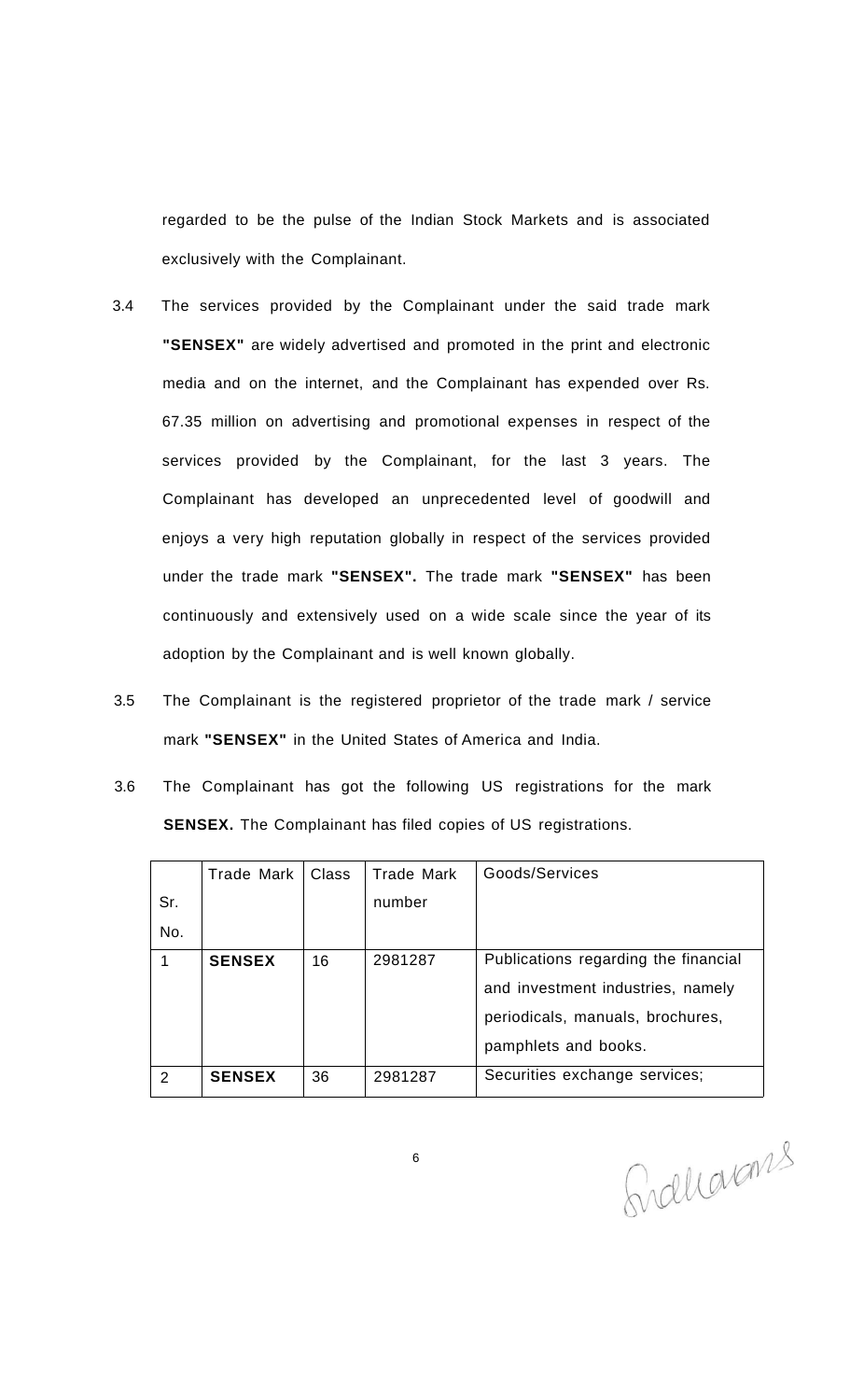|  |  | securities brokerage services;     |
|--|--|------------------------------------|
|  |  | providing financial and investment |
|  |  | information and securities trading |
|  |  | services via telephone wireless    |
|  |  | communications and the internet.   |
|  |  |                                    |

3.7 The Complaint has registered its mark **SENSEX** in India under Application No. 1483928 in class 35 in respect of Compilation of mathematical or statistical data services. The said Application was pending at the time of filing of the Complaint and was registered subsequently. The Complainant has filed by way of an affidavit a copy of certificate of registration of the said mark along with a certificate for use in legal proceedings.

| 3.8 | The Complainant has the following applications for the mark <b>SENSEX.</b> |  |  |  |  |
|-----|----------------------------------------------------------------------------|--|--|--|--|
|-----|----------------------------------------------------------------------------|--|--|--|--|

| Sr. | Trade Mark    | Class | Trade Mark  | <b>Services</b>                 |
|-----|---------------|-------|-------------|---------------------------------|
| No. |               |       | application |                                 |
|     |               |       | number      |                                 |
|     | <b>SENSEX</b> | 36    | 1483934     | Financial affairs and monetary  |
|     |               |       |             | affairs.                        |
| 2   | <b>SENSEX</b> | 41    | 1483975     | Education and training affairs. |

3.9 In or around July 2007 the Complainant was shocked to discover that its trade mark **"SENSEX"** is being used and has been registered as a domain name as **<sensex.in>** by the Respondent. The web site under the disputed domain name **<sensex.in>** purports to provide information services with respect to the stock markets and current Initial Public Offerings (IPO). The disputed domain name **sensex.in** in fact, merely

Siderarams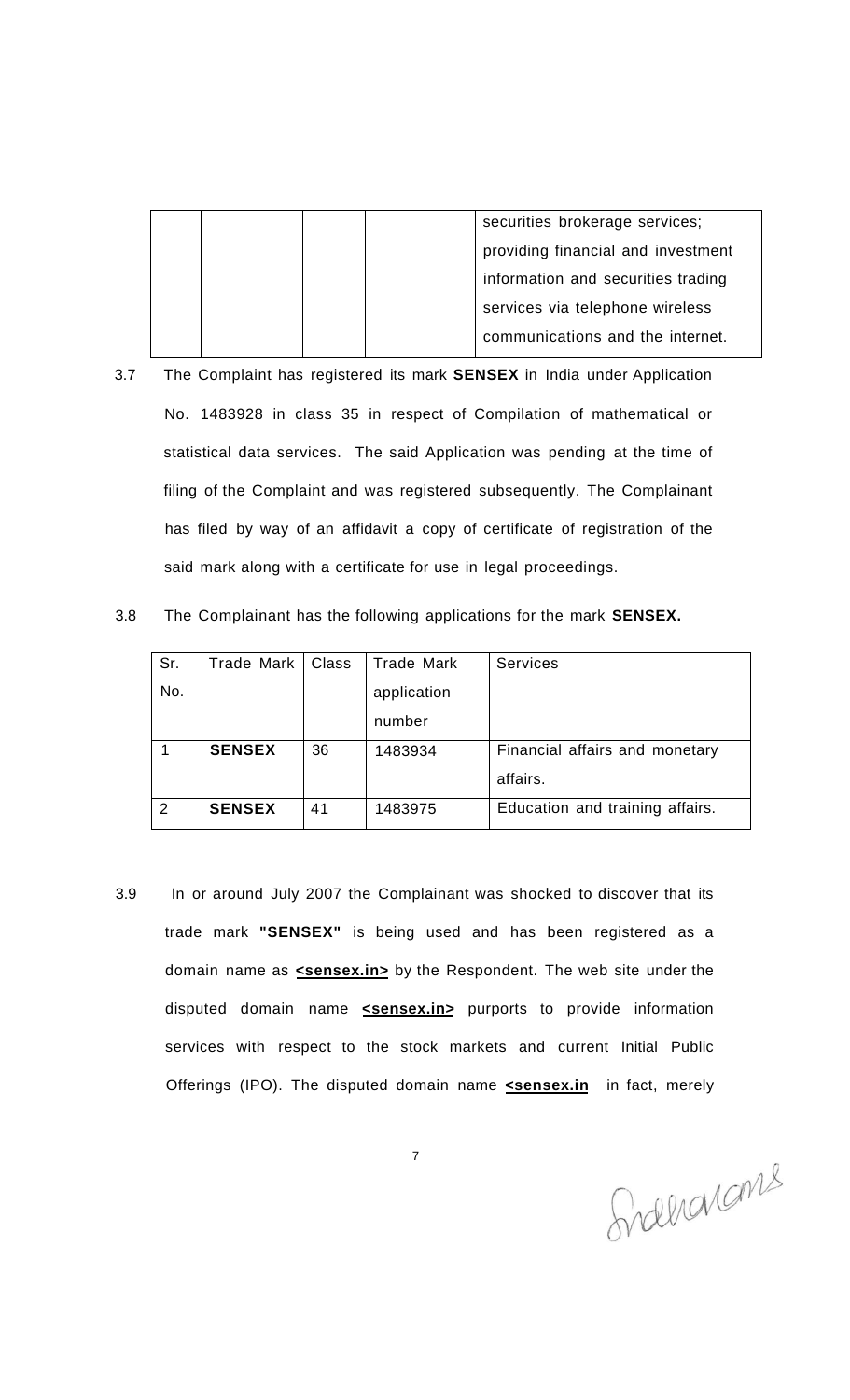provides links to similar other websites. The web site under the disputed domain name **sensex.in>** is so designed and contains information about the Complainant, in such a manner as would lead members of public and users of the internet, to believe that the impugned website emanated from the Complainant itself. The Complainant has filed a copy of the home page of the disputed domain name **<sensex.in>** of the Respondent as on 3<sup>d</sup> January, 2008.

3.10 On discovery of the Respondent's disputed domain name **<sensex**.in> , the Complainant through its Attorneys wrote to the Respondent herein vide an e-mail dated  $24$ <sup>th</sup> July 2007 to cease and desist from using the disputed domain name or any other domain name or variation confusingly and/or deceptively similar to the Complainant's trade mark **"SENSEX"** and to apply to the Registrar Direct Information Private Limited for cancellation of the registration of the impugned domain name or alternatively, to transfer the impugned domain name in favour of the Complainant, within 15 days of receipt of the notice. A reminder letter/email dated 15<sup>th</sup> November 2007 was also sent by the Complainant through its Attorneys to the Respondent. Thereafter, Respondent's Advocate, Mr. Amit Shroff, through his letter dated 19<sup>th</sup> November, 2007, asked the Complainant's Attorney to provide him with a copy of the Complainant's Attorney's letter dated 15<sup>th</sup> November, 2007 as the Respondent was out of station. A copy of the Complainant's Attorney's letter dated 15<sup>th</sup> November, 2007 was sent to the Respondent's Advocate vide letter dated

Snallarams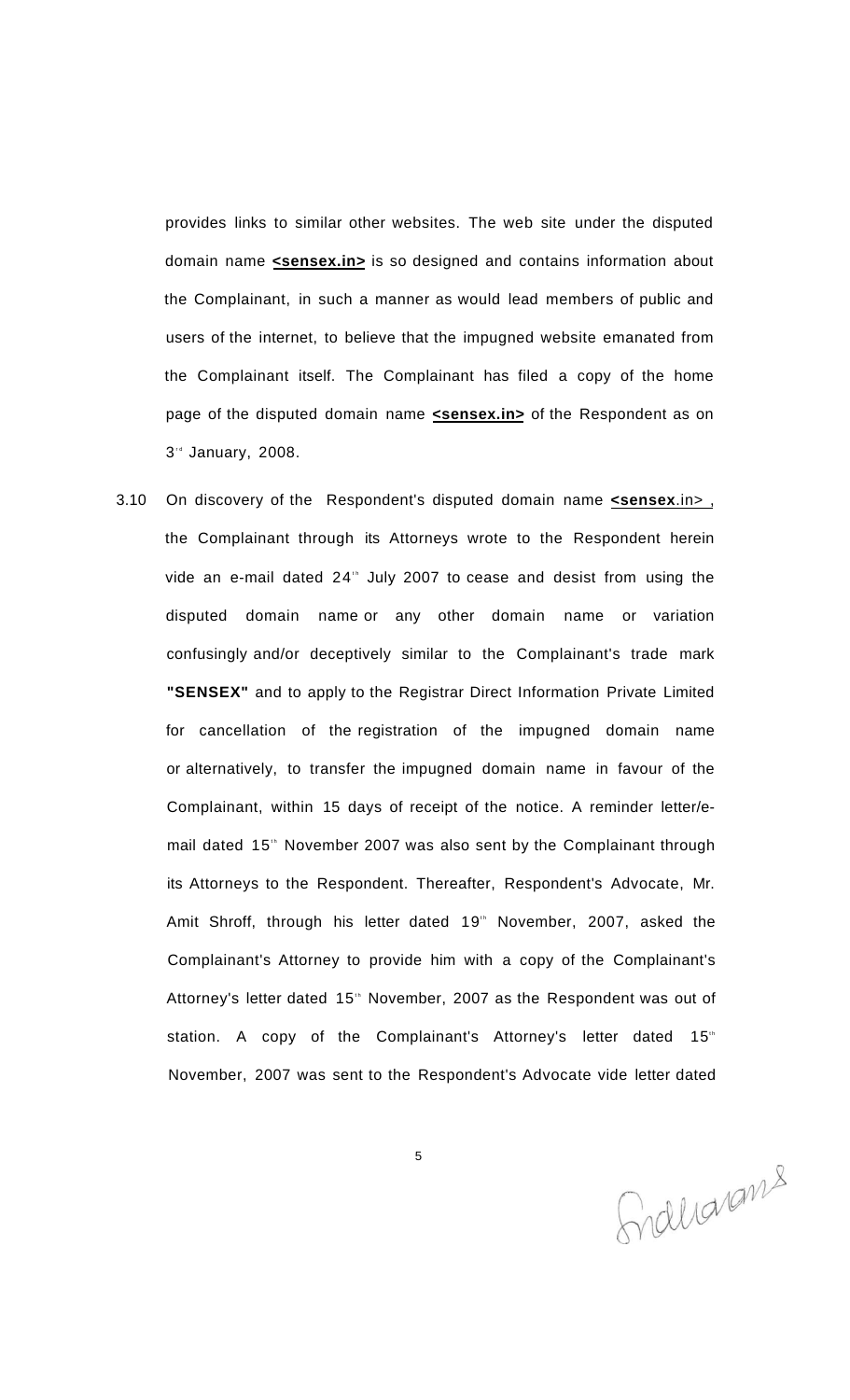19<sup>th</sup> November, 2007 of the Complainant's Attorney. Thereafter, the Complainant's Attorney received a letter from one Mr. Sunil Vikamsey, on behalf of the Respondent, on 3<sup>®</sup> December, 2007, wherein the said Mr. Sunil Vikamsey acknowledged the receipt of the letter dated 15<sup>th</sup> November, 2007 of the Complainant's Attorney and sought some time to revert. However, till date the Respondent has not replied to the e-mail dated 24<sup>th</sup> July 2007, the letter/e-mail dated 15<sup>th</sup> November 2007 or the letter dated 19<sup>th</sup> November, 2007 and has failed to indicate how it had any interest or claim to the name/trade mark **"SENSEX",** Further, the Respondent has neither stopped using the the disputed domain name **<sensex.in>** nor transferred the same to Complainant and still continues to use the disputed domain name **<sensex.in>.** 

3.11 The Complainant submits that the Respondent has adopted the disputed domain name **<sensex.in>** for the purpose of selling, renting or otherwise transferring the same either to the Complainant or to any other person competing with the business of the Complainant, for a valuable consideration, so as to cause loss to the Complainant and/or for the purpose of luring users of Internet to its website under the mistaken impression that the website of the Respondent is in some way connected with the Complainant. The Complainant has filed copies of the aforesaid e-mails / letters dated 24<sup>th</sup> July 2007, 15<sup>th</sup> November 2007 and 19<sup>th</sup> November, 2007 addressed to the Respondent and letters dated 19<sup>th</sup>

Franciens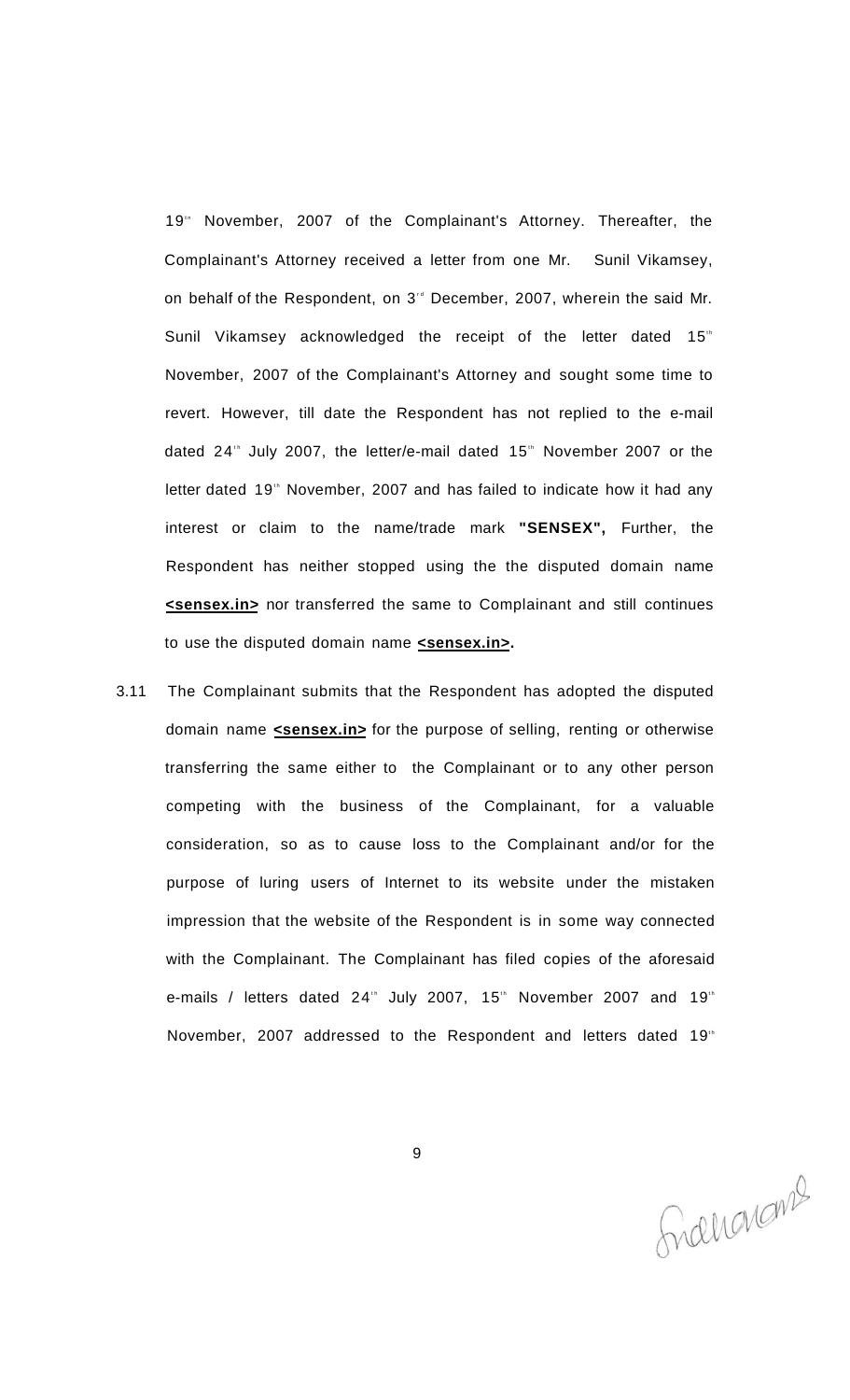November 2007 and 3<sup>"</sup> December, 2007 addressed to the Complainant's Attorney.

3.12 The adoption of the Complainant's registered trade mark **"SENSEX"** by the Respondent in the disputed domain name **<sensex.in>** was and is in bad faith and in infringement of the Complainant's rights therein. Respondent by its above mentioned activities has prevented the Complainant from registering the said trade mark as its domain name. The disputed domain name which is being used by the Respondent is identical and/or confusingly and deceptively similar to the Complainant's registered trade mark and is thus affecting the business, reputation and goodwill of the Complainant.

#### **B Respondent**

- 3.13 The Respondent has a Master's Degree in Business Administration with a specialization in Finance. He desired to disseminate information about the investment markets in India through internet and adopted the disputed domain name **<sensex.in>.**
- 3.14 The disputed domain name **<sensex.in**>has been registered in the name of the Respondent since 16th February, 2005. It was argued that the Respondent has not yet started using the disputed domain name **<sensex.in**> in connection with any goods or services. What are appearing on the web site under the disputed domain name <sensex.in are the advertisements or links provided by Google. The Respondent,

Sidharans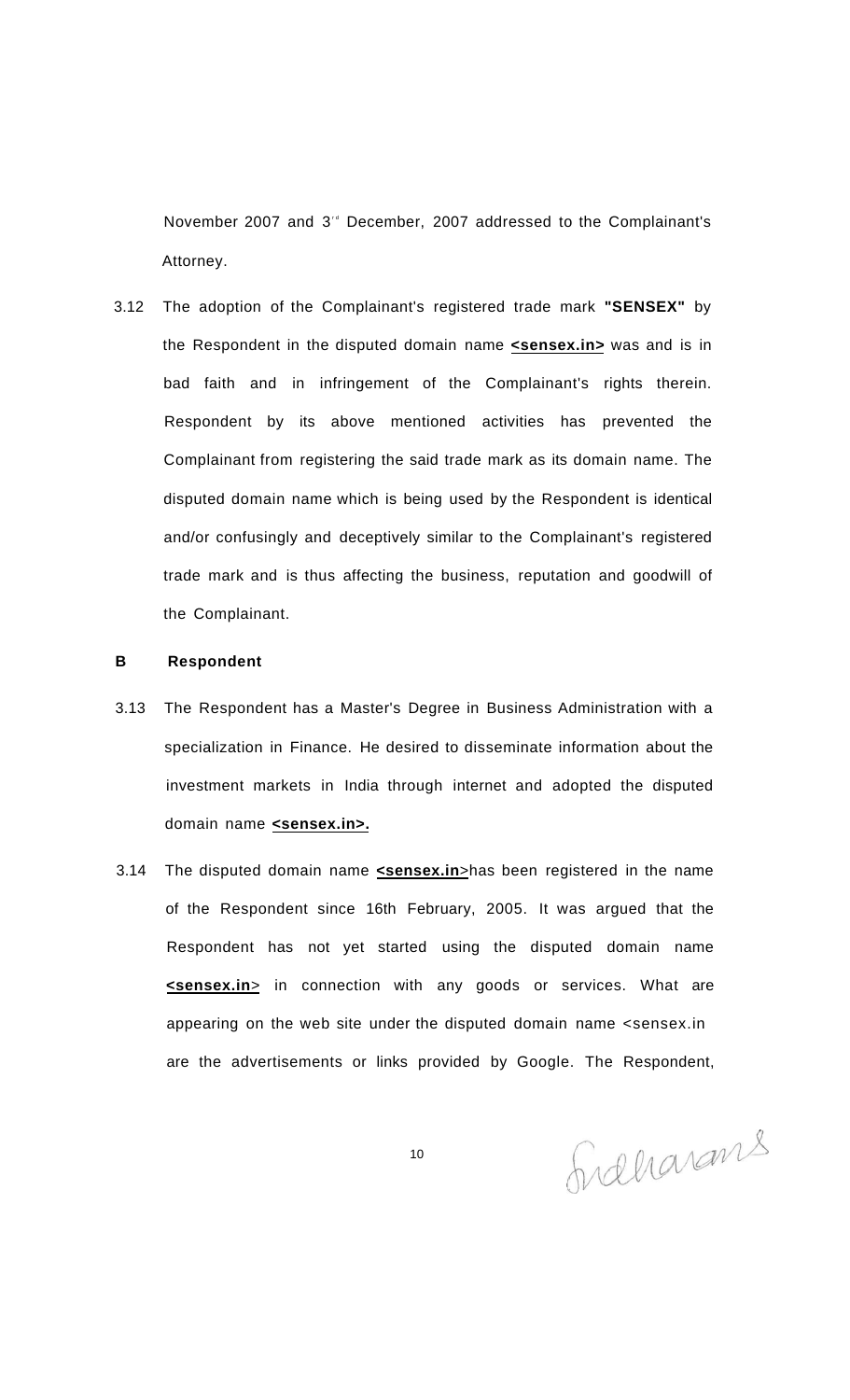however, is planning to offer in the immediate future certain services in the field of capital markets through the disputed domain name <sensex.in .

3.15 The word "sensex" appearing in the disputed domain name <sensex.in is very commonly used by all in connection with capital market transactions, analysis and news. Evidently, no one has any monopoly over the word Sensex and it cannot be used as a trade mark by anyone including the Complainant to the exclusion of others. The Respondent has in good faith and bonafidely adopted the disputed domain name <sensex.in> containing the word Sensex.

#### **4. Parties Contentions**

#### **A Complainant**

- 4.1 The Complainant is the registered proprietor of the mark **SENSEX** and has been using the mark **"SENSEX"** since 01.01.1986.
- 4.2 The Complainant has got Indian and US registrations for the mark **SENSEX** in relation to goods and variety of services falling under classes 16, 35, 36 and 41.
- 4.3 It was argued that since the disputed domain name <sensex.in is accessible in the United States of America, this would constitute infringement of the Complainant's registered Trade Mark 'SENSEX' in the United States. The INDRP protects not only trade marks registered in India, but all registered trade marks.

Sidharans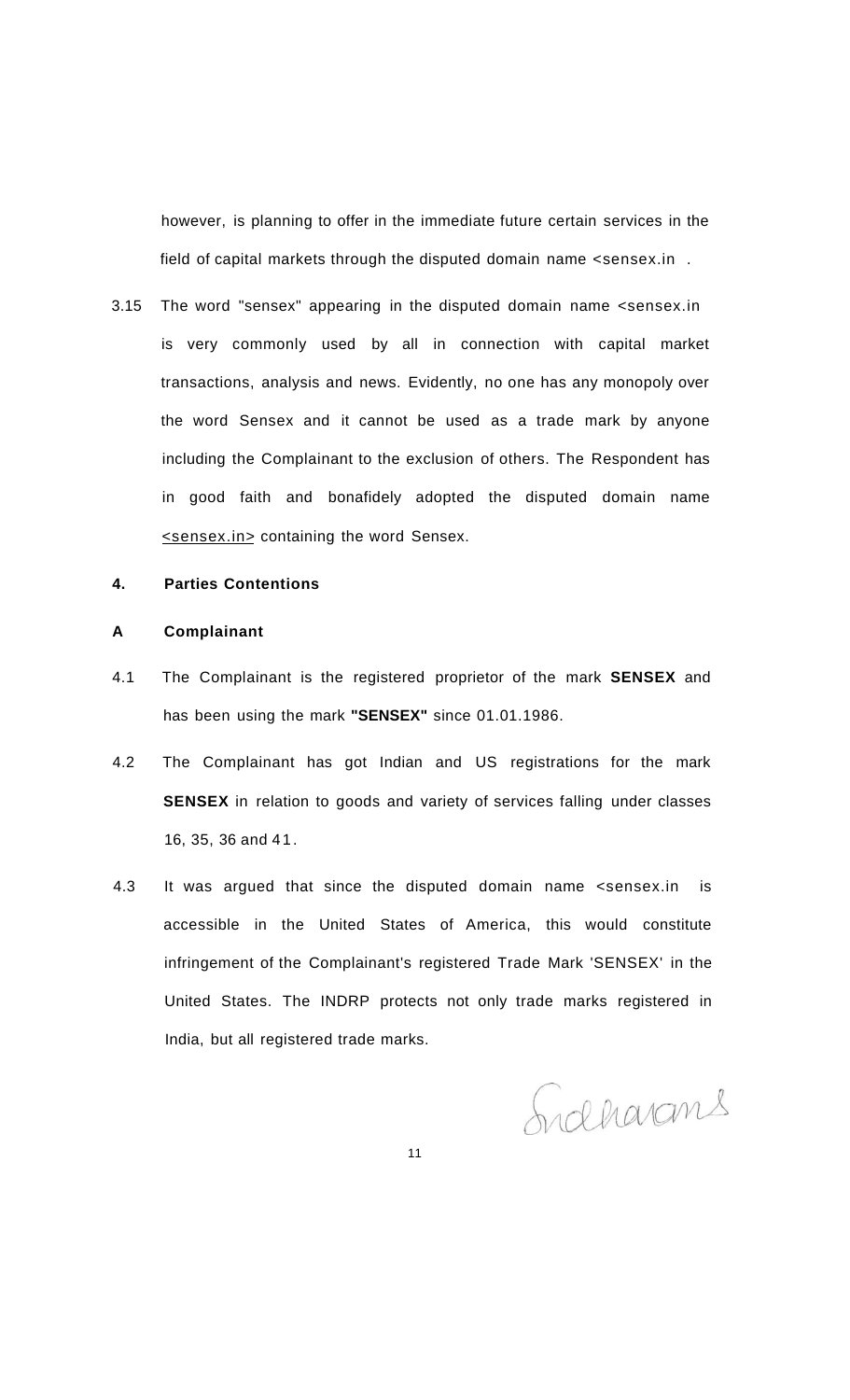- 4.4 The trade mark **"SENSEX"** has acquired distinctiveness by virtue of its long, uninterrupted, continuous, exclusive and extensive use by the Complainant and the trade mark is associated exclusively with the Complainant in relation to the services provided by the Complainant. The mark **SENSEX** is a well known trade mark. The Complainant has statutory as well as overwhelming common law rights in the trade mark **"SENSEX".**
- 4.5 The predominant part of the disputed domain name <sensex.in is **"SENSEX",** the registered trade mark of the Complainant. The presence of the country code top level domain **'.in'** is insignificant. The disputed domain name **<sensex**.in> is visually, structurally and phonetically similar to the Complainant's registered mark **"SENSEX".**
- 4.6 The Respondent is not in any way affiliated with the Complainant nor has the Complainant authorized the Respondent to use and register the trade mark **"SENSEX"** or to seek the registration of any domain name incorporating the trade mark **"SENSEX"** or any variation thereof. Neither does the Respondent's corporate name contain either the word **"SENSEX".** The Respondent therefore does not have any logical reason for adopting the word **"SENSEX"** as part of its domain name, except for the purpose of selling, renting or otherwise transferring the domain name to the Complainant or to any other person competing with the business of the Complainant, for a valuable consideration, so as to make a profit at the expense of the Complainant and/or to lure users of Internet to its

Sidharans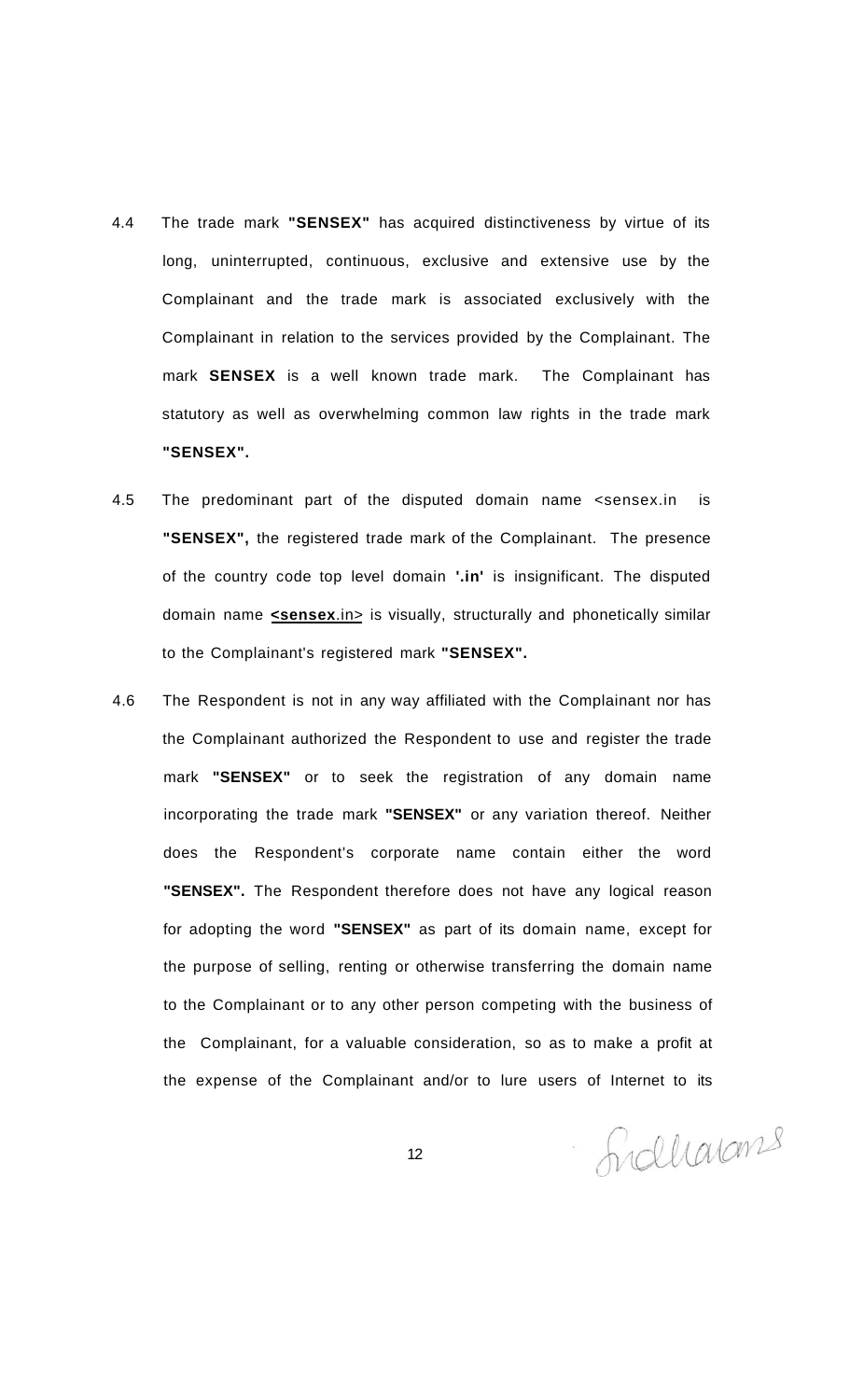website under the mistaken impression that the website of the Respondent is in some way connected with the Complainant.

- 4.7 The internet users or the general public who do not know that the Complainant and the Respondent have no affiliation with each other or that the Complainant has not licensed or authorized or endorsed the use of its famous and well known trade mark **"SENSEX"** will thus confuse the Respondent's activities as those authorized or endorsed or affiliated with the Complainant which leads to the dilution of the Complainant's wellknown and famous trade mark.
- 4.8 The Respondent has no right or legitimate interest in the disputed domain name **<sensex.in>** which contains the registered mark **"SENSEX"** of the Complainant in respect of its services.
	- (a) The Respondent is not nor was it ever commonly known under the name **"SENSEX"** or any other similar name/s or mark/s. The Respondent has no prior interest in the disputed domain name **<sensex.in .**
	- (b) The sole purpose of the registration of the disputed domain name **<sensex.in>** is to misappropriate the reputation and goodwill associated with the Complainant's registered trade mark **"SENSEX".** The Complainant has neither authorized nor licensed the Respondent to register or use the impugned domain name incorporating the registered trade mark **"SENSEX",** nor authorized

Indlianans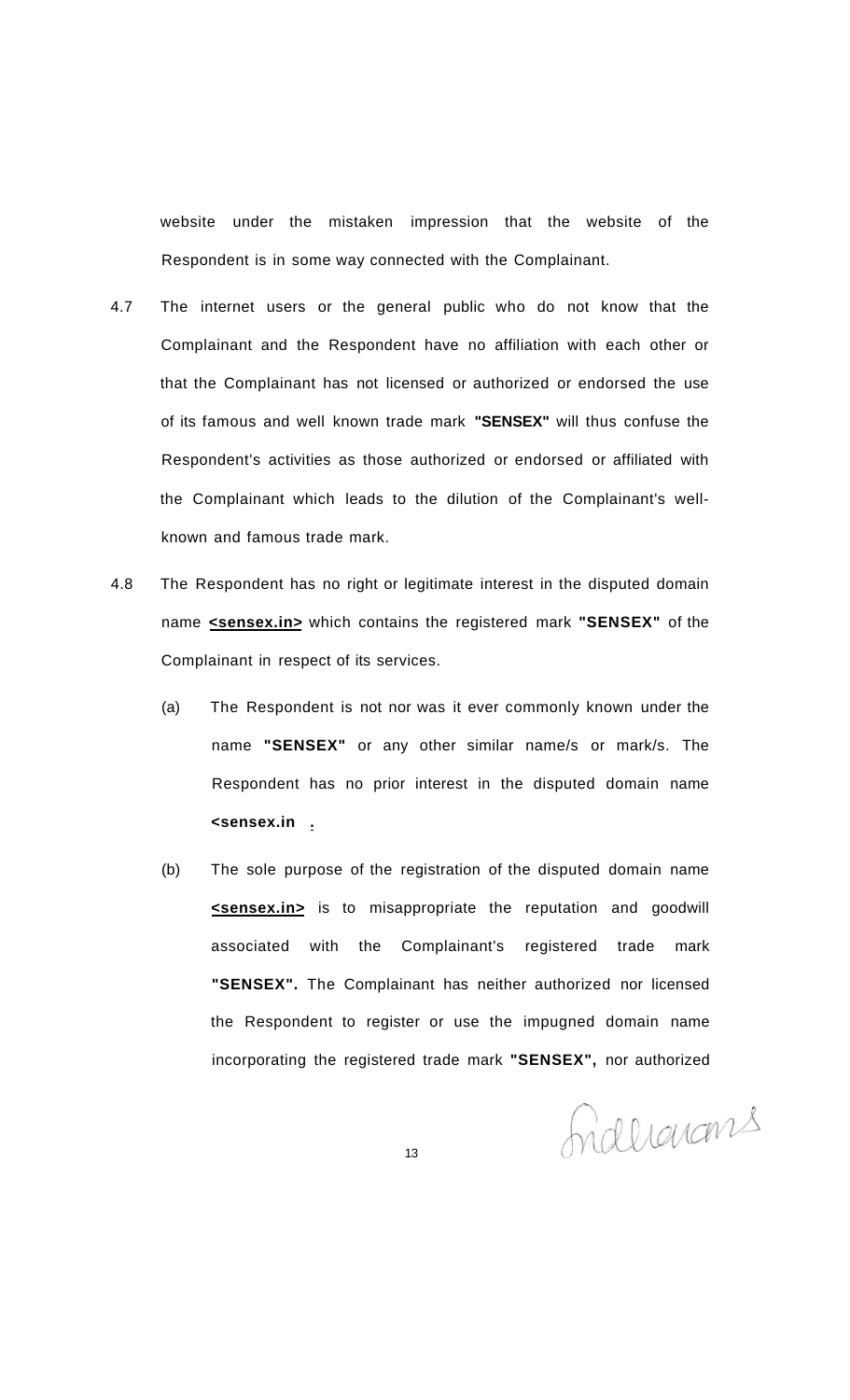or licensed the Respondent to register or use the impugned domain name or any trade mark forming part of it.

- (c) The Respondent has not used nor has it made any demonstrable preparations to use the impugned domain name in connection with any bona fide offering of goods / services by the Respondent. The website to which the disputed domain name **<sensex.in>** resolves does not offer any services but is being used to direct web traffic and provide links to sponsored web sites and online services. The Complainant has filed a printout of the homepage of the website disputed domain name **<sensex.in>** as on 3<sup>re</sup> January, 2008.
- (d) The Respondent is thus deriving financial benefit from the web traffic that is diverted through the disputed domain name **<sensex.in>.** The Respondent is thus preventing the Complainant from registering the domain name in its own name and continues to retain such registration for the purpose of selling, renting or otherwise transferring the domain name to the Complainant or to any other person competing with the business of the Complainant, for a valuable consideration, so as to make a profit at the expense of the Complainant and/or to lure users of Internet to its website under the mistaken impression that the website of the Respondent is in some way connected with the Complainant.

The impugned domain name has been registered and adopted by the Respondent in bad faith:

Sidharans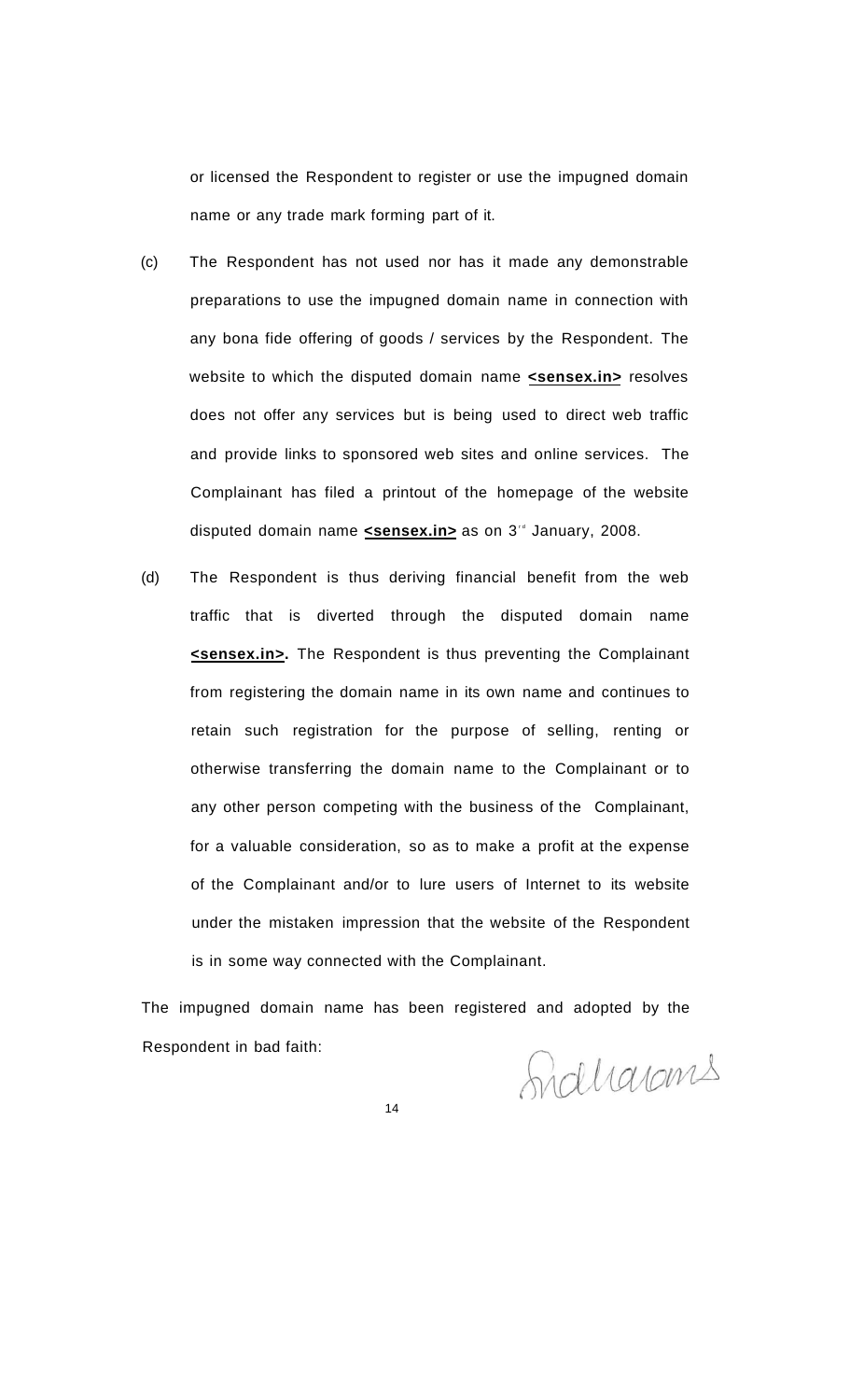- (a) **The** Respondent is clearly using the goodwill and fame of the Complainant's well known and famous trade mark **"SENSEX"** in bad faith in order to improperly benefit financially, in violation of applicable trade mark laws and the rights of the Complainant. The Respondent has registered and uses the disputed domain name **<sensex.in>** in an intentional attempt to attract, for unlawful financial gain, internet users to its web site by creating a likelihood of confusion with the Complainant's well-known and famous trade mark **"SENSEX".**
- (b) The Respondent was well aware when it registered the disputed domain name **<sensex.in>,** that it consisted of the Complainant's trade mark **"SENSEX"** and the Respondent has even made references to the Complainant on its website under the disputed domain name **<sensex.in>** and the Respondent has no reason to adopt the name **'SENSEX'** other than to ride on the Complainant's reputation.
- (c) it is clear from the disputed domain name **<sensex.in>** that the Respondent was and is aware of the fact that the Complainant's sensitive stock index **"SENSEX"** possess a strong reputation and is widely used in India and well known (and used) outside India. Considering the popularity and advent of conducting and accessing banking business and/or financial services over the Internet, the Complainant is restricted from using the Internet as a vehicle for

Sidharans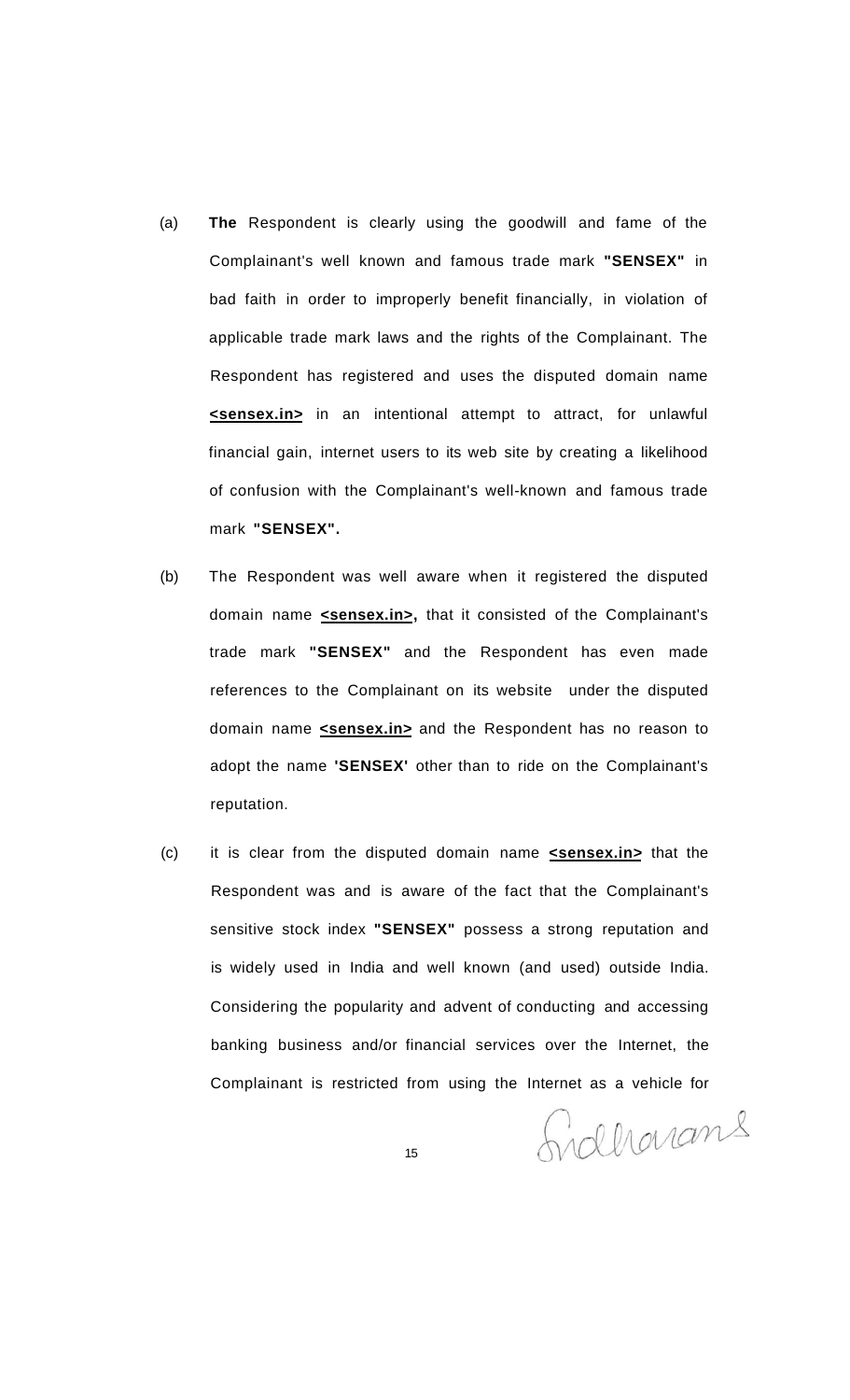expanding their business possibilities and interaction with the public at large across the world due to the illegitimate adoption of the disputed domain name **<sensex.in>** by the Respondent.

- (d) The adoption and registration of the disputed domain name **<sensex.in>** by the Respondent is hampering the potential business and services that the Complainant is likely to and has the capacity to provide on-line, as it is common knowledge that most internet surfers now use the suffix **'.in'** to track down a business or service. The registration and use of the disputed domain name **<sensex.in>** by the Respondent is causing detriment and disadvantage to the Complainant, resulting in financial loss to the Complainant.
- 4.10 It was argued that the use of the disputed domain name **<sensex.in>** itself constitutes use thereof as a trade mark.
- 4.11 Since the disputed domain name **<sensex.in>** is accessible in the United States of America, this would constitute infringement of the Complainant's registered Trade Mark **SENSEX** in the United States. The INDRP protects not only trade marks registered in India, but all registered trade marks.
- 4.12 In the present Complaint, the Complainant is not claiming any rights over the methodology used by the Complainant to determine the figure which is then provided to its members and public under the Trade Mark **SENSEX,**  but is claiming rights over the word / trade Mark **SENSEX.**

Sidhonans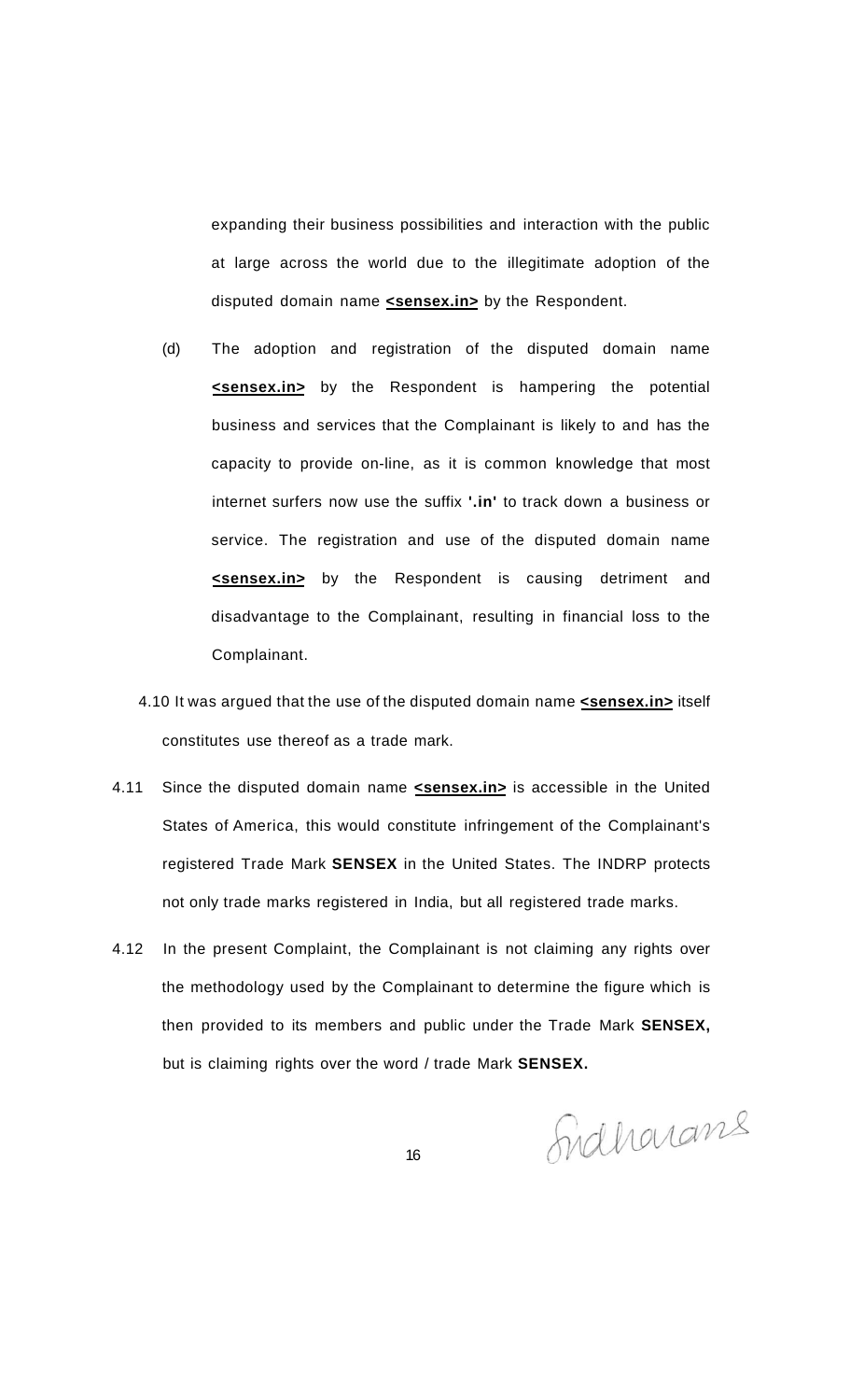- 4.13 the services provided by the Complainant under the trade mark **SENSEX**  are indicative of the 30 selected stocks traded on the Complainant's stock exchange (and no other stock exchange), which 30 stocks (out of a huge number of stocks exceeding 6500 stocks traded on the Complainant's stock exchange) are selected exclusively by the Complainant based on criteria pre-defined by the Complainant, that govern the selection of the stocks. This service provided by the Complainant is provided under the service mark / trade mark **SENSEX.** Because of the high quality of the said Services provided by the Complainant and the extensive advertising and promotion of the trade mark **SENSEX,** the mark **SENSEX** is identified and associated exclusively with the Complainant in respect of its services. Such reputation and goodwill ensures and must ensure for the benefit of the Complainant alone and cannot be usurped by third parties, including the Respondent.
- 4.14 The Complainant provides the services through its website [www.bseindia.com w](http://www.bseindia.com)hich website was registered by the Complainant in its name on 2nd January, 1997 and the trade marks of the Complainant including **SENSEX** appear on the aforesaid website of the Complainant.
- 4.15 The domain name [www.sensex.co.in w](http://www.sensex.co.in)as originally registered by one Mr. Manoj Jain in his name but was thereafter transferred in the name of the Complainant after the Complainant objected to the same. Accordingly, the Complainant has been taking steps to protect its ownership rights in the mark **SENSEX** even vis-a-vis its wrongful use by others as a domain

Ridharans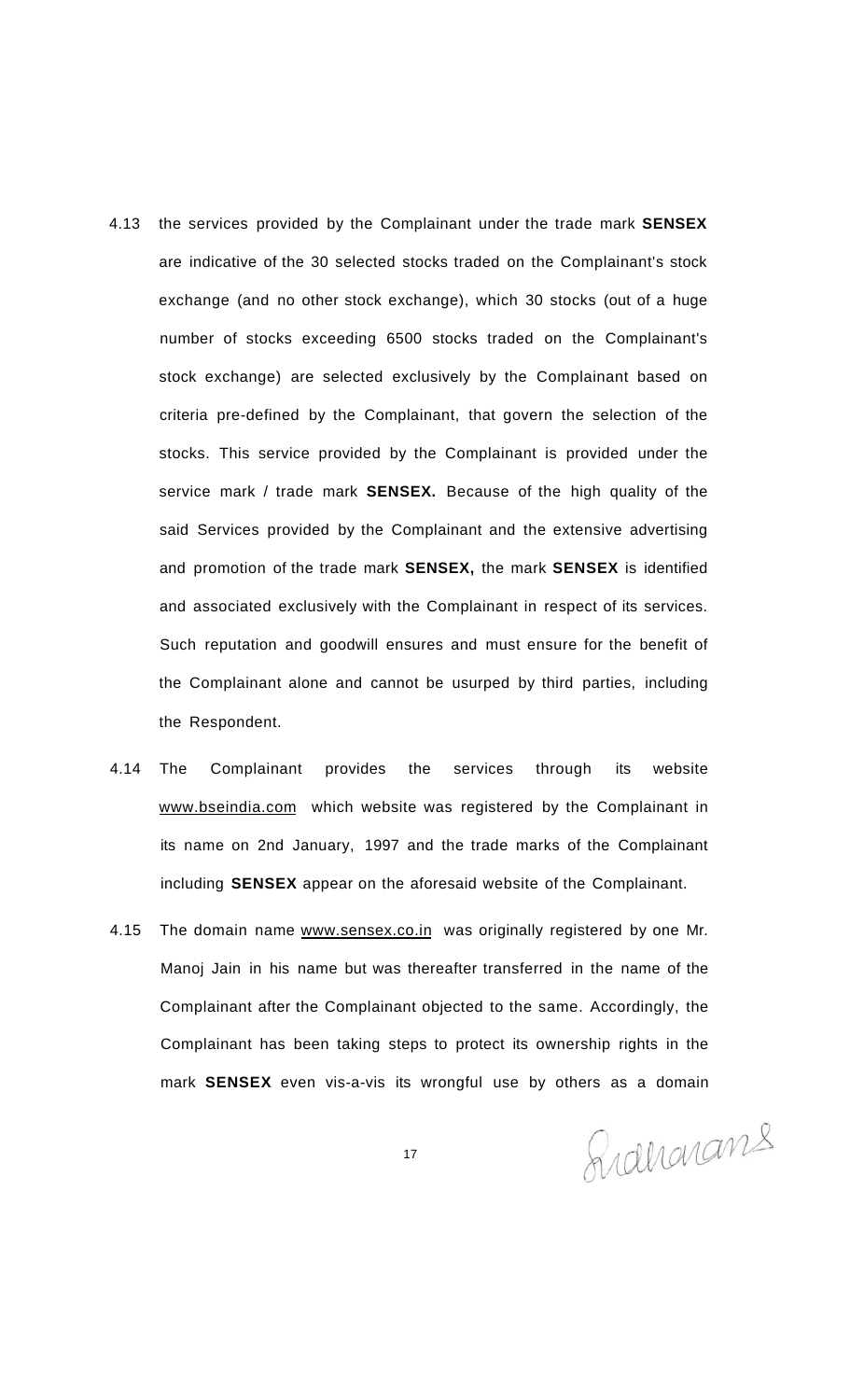name. In any event non-registration of a trade mark as a domain name by the owner thereof does not permit third parties to adopt such trade marks as part of their domain names and the INDRP recognizes the rights of trade mark owners as against domain name registrants. Further, the Respondent had no other / prior association with **SENSEX** till the registration of the disputed domain name **<sensex.in>** whereas the Complainant is using the mark **SENSEX** for a very long period of time.

- 16 The alleged suit referred to by the Respondent filed by one Mr.Mohoni in Pune is completely irrelevant to the present dispute between the Complainant and the Respondent. In any event, the Complainant submits that such suit, if any, shall be defended by the Complainant as the Complainant is the registered proprietor, owner and user of the mark **SENSEX.** The Complainant has separately filed a suit in the Bombay High Court (Suit No. 2483 of 2008) against the said Mr. Mohoni in view of such false claims being made by him. In any event and without prejudice to the above, the mark **SENSEX** is registered in the name of the Complainant both in India and the United States of America and not in the name of the said Mr. Deepak Mohoni.
- 17 The Respondent has himself admitted that he is offering services through the disputed domain name **<sensex.in> (See** paragraphs 18, 20 and 21 of the Response submitted by the Respondent) Further, the home page of the disputed domain name **<sensex.in>** displays a chart under the name **SENSEX,** which chart displays the services provided by the Complainant.

Gidharans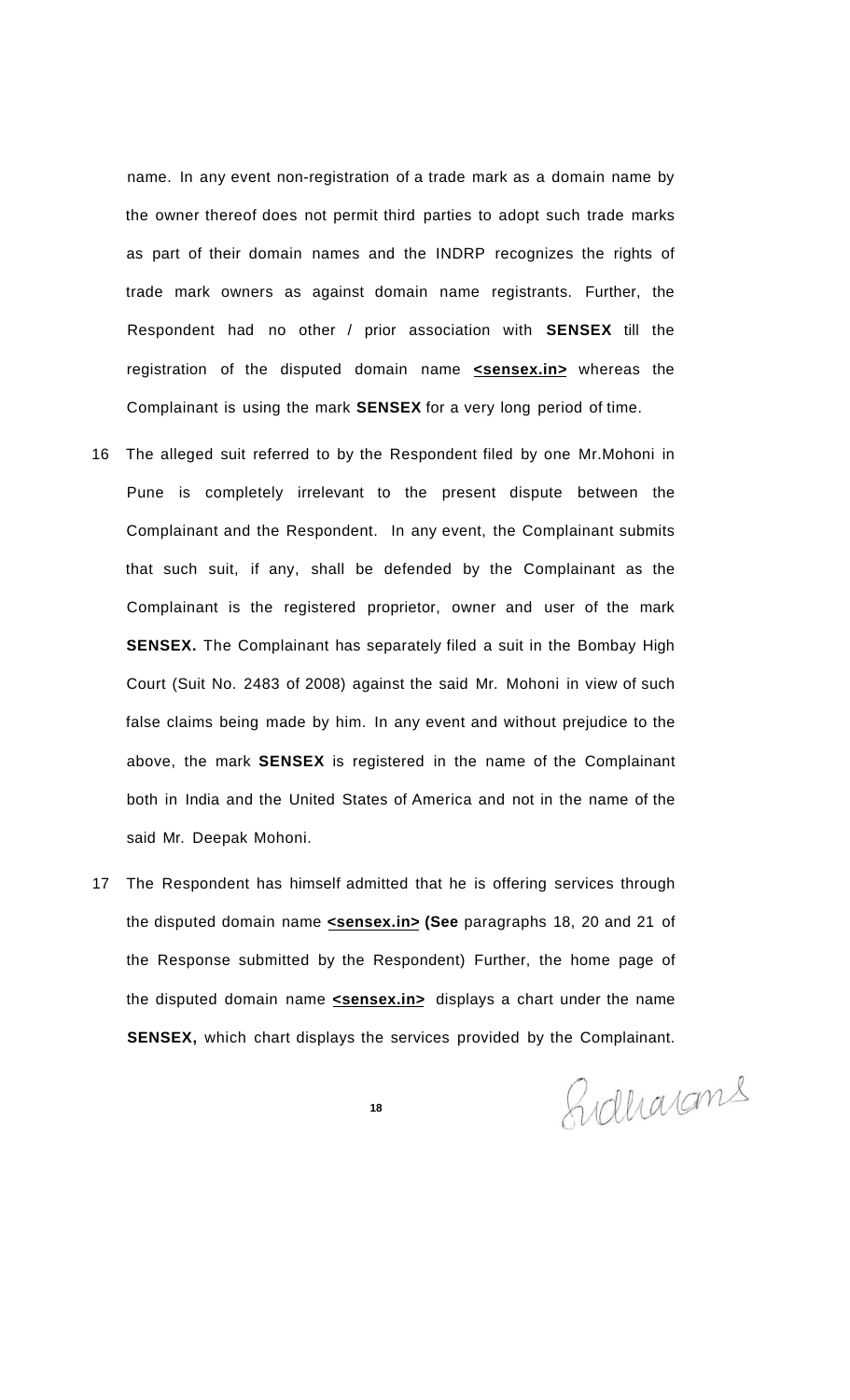The Complainant accordingly submits that the Respondent is using the disputed domain name **<sensex.in>** in respect of his services as a trade mark and in a trade mark sense by hijacking the reputation and goodwill of the Complainant in the mark **SENSEX.** The Respondent has, on his own admission on the day of personal hearing, admitted that the Respondent intends to build up a brand value in the dipsuted domain name **<sensex.in>** in respect of the services provided by the Respondent through the impugned domain name, which the Respondent is not entitled to do, since the brand value in the trade mark **SENSEX** has been built by the Complainant and can only vest in the Complainant under law. The Complainant further submits that the Respondent has been unable to provide any explanation with respect to the adoption of the word **SENSEX**  as part of the disputed domain name **<sensex.in>** in his Response and at the hearing before the Hon'ble Arbitrator on 9th August 2008.

4.18 As per the Accounting Standards (AS-26), the Complainant is not required to include the mark **SENSEX** in its books of accounts and balance Sheet, since the mark **SENSEX** was not purchased by the Complainant rather the rights of the Complainant in the mark **SENSEX** are established by its prior use and adoption and its registration.

#### B, **Respondent**

4.19 It was argued primarily that the word **SENSEX** cannot be a trade mark of the Complainant for the following reasons:

Ardharans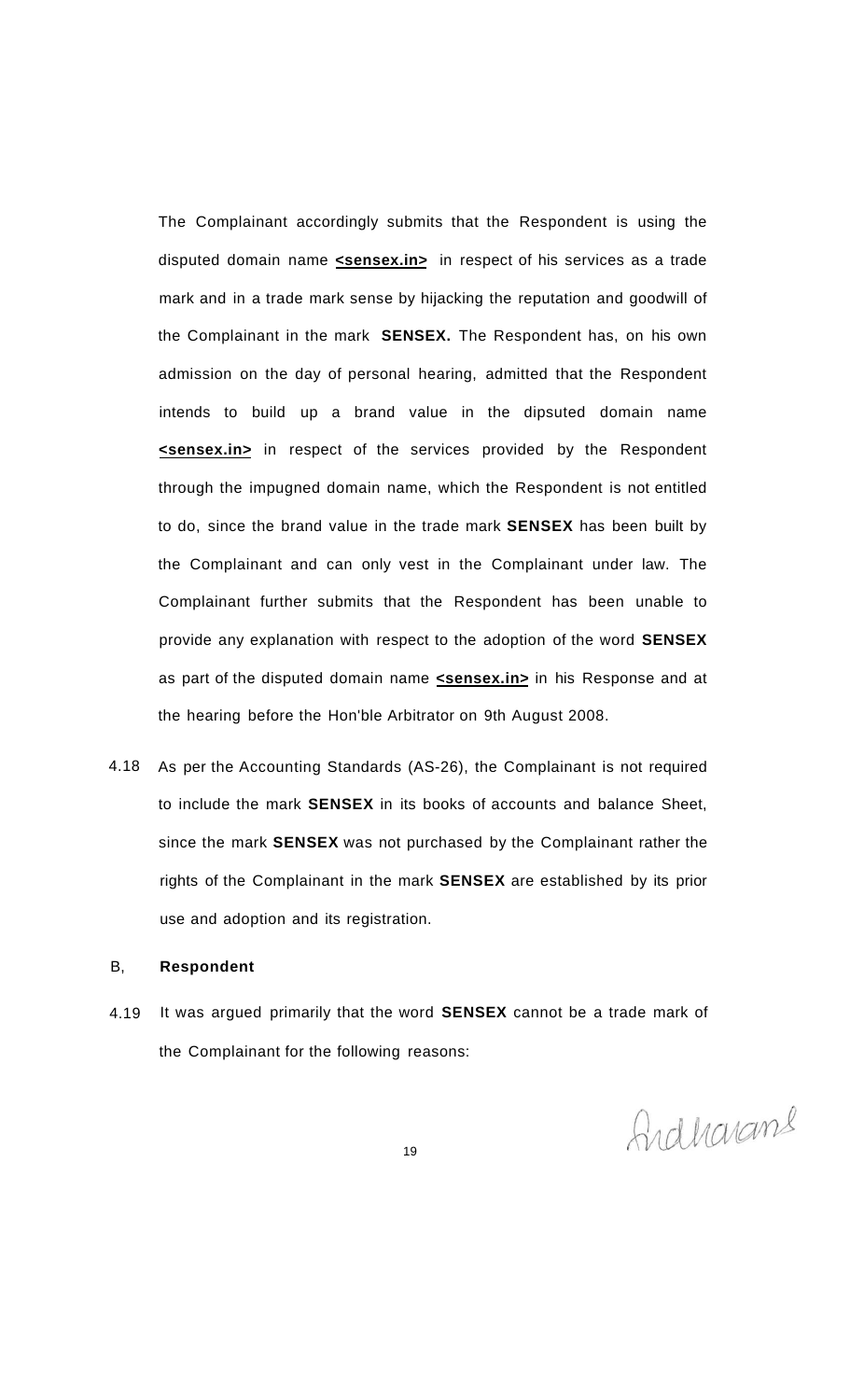- (a) The very adoption of the mark **SENSEX** by the Complainant is not bonafide and dishonest. Information received by the Respondent from the Office of the Trademark authorities in Mumbai under the RTI reveal that there is an opposition filed for the Trademark application made by the Complainant with the person raising the opposition claiming that he was the first person to coin and use the term **SENSEX** (Ref RA-10).
- (b) **SENSEX** is a number reflecting the prices of 30 select shares out of nearly 5000 shares traded on the exchange at any given point of time. The choice of the 30 shares out of the 5000 available shares is a decision based on the well known ABC principle of management since these select shares contribute to the significant part of the market capitalization and for active trading. The methodology and the composition of the index are in the public domain. **SENSEX** can be calculated by any member of the public with reference to the published share price data. **SENSEX** is a factual position of the share trading information created out of the activities of the public in buying or selling shares, using a publicly available formula. The designing of the formula for calculating **SENSEX** is not based on any proprietary intellectual property of the Complainant but on the scientific principles of how market capitalization has to be adjusted through weightages for facts such as the number of shares of a company available for trading at a

Indharans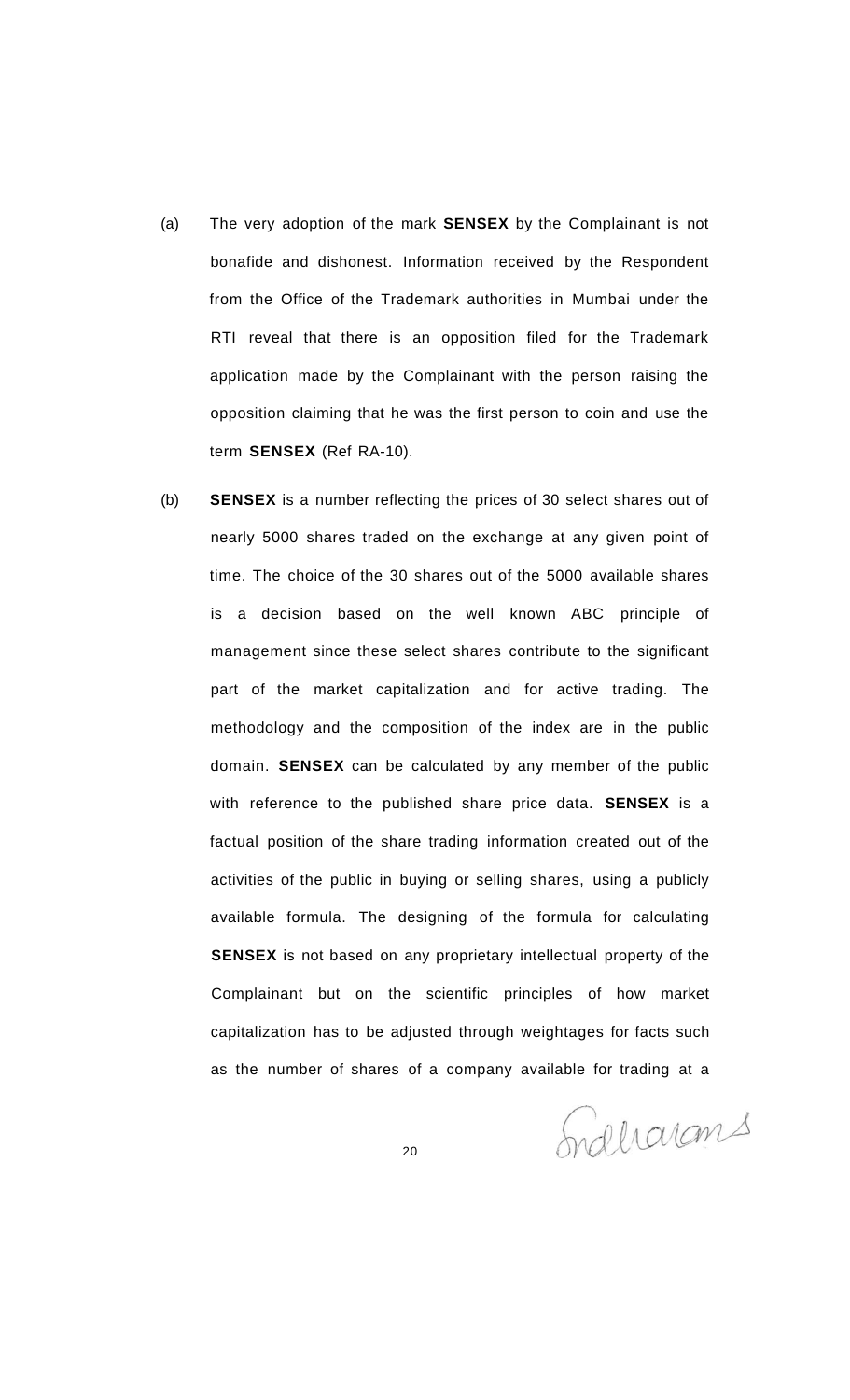point of time compared to a base time. **"SENSEX"** can neither be considered as a "product" or a "service" of the Complainant. **SENSEX** cannot be considered as an indicator of the quality of the service rendered by the Complainant. The continuous use of **SENSEX** by the Complainant is not unique.

The documents of different segments of the media filed by the Respondent indicate that **SENSEX** is seen more as a reflection of the economic factors than the performance of BSE. Hence in public perception **SENSEX** is not a mark that can distinguish any product or service associated with the Complainant and should not be considered as possessing rights associated with a trademark or service mark.

**SENSEX** is not distinctive to distinguish the services of the Complainant from those of others. The word **SENSEX** is generic to the trade. Every one dealing with Indian capital market must inevitably use the word **SENSEX.** The word **SENSEX** is very commonly used by all in connection with capital market transactions, analysis and news. No one has any monopoly over the word **SENSEX** and it cannot be used as a trade mark by anyone including the Complainant to the exclusion of others. The word **SENSEX** has assumed the specific meaning of an "indicator of stock market status" in general and is no longer considered only to describe the movements of the 30 shares of the Bombay Stock

Indergrand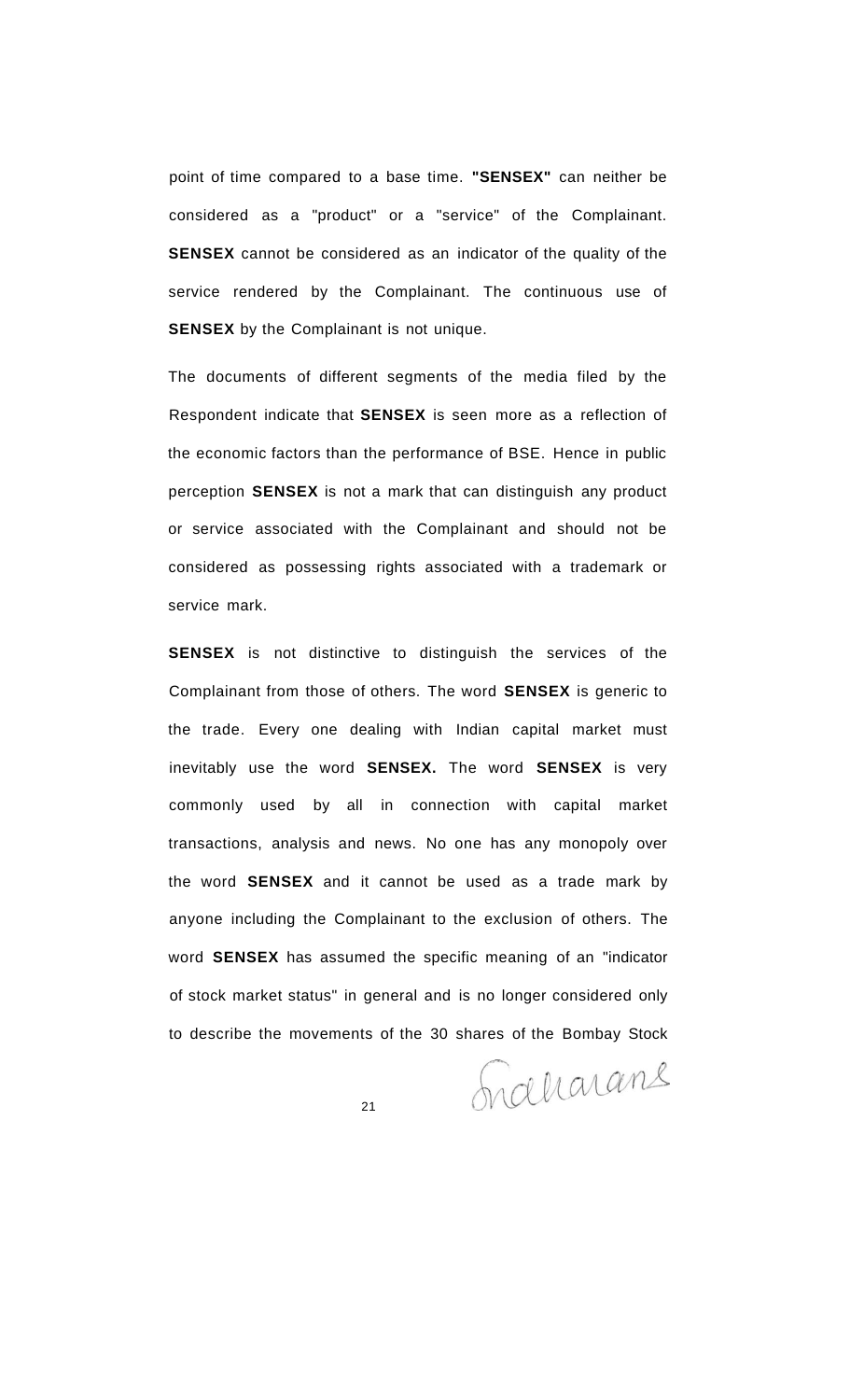Exchange used for computing the **SENSEX.** In the specialized segments where the specific reference is required, the term BSE-**SENSEX** is used instead of the mere word **SENSEX** to distinguish between the BSE related index and the reflection of the capital market situation in India

- 4.20 The Complainant has obtained the trademark registration in US and trying to obtain Trademark registration in India by suppression and misrepresentation of facts and on the basis of products or services which it may be proposing to introduce in future since as is indicated through the media perception **SENSEX** as of now is considered as an "indicator of the status of the Indian Capital Market" and not exclusively connected with the Bombay Stock Exchange. The award of the mark is liable to be set aside upon a proper opposition. The right claimed out of such faulty process should not be the basis for determining the right of the Complainant to snatch the domain name which has already been registered under a widely accepted a "First To market Principle" which is the foundation of the domain name registration system.
- 4.21 As far as US registrations are concerned, the Complainant has not adduced adequate documentary evidence as to the existence of any product or service under the classification in the exclusive name of **"SENSEX"** either prior to the granting of the trademark or subsequently. The only evidence produced to prove the use of the mark are the third party press reports and the claim is based on the use of the mark to

Induarans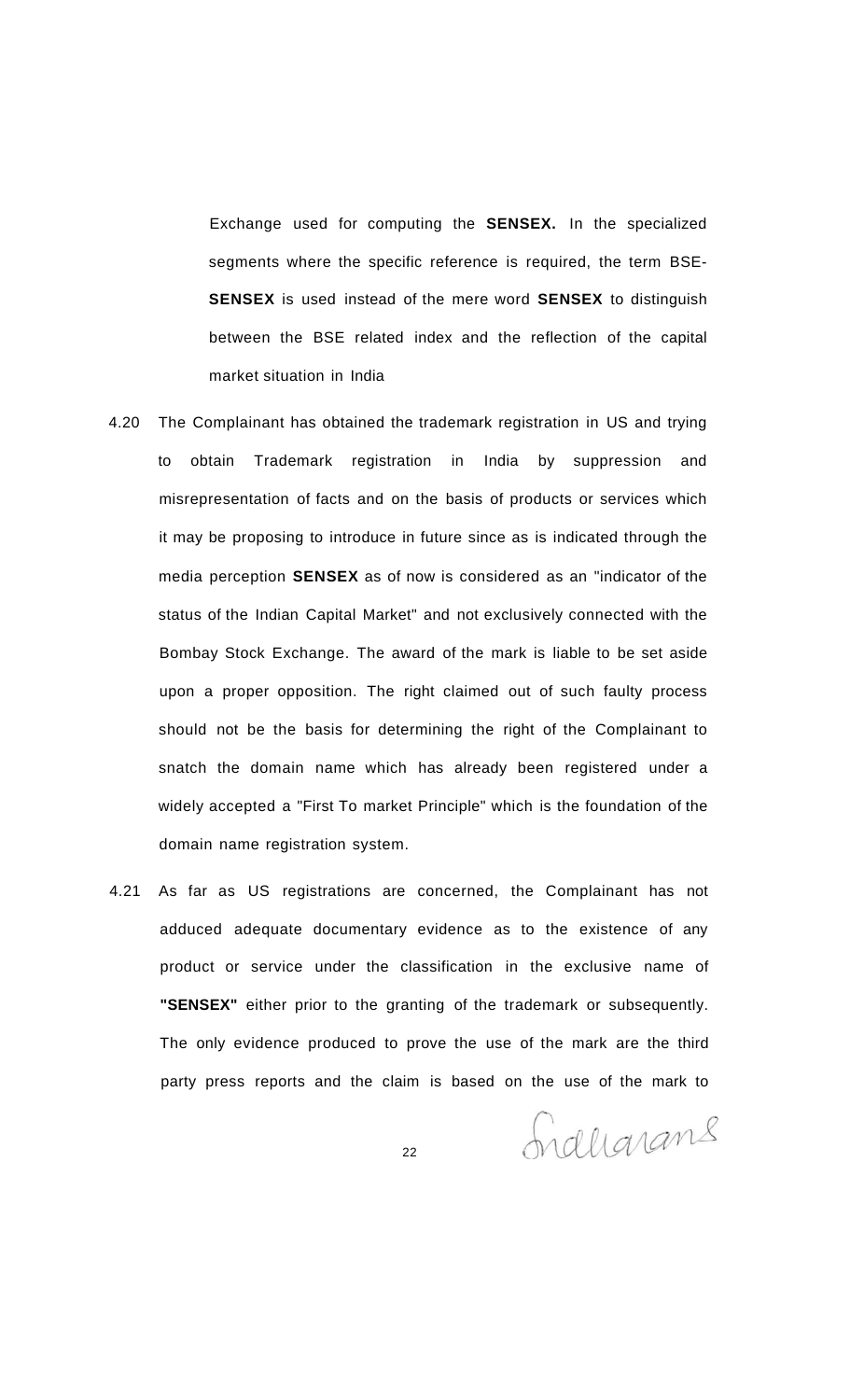"Report the summary of the prices of select shares traded in the BSE". While it is conceded that Complainant has been using the term SENSEX since a long time, it has been used frequently as BSE-SENSEX. Whenever the word is used simply as SENSEX, the objective has been to reflect the general health of the capital market in India.

- 4.22 Therefore the Complainant has no right on the term SENSEX as either a trademark or a service mark either in US or elsewhere not withstanding the claimed registration which could be challenged in the appropriate forum.
- 4.23 The trademark registration in USA was obtained by Bombay Stock Exchange, (Association of Persons) which is an entity different from the current status of the Complainant. In the absence of the recording of the change of ownership with the US Trademark office, the trademark registration in USA is not binding on third parties such as the Respondent and the Complainant does not have any rights which can be rightfully claimed by a registrant of a US Trademark.
- 4.24 Therefore documents showing registration in the United States of America of trademark submitted by the Complainant cannot be accepted as conclusive proof of the right of the Complainant and the US registrations of the Complainant should not be admitted as evidence in this proceeding. The Complainant does not have any legal right under the US Trademark law to bar the use of **SENSEX** by the Respondent as a part of the disputed domain name < **sensex.in>.**

Indharans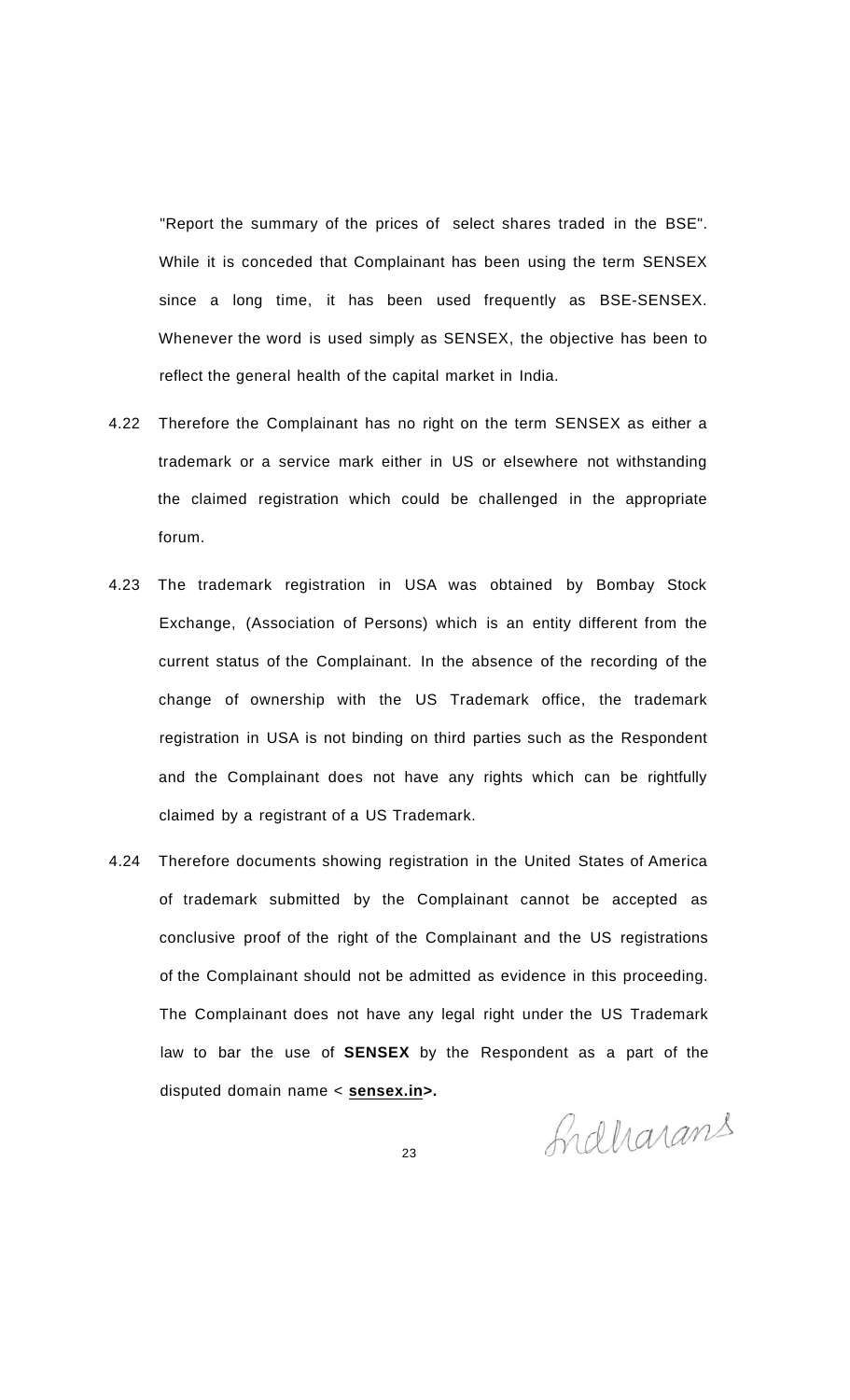- 4.25 The Complainant has not placed on record any documentary evidence as to the treatment of **SENSEX** as a trademark in his books since there is no mention about the same either in the balance sheet of 19th August 2005 nor the balance sheet for the year 2006-2007. No income has been shown in the books of Bombay Stock Exchange Ltd under the trademark though it is clear that **SENSEX** was being used by several players in the market to represent the status of the capital markets in India.
- 4.26 As for as Indian Applications are concerned, the Complainant has not provided any evidence to state if the registration has been granted and if so its effective date and if there has been any opposition filed etc.
- 4.27 The Trademark Application in India has been made on 4th September 2006 long after the Respondent has registered the disputed domain name. An opposition has been filed against the registration of the trademark for "SENSEX" by a person by name Deepak Mohoni on February 21, 2007 under various grounds including that the word **SENSEX** was coined by Mr.Deepak Mohoni in 1990. He has also contended that the mark should be considered as fit for absolute refusal under Section 9 (1) (c ) of the Indian Trademark Act 1999. The Complainant has withheld this material information from the arbitration complaint and tried to force his non existent right through deceit
- 4.28 Trademark registration in USA was granted on 2<sup>®</sup> August 2005. The Indian Applications were made on 4<sup>th</sup> September 2006. "SUNRISE" policy which was open from 1st January 2005 to February 15 2005 enabling the

Indharans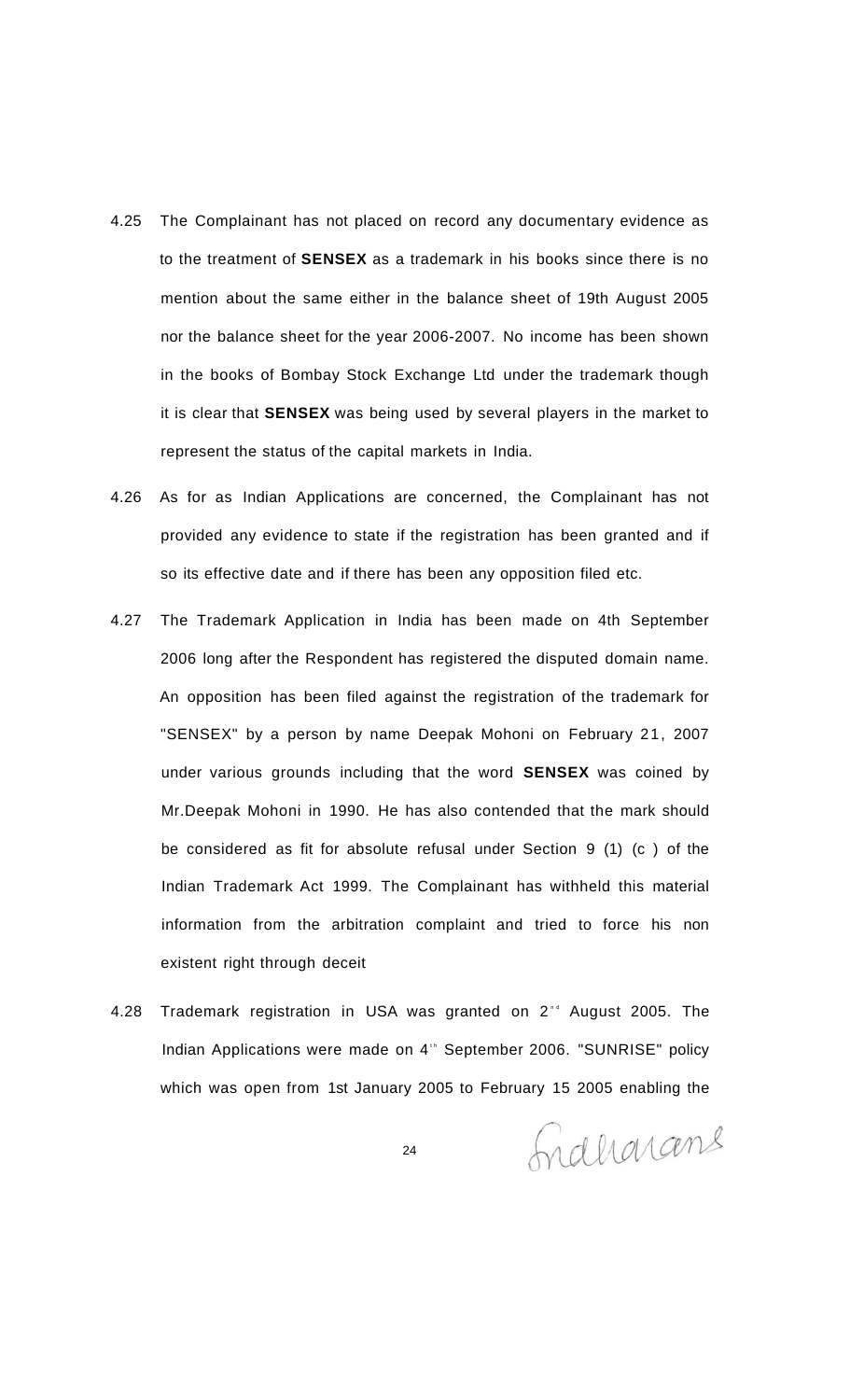trade marks holders to apply for domain name registrations. Complainant made no application during this sunrise period. Registrations were made open on or after 16<sup>th</sup> February 2006 The Complainant did not make any attempt to file applications even after 16th February 2006. SUNRISE Policy was a unique provision adopted by ICANN to respect the views of the Trademark owners though the domain name system otherwise works on the "First to Market Principle" where the first person to apply for an available name would get the registration. If Trademark owners pass by their rights during the SUNRISE period and then try to snatch the registered domain names, it would lead to defeating the very policy of ICANN and NIXI.

- 29 Prior to February 16, 2005, the register at .IN registry was not open to the public for registration of a domain name such as < **sensex.in>.** The Respondent therefore had no legal opportunity to register the disputed domain name even if he wanted. Since it was impossible for the Respondent to register the disputed domain name < **sensex.in>** any time earlier and the reason for the same was beyond the control of the Respondent, the principle of natural justice demands that he should not be penalized for not registering the domain name earlier than February 16, 2005.
- 30 Hence the priority of the domain name registration must be upheld against the later registration of trademark in USA and/or India.

Sidrarans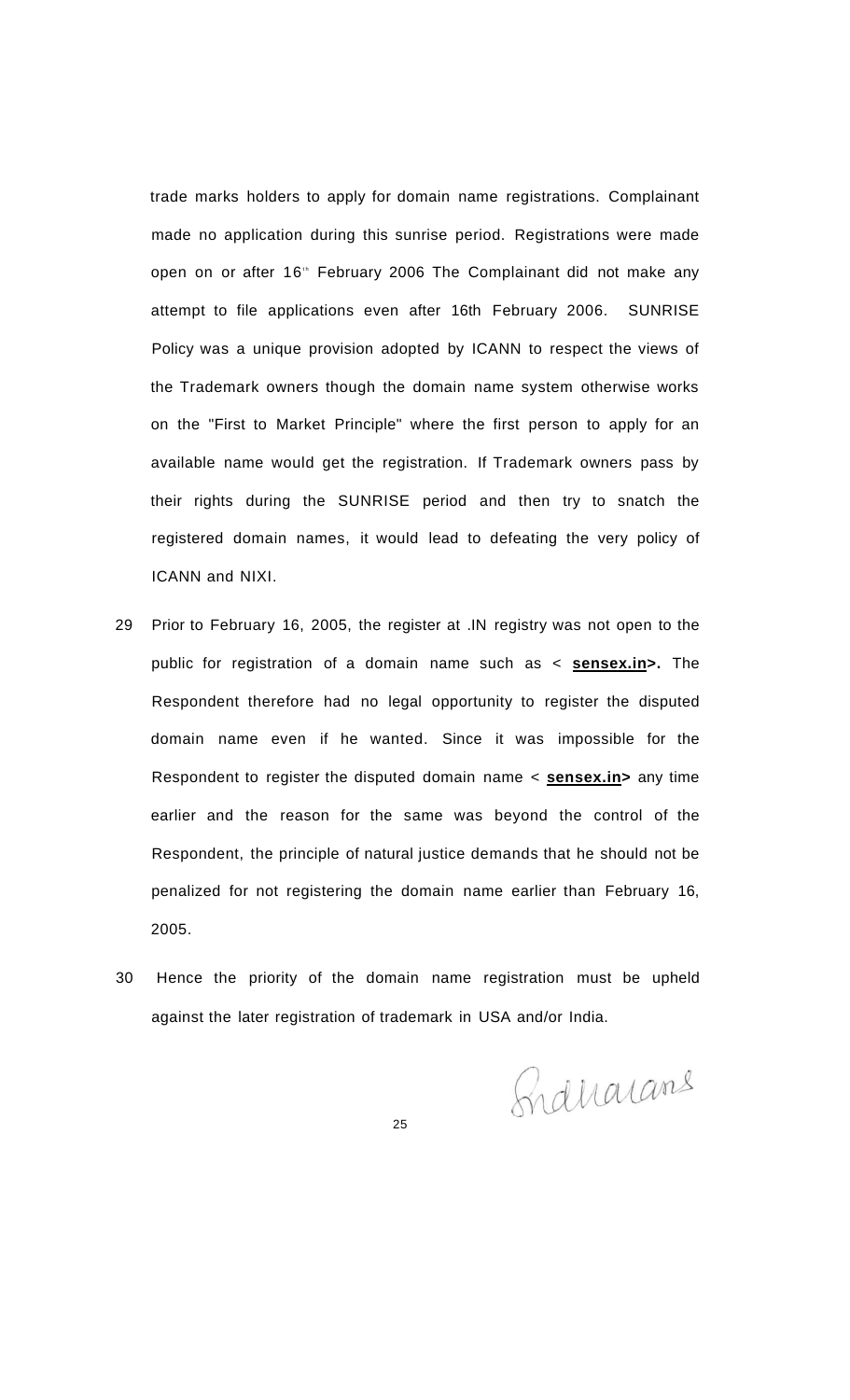- 4.31 Had the Complainant made an application for the domain name anytime before February 15 2005 even under the non trademark holder category, the registrar would have resolved the dispute before the name was allotted to the Respondent. He has failed to exercise this option and it must be considered as "Abandonment" of his rights if existing or an admission of not having the said right.
- 4.32 The Complainant appears to have not made any attempt to register the name nor raise any objection until around November 2007 when notices were served on the Respondent which was issued outside the INDRP framework. This silence is considered deliberate and an acceptance of the fact that the Respondent had the right to use the disputed domain name < sensex.in>. In other words, the Complainant had abandoned whatever right he is now claiming to have on the mark by his deliberate silence.
- 4.33 The current proceedings are therefore considered an attempt to usurp the legitimate value created by the Respondent over the last three years under the pretext of a trademark right.
- 4.34 The Respondent had every right under the constitution of India to set up and carry on the activity of running an information service around the investment scenario in India. Since the Complainant as well as the term **SENSEX** is associated with the investments and sensitive index of share prices, it was imperative that the Respondent had to work around the words BSE, **SENSEX** as well as other related terms. These are

Indianans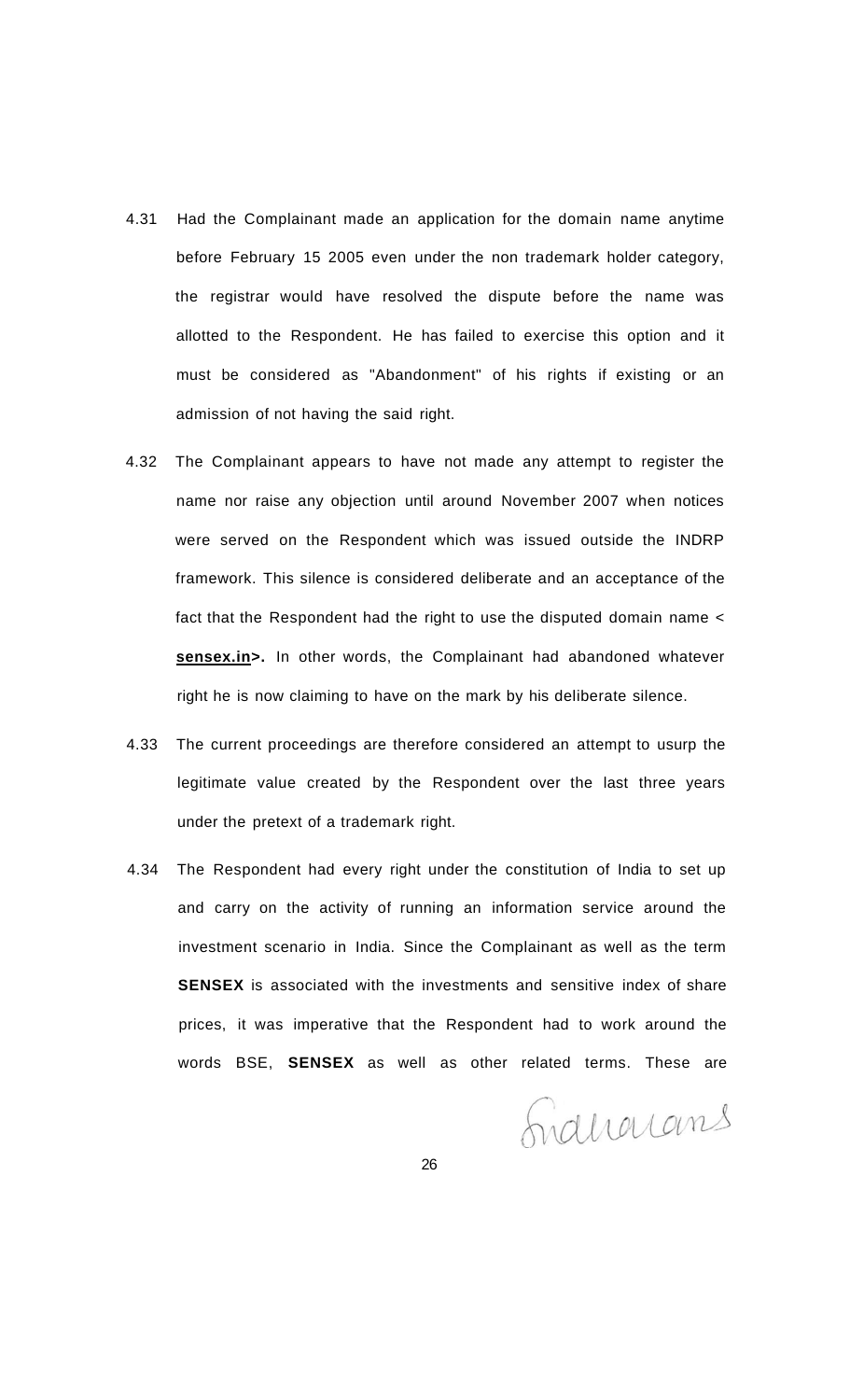"legitimate" use of the domain name and the Respondent has every right to continue to use them.

- 4.35 Under para 10(i) of the Complaint, the Complainant has made a claim that he was constantly eager to protect the mark < **sensex.in>.** However the Complainant has provided no evidence of such vigil. The acceptance under para 10(j) that the Complainant was not aware of the registration of the disputed domain name **<sensex.in>** until July 2007 for nearly 30 months when the site was up and running and visible through search engines etc also indicate that the Complainant had no monitoring mechanism to protect what he today claims as a right on which he is highly concerned.
- 4.36 The wide spread use of the term **SENSEX** in the stock market related news and equity research reports on which the Complainant has shown no evidence of having initiated infringement action as well as the more than 50 websites that exist with the name **SENSEX** built into the name (Ref Annexure RA-5) indicate that the above claim is totally false and misleading.
- 4.37 Paragraph 10(k) of the Complaint refers to the notices sent earlier in November 2007 to the Respondent and takes objection to not replying for the notices and stopping the use of the disputed domain name oblivious to the fact that these notices were improper notices outside the INDRP and did not deserve any recognition.

Fraharans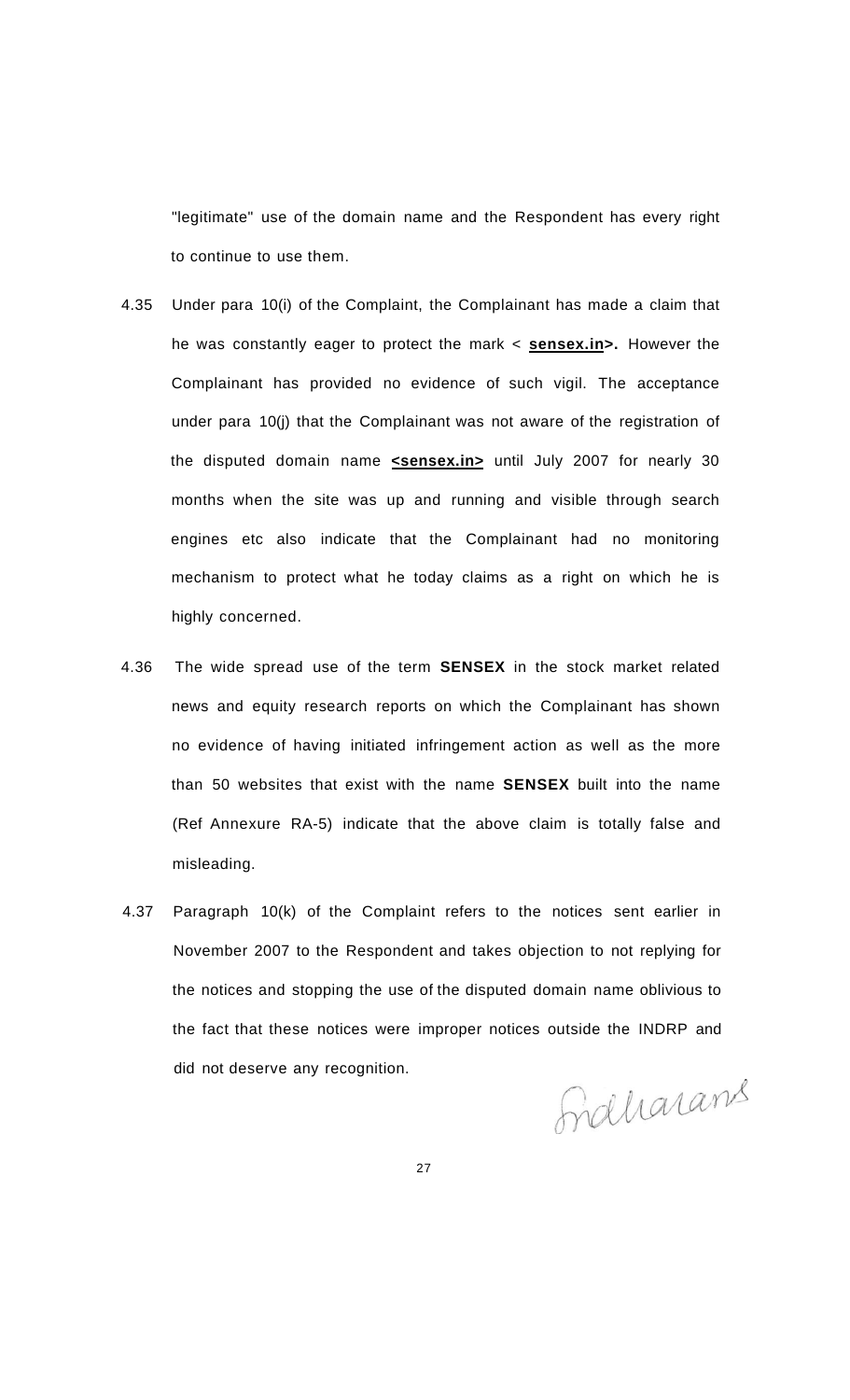- 4.38 The notices sent by the Complainant in November 2007 were an attempt to intimidate the Respondent with the threat of damages and criminal action on a non existent right. Since the dispute was falling within the jurisdiction of the INDRP there was no need for the Respondent to take cognizance of the notices
- 4.39 The Respondent has not at any time offered to sell the disputed domain name **sensex.in>** to any person or organization more so the competitors of the Complainant.
- 4.40 The term **SENSEX** has been used by every person who deals with the stock market investments and investment reporting in India as long as it has been used by the Complainant himself. If usage alone is the criteria for determination, then economic papers such as Economic Times will have a higher claim on the term than the Complainant, Therefore the length of usage claimed by the Complainant to substantiate its right on the term **SENSEX** is insufficient to claim monopoly rights over the term. In view of the above, the maintenance of the website under the disputed domain name **<sensex.in>** by the Respondent has in no way caused or is likely to cause any loss to the Complainant nor mislead the members of the public to think that the site has any association with the Complainant. The concerns expressed by the Complainant are therefore not based on facts.
- 4.41 In order to sustain the bad faith component under Rule 6 of INDRP, the Complainant has to provide justification with relevant evidence to prove all

Sydharame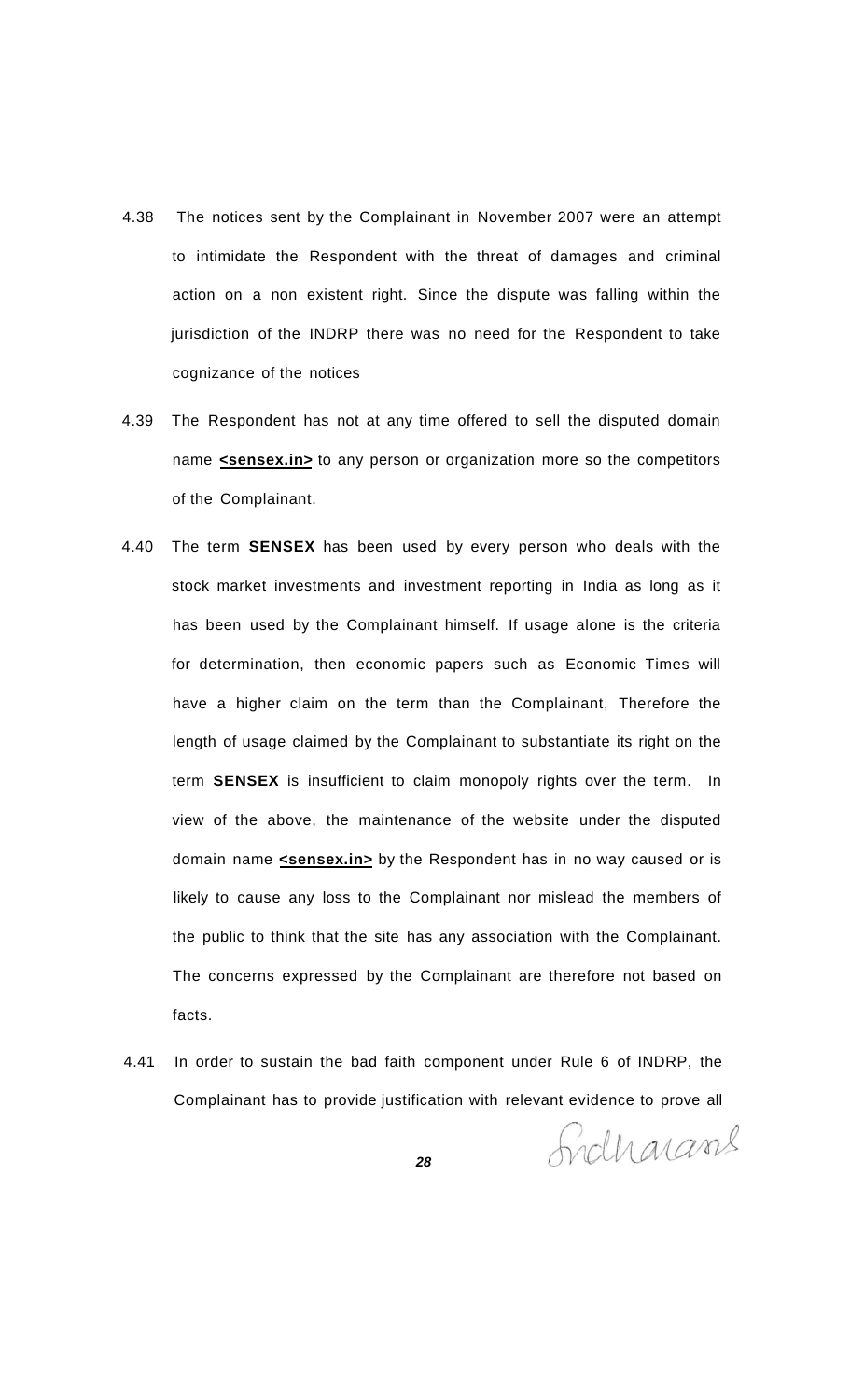the three aspects specified therein. In the instant case, the Respondent has not made any attempts to sell, rent or otherwise transfer the domain name to the Complainant or any body else. The Respondent has not approached the Complainant with any offer of sale or for demanding any money for transfer of the domain name. **He** has not put up the domain name for auction or otherwise advertised that the domain name is for sale. On the other hand, the Respondent has resisted the demand of the Complainant to get the disputed domain name **<sensex.in>** transferred to the Complainant since he is using and intending to use the disputed domain name **<sensex.in>** for legitimate purpose.

4.42 The Respondent has not also engaged in a "pattern of conduct to register disputed domain name **<sensex.in>** in order to prevent the owner of the trademark/service mark from reflecting the mark in a corresponding domain name. This provision typically applies when a registrant registers multiple domain names aimed at blocking the use of the name by the mark owner in any combination. In the instant case the Respondent has only registered **<sensex.in>** and **<sensex.net.in>.** He is using **<sensex.in>**  for information services and intends to use **<sensex.net.in>** for the other related services he intends to introduce shortly. Hence it cannot be said that the Respondent has registered multiple domain names in such a way as to block the use of the word **SENSEX** in any domain name if the Complainant so desires. The Complainant already holds the domain name **<sensex.co.in>.** The Complainant was therefore well aware that he had

Induarians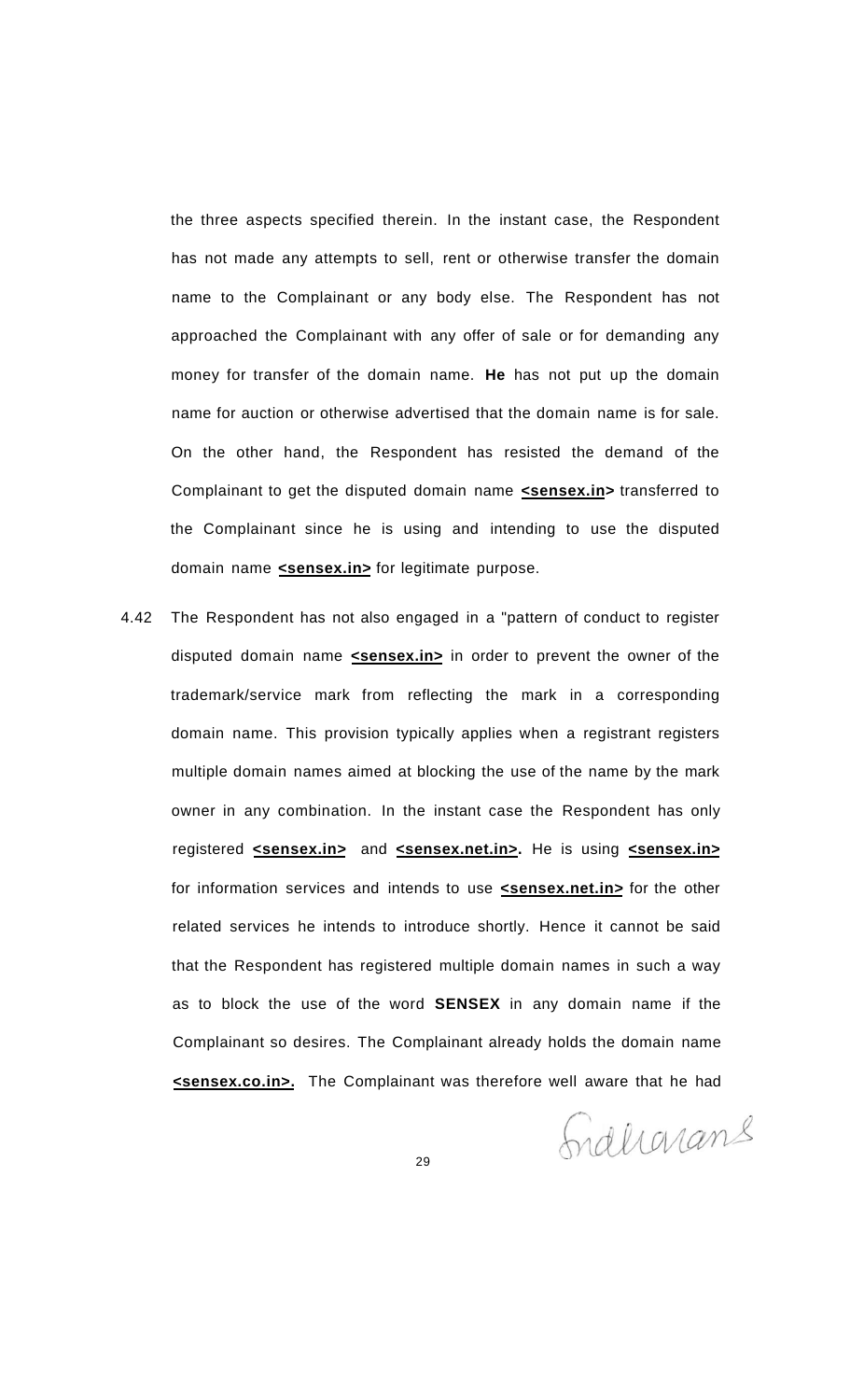access to the use of the domain name **SENSEX** with the TLD extension .co.in and the Respondent had not tried to register multiple names so as to prevent the use of the name **SENSEX** by the Complainant.

- 4.43 The services rendered by **<sensex.in**> are not in any way similar to the services rendered by the Complainant. While the Complainant's main service is to provide facilitation of share trading through a set of brokers, the Respondent's service is to provide some investment related information. There is no likelihood of any visitor to the site **<sensex.in>** considering that it is a site related to the Complainant more than any reader of Economic Times Investment page thinking that the paper is part of the publication of Bombay Stock exchange because the page is full of news about **SENSEX.** Therefore, the third element of bad faith is not proved.
- 4.44 While it is necessary for the Complainant to prove Respondent's lack of "bad faith" on all the three parameters mentioned in INDRP Rule 6, he has failed to neither prove any one of the parameters nor present any evidence to substantiate a reasonable possibility of the existence of "bad faith".
- 4.45 As regards the common law rights associated with the use of the mark **SENSEX** by the Complainant from an earlier date, it is submitted that it has never been used as a mark "to distinguish" any "goods" or "services" nor to indicate the "quality" of any of the goods and sen/ices which are produced or offered by the Complainant. However if any common law

Indergrams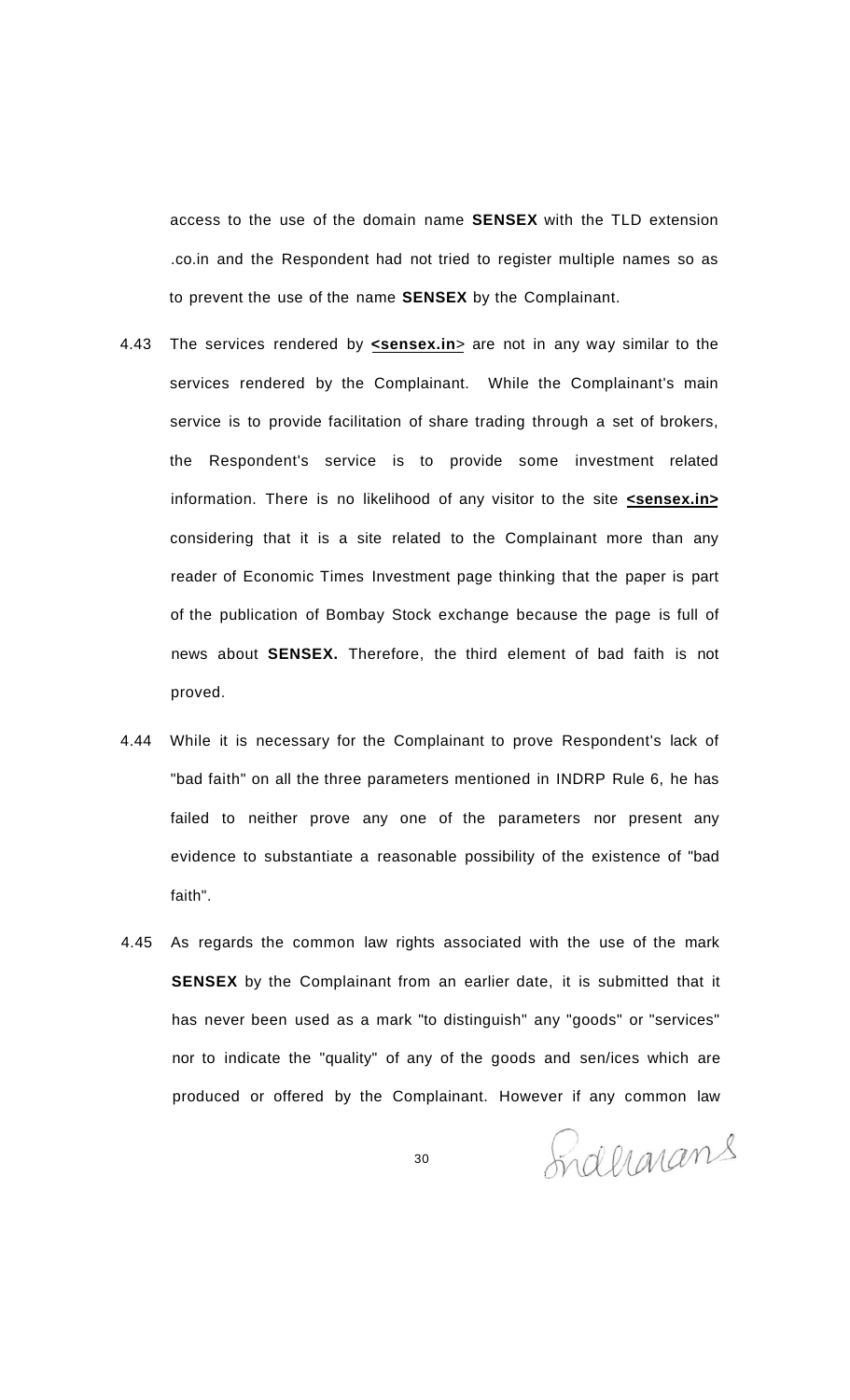rights are still presumed to exist in favour of the Complainant, we need to examine if his right is any way adversely affected by the Respondent registering the domain name. There is no service which the Respondent is providing which is similar to any service that the Complainant is providing by the same name. For example the Respondent is not creating a share price index called **SENSEX** which is either a composition of a different set of share prices traded in BSE than the one presently used by the Complainant nor a calculation based on a different formula. Since there is no competing business or service between the Complainant and the Respondent there cannot be any "consumer confusion". If there are the visitors to **<sensex.in>**, it need not mean that there is reduction of visitors to the website of Bombay Stock Exchange. Hence there is no adverse commercial impact on the Complainant by virtue of the Respondent maintaining the website **<sensex.in>.** 

- 4.46 The "Fairuse" concept of copyright law, the "Compulsory Licensing" of the Patent law and the "Absolute Grounds for Refusal" in the Trademark law are examples of this importance accorded by law to the public interest. It is necessary to consider this aspect also in resolving this dispute.
- 4.47 The Respondent as a means of abundant expression of good faith has placed prominent disclaimers on his site to indicate that his site or service is in now way connected with the Complainant. This must be considered as a further dilution of the charge of the Complainant that there is any inclination for the Respondent to misuse the name of the Complainant.

Indharans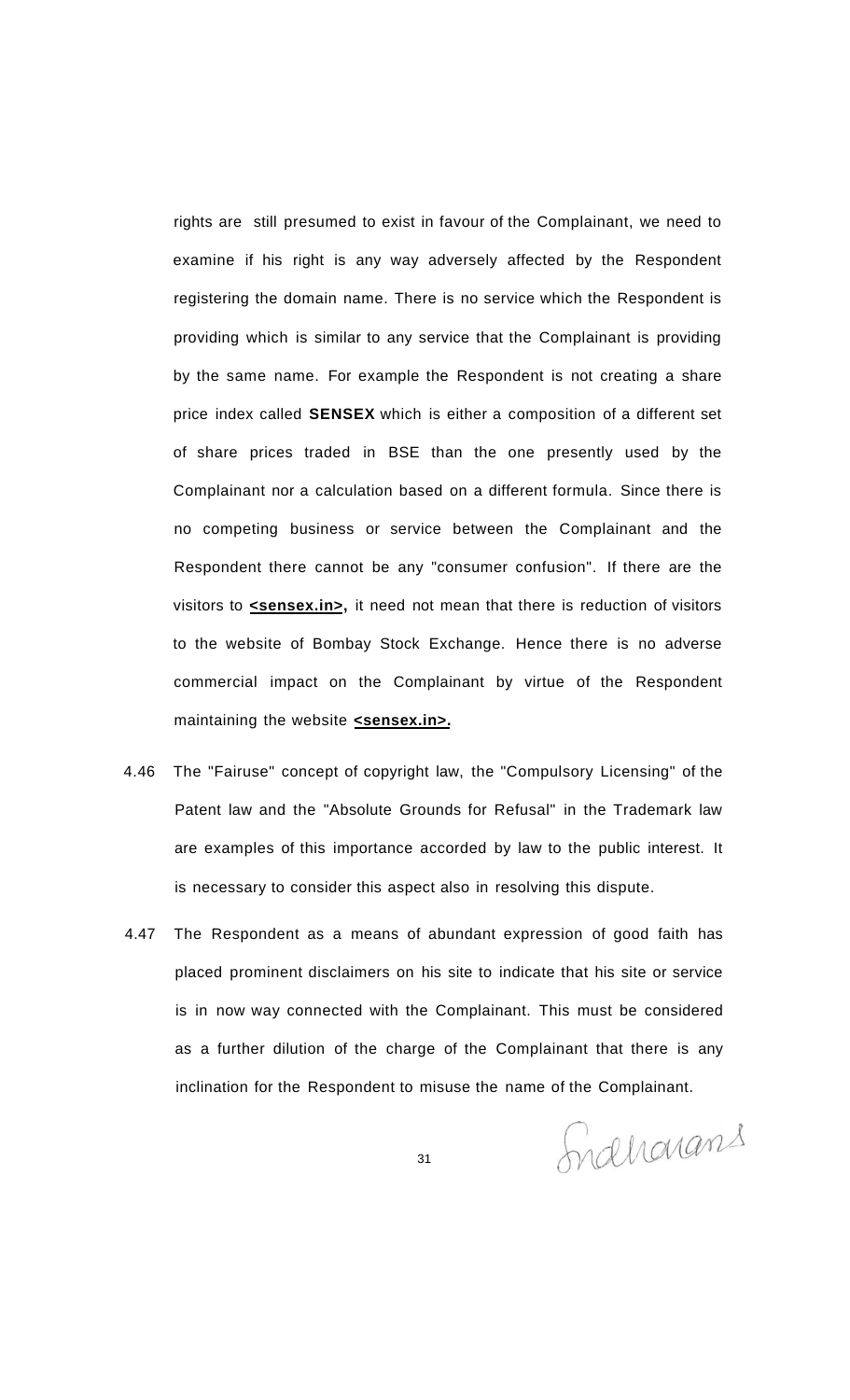- 4.48 The Complainant's claim of the right on the domain name based on the non existent trademark rights and reckless charges of bad faith and consumer confusion not founded on any shred of evidence, are an attempt to "Reverse Hijack the domain name" and the Respondent strongly opposes this anti society move of the Complainant
- 4.49 It is possible for both the Complainant and the Respondent to peacefully co-exist in Cyber Space with lookalike disclaimers on each other's sites to inform the visitors to the site that their site is not associated with the other site. The Respondent has already introduced this disclaimer voluntarily and appeals to the good senses of the Complainant to run a similar disclaimer on his website also particularly if he starts using the domain name **sensex.co.in>**. The Complainant does not suffer any adverse impact to his business by the Respondent's use of the disputed domain name **<sensex.in>.**
- 4.50 The complaint may be dismissed. Respondent be paid a compensation of a sum of Rs 50000/- (Rupees Fifty Thousand only) towards the mental agony and distress caused on the Respondent as well as costs incurred by him as a result of this reckless and unsubstantiated complaint.

#### **5. Discussion and Findings**

5.1 I will discuss the pleadings and arguments of the Parties to the extent that is required to answer the Complaint.

Sidharans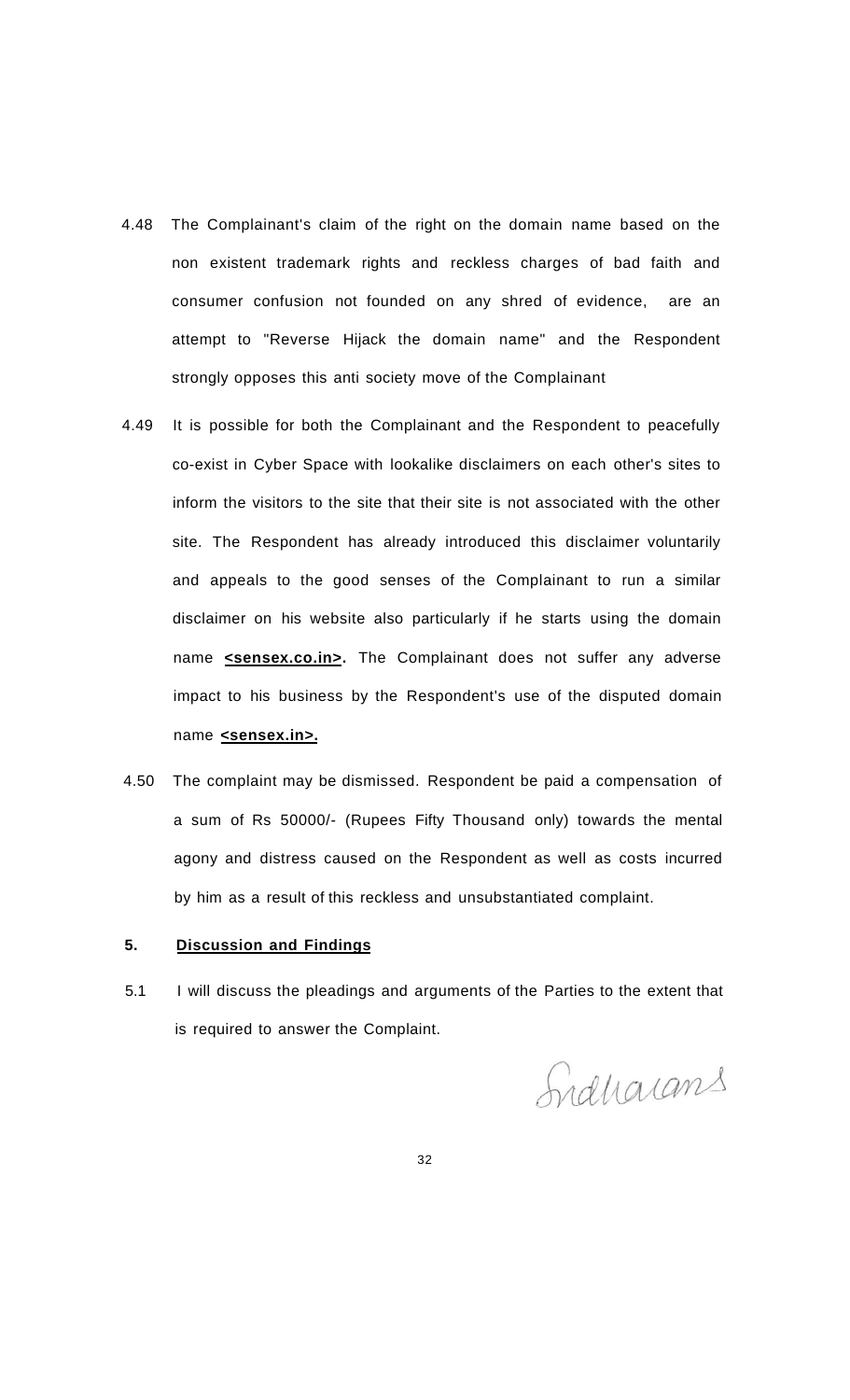- 5.2 Before going into the merits of the case, I must make myself clear whether I should proceed further to decide the Complaint. It was argued by the Respondent that there was a case pending against the Complainant before a court in Pune filed by one Mr.Mohoni in respect of the Complainant's trade mark **SENSEX.** It may be noted that the said Mr.Mohoni is not a party to the arbitration proceedings. Respondent has not filed any document in support of his allegation. He did not even file a copy of the suit plaint. If the Respondent desired, he could have got himself impleaded as a party in the Pune suit. But till date he has not done so. Therefore, the suit pending before the Pune Court cannot be considered in this arbitration proceeding. Further, Respondent has not initiated on his own any action involving the mark **SENSEX** against the Complainant. No such case is brought to the attention of the arbitrator. Therefore, there is no dispute involving the trade mark **SENSEX** pending between the parties on the date of the personal hearing. In the absence of any dispute pending between the parties on the date of the personal hearing, I proceed to determine this Complaint.
- 5.3 The Complainant in order to succeed in the Complaint must establish under Paragraph 4 of .IN Domain Name Dispute Resolution Policy (INDRP) the following elements:
	- (I) Respondent's domain name is identical or confusingly similar to a name, trademark or service mark in which the Complainant has rights;

Graerarans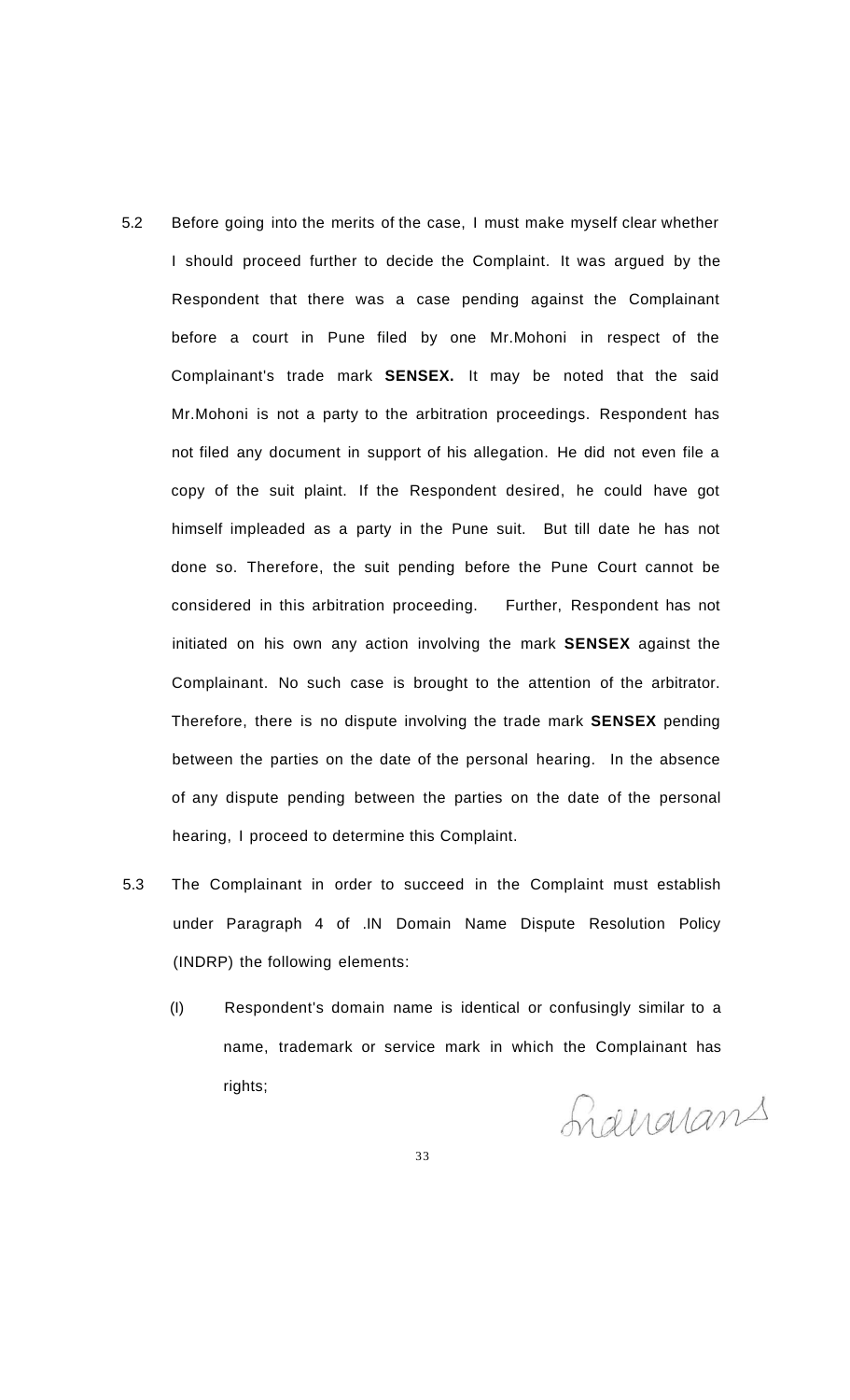- (II) Respondent has no rights or legitimate interests in respect of the domain name; and
- (III) Respondent's domain name has been registered or is being used in bad faith.
- 5.4 Each of the aforesaid three elements must be proved by a Complainant to warrant relief.

# **Disputed domain name is identical or confusingly similar to** a **trade mark of the Complainant.**

- 5.5 The Complainant is the oldest stock exchange in Asia. The Complainant provides an efficient and transparent market for trading in equity, debt instruments and derivatives. Complainant coined the word **SENSEX** from the words "sensitive index" for use upon and in relation to its publication and reporting of the most traded or sensitive stocks on the Bombay Stock Exchange.
- 5.6 But the Respondent raised an objection to the claim of the Complainant that he was the first coiner of the word **SENSEX.** The Respondent argued that the Complainant is not the first person who coined the word **SENSEX.**  He related his argument to the information that he received from the trade marks registry in response to Respondent's request dated 11.03.2008 under the Right to Information Act. Respondent filed a copy forwarded by the trade marks registry of the Application No.1483934 in class 36 for the mark **SENSEX** and the letter written by one Mr.Mohoni to the trade marks

Induarans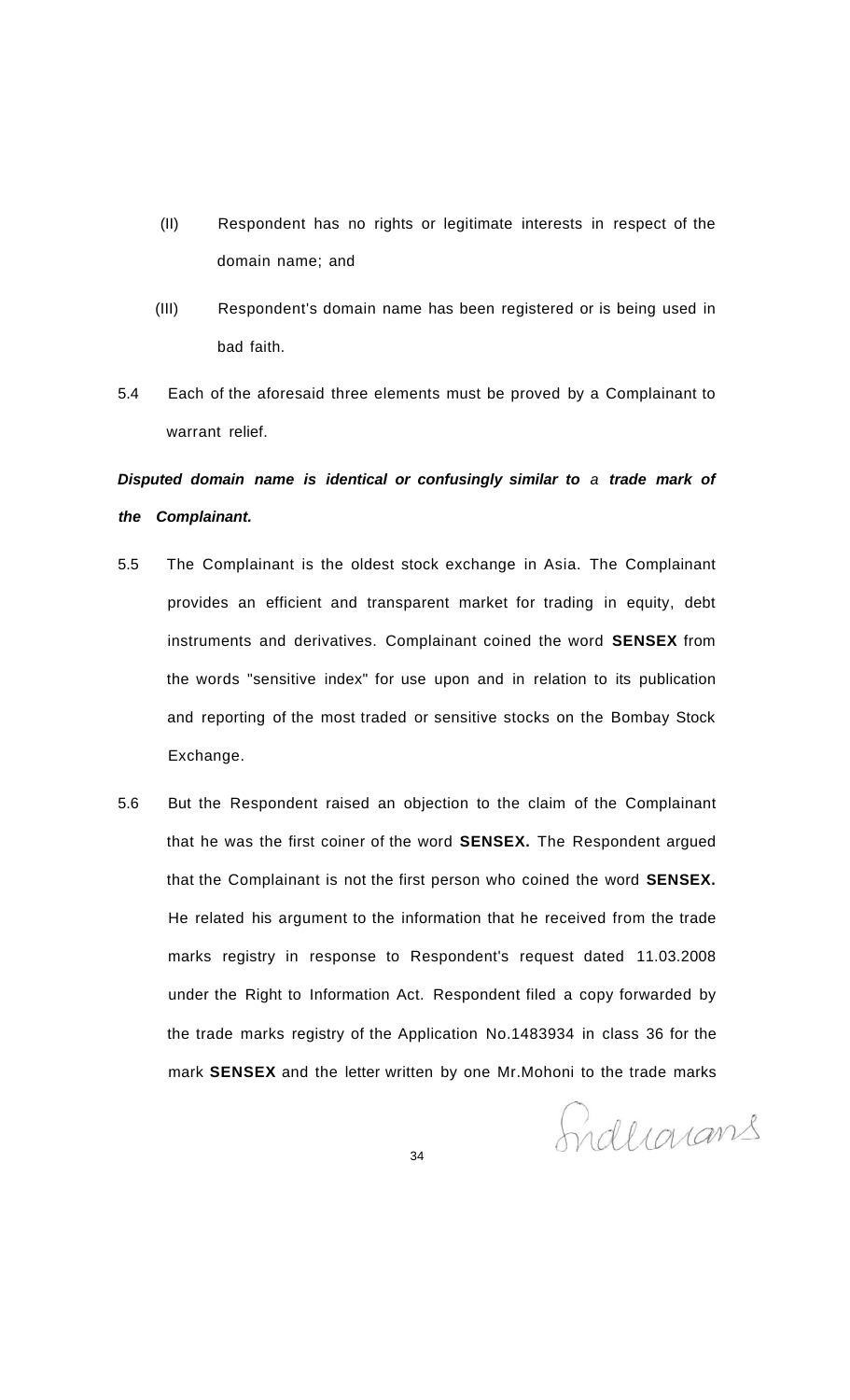registry. The said Mr.Mohoni in his letter claimed inter alia that he was the first person who coined the word **SENSEX** and requested the trade marks registry to refuse the applications of the Complainant. It may be noted that the Trade Marks Act has specific provisions for filing (a) opposition that can be filed after advertisement and before registration of a mark and (b) rectification that can be filed after registration. The said letter forwarded by the trade marks registry to the Respondent was neither an opposition nor a rectification under the provisions of the Act. The letter did not satisfy the conditions prescribed for an opposition such as filing Notice of Opposition in TM-5 within 4 months by paying necessary fee from the date of advertisement of the mark in the official trade marks journal. It did not satisfy the conditions prescribed for rectification such as existence of a registered trade mark and filing an application before the trade marks registry or the Intellectual Property Appellate Board paying necessary fee. The letter was dated 15<sup>th</sup> February 2007 and was received by the trade marks registry on 21<sup>st</sup> February 2007. The copy was forwarded to the Respondent under cover of a letter dated 18.03.2008 by the trade marks registry. Notwithstanding the status of the letter, the trade marks registry considered the same and granted registration of the mark **SENSEX** in class 35 under Application No. 1483928, a refusal of which was sought in the letter. So long as the registration remains on the register, the contentions raised in the letter cannot assist the case of the Respondent.

Indharans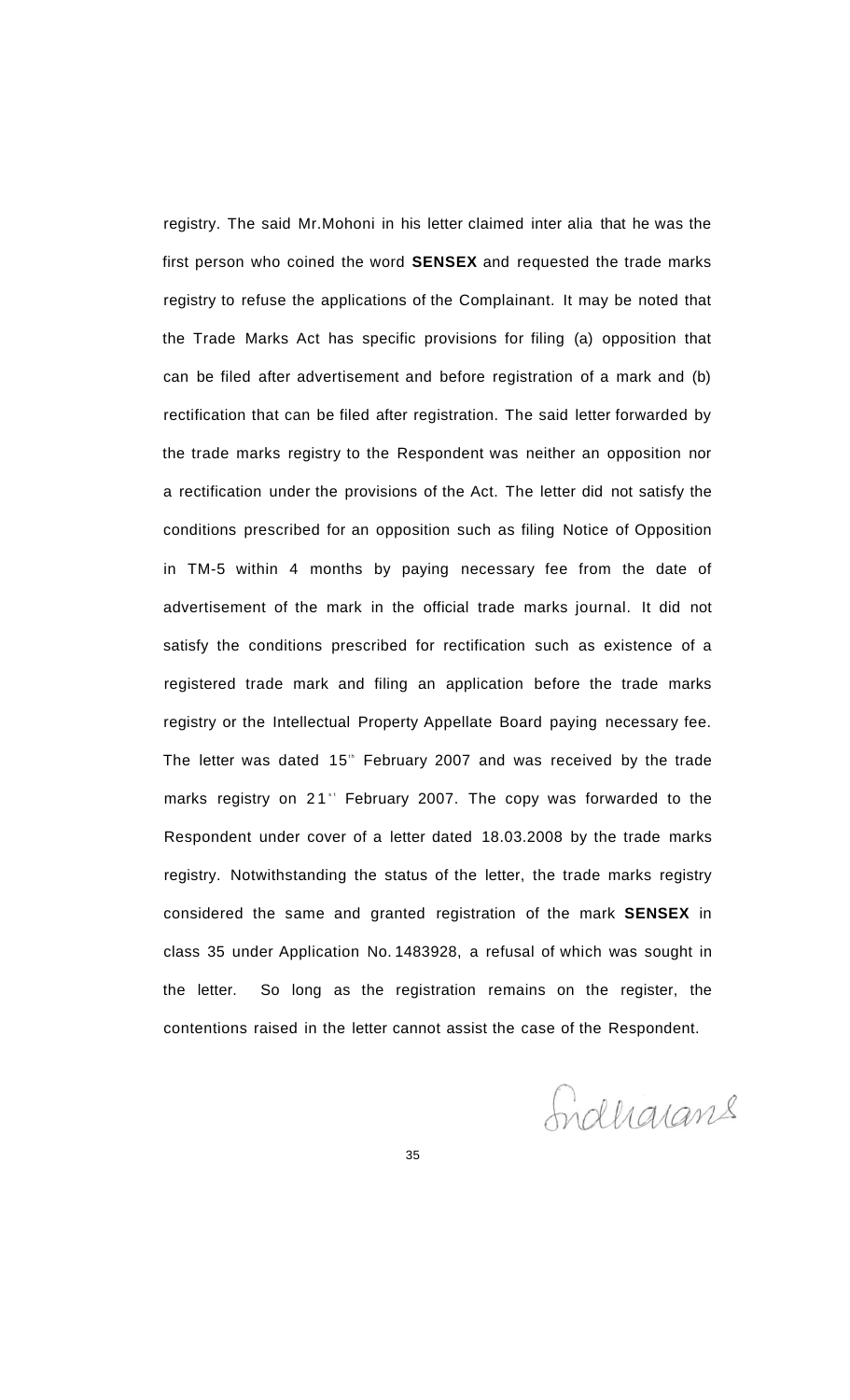- 5.7 The services provided by the Complainant under the mark **SENSEX** are indicative of the 30 selected stocks traded on the Complainant's stock exchange. The Complainant on the basis of pre-defined criteria selects individual stocks out of a huge number of stocks exceeding 6500 traded on the Complainant's stock exchange. No person other than the Complainant has the right to remove or add any stock from or to the 30 stock index. The Complainant has been continuously using the mark **SENSEX** since 1986 and the mark has gained secondary significance by virtue of such long user. The term **SENSEX** is capable of distinguishing the products and services of the Complainant from those of others in the market by virtue of acquired distinctiveness. The mark **SENSEX** can very well function as a trade mark/service mark of the Complainant. Complainant applied for registration in India and US in 2005 after the mark gained substantial amount of user.
- 5.8 The trade marks under which similar services are provided by the stock exchanges all over the world are registered in the name of the concerned stock exchanges, for example Dow Jones, Nasdaq, Hangsen. Use of such marks in descriptive sense by third parties will not make them generic or common to trade. Any use by third parties of such marks will normally be permitted to the extent such use is made in the descriptive sense and any use in trade mark sense will amount to violation of the proprietary rights of the respective owners of the marks.

Indharans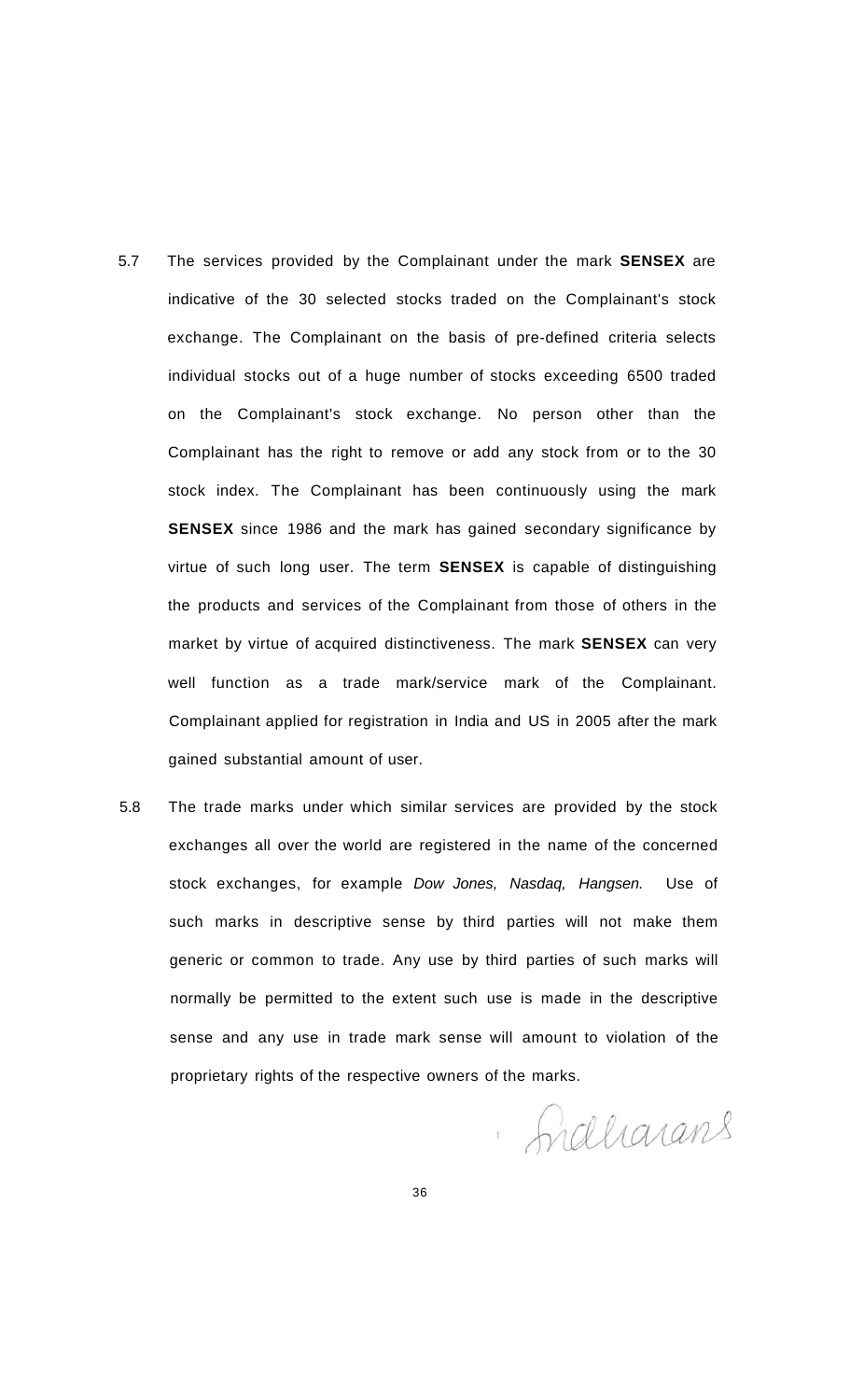- 5.9 Therefore, the Respondent's argument that the word **SENSEX** appearing in the disputed domain name  $\leq$ sensex.in is very commonly used by all in connection with capital market transactions, analysis and news and has become generic cannot be accepted. Any such use described by the Respondent of **SENSEX** by third parties will merely amount to use of **SENSEX** in a descriptive sense. Anyone including the Respondent cannot use the term **SENSEX** in a trade mark sense without the consent of the Complainant.
- 5.10 The Complainant is the registered proprietor of the mark **SENSEX** and has been using the mark **"SENSEX"** since 1986. The Complainant has got Indian and US registrations for the mark **SENSEX** in relation to goods and variety of services falling under classes 16, 35, 36 and 41.
- 5.11 The US Application for **SENSEX** in international classes 16 and 36 was made on 21.05.2001 and the mark was registered on 02.08.2005. The Complainant has claimed user from 02.01.1986. The registration is valid till 21.05.2011. The Application was made in the name of Stock Exchange Mumbai, an association of person and the name had undergone changes subsequently. The Respondent argued that the registration is invalid for non-updation of records of the registration with the present name of the Complainant. It may be noted that the changes that need to be recorded were actuated by operation of law and not by any assignments. Since the registration in US is not necessary for the determination of the complaint, I

Siduarans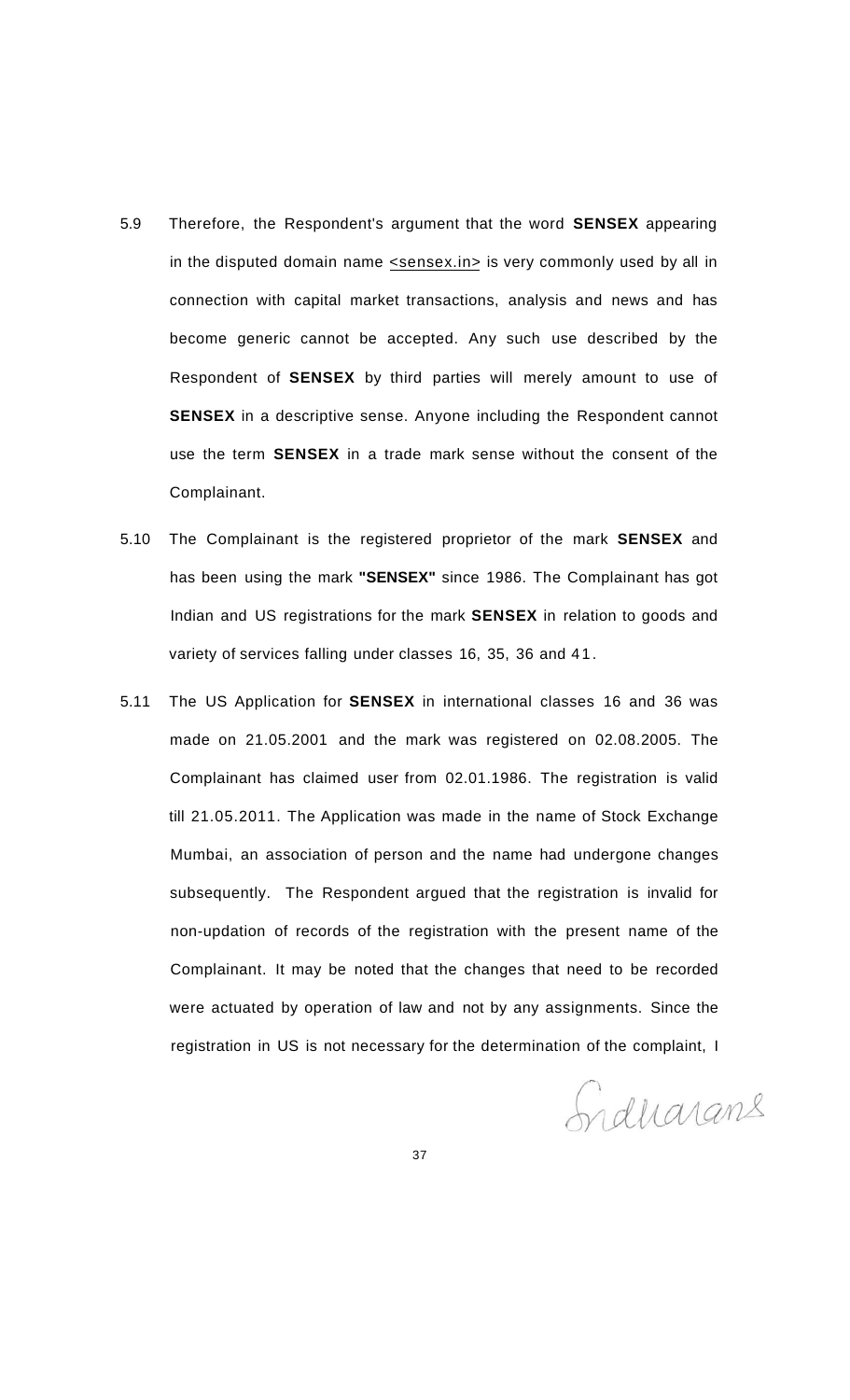will not go further into the issue of procedural infirmities and its consequences.

- 5.12 Indian Applications for the mark **SENSEX** under international classes 35, 36 and 41 were made on 04.09.2006. Application No. 1483928 in class 35 in respect of Compilation of mathematical or statistical data services was registered after filing of the Complaint. The Complainant has filed by way of an affidavit a copy of certificate of registration along with a certificate for use in legal proceedings. The Complainant has claimed user from 01.01.1986. The Complainant's applications in other classes are still pending for registration.
- 5.13 The disputed domain name **<sensex.in>** was registered on 16th February, 2005. The Complainant is the prior adopter of the mark **SENSEX.** The Respondent did not deny the Complainant's prior adoption and user of the mark **SENSEX.** The above facts have established that the Complaint has both common law and statutory rights in respect of its trade mark **SENSEX.**
- 5.14 The Complainant's **SENSEX** mark is well known throughout the world including India. It is clearly seen that the disputed domain name **<sensex.in>** wholly incorporates the mark **SENSEX.** The suffix <.in> does not distinguish the disputed domain name from the Complainant's registered trade mark **SENSEX.**
- 5.15 I, therefore, find that:

Indharans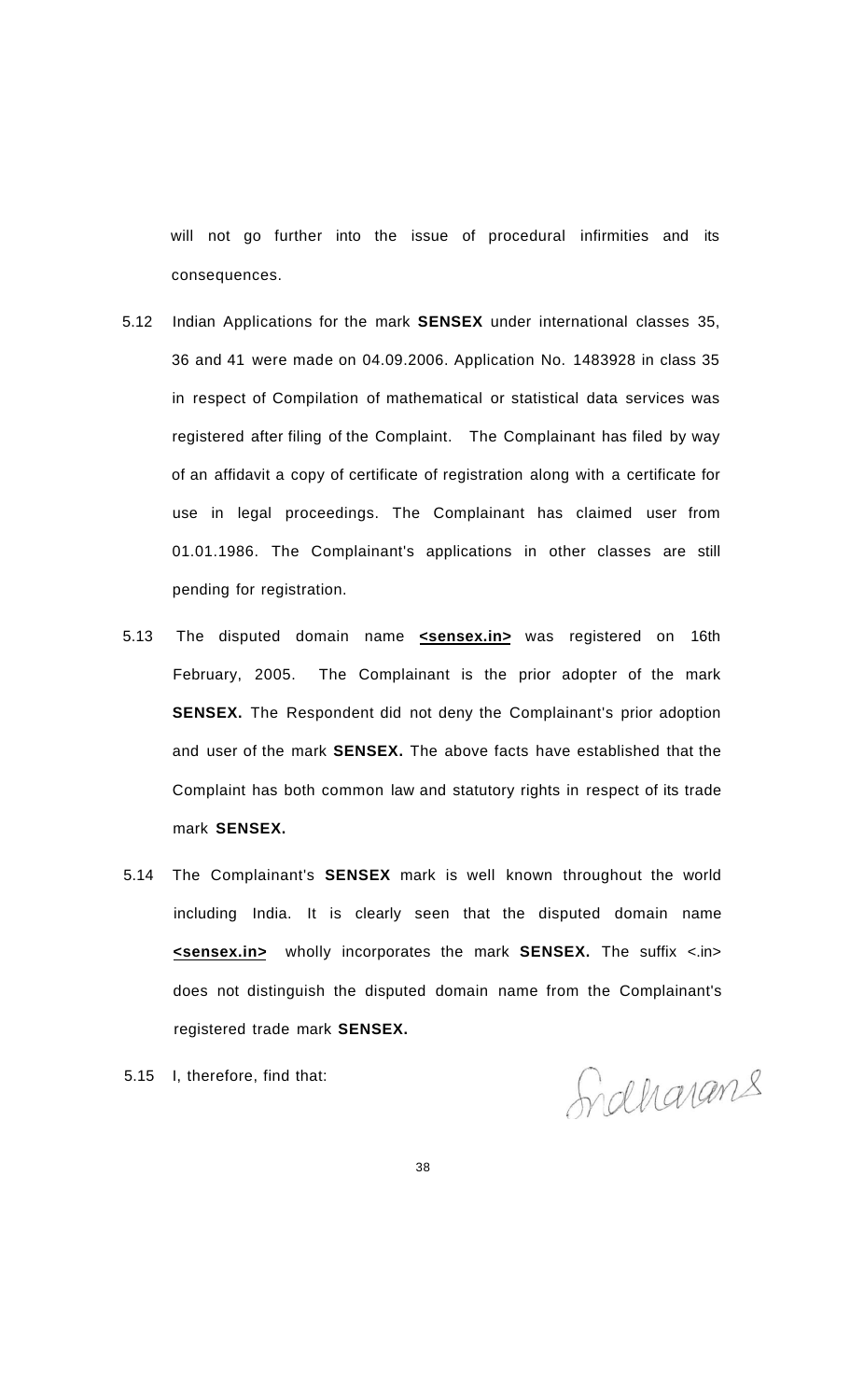- (a) The Complaint has both common law and statutory rights in respect of its trade mark **SENSEX.**
- (b) The disputed domain name **<sensex.in>** is visually, structurally and phonetically identical to the Complainant's prior trade mark **SENSEX.**

# **Respondent has no rights or legitimate interests in respect of the disputed domain name**

- 5.16 It is already seen that the Complainant is the prior adopter and user of the mark **SENSEX.** The Complainant has got registration for the mark **SENSEX** in India. The Complainant's mark **SENSEX** is well known in many countries across the globe including India.
- 5.17 Now we will see whether the Respondent has established any rights or legitimate interests in the disputed domain name **<sensex.in>**.
- 5.18 The first contention of the Respondent is that the word **SENSEX**  appearing in the disputed domain name **sensex.in>** is a generic word. No one including the Compliant can claim any right over such a generic word. Generic words are common words that describe an entire class of goods or services and no trademarks can be granted for such terms. It is already seen that the indexes of other stock exchanges all over the world are treated as trade marks and are registered as such in the name of respective stock exchanges. Similarly **SENSEX** can function as a trade mark of the Complainant. Any use described by the Respondent of

Sidharans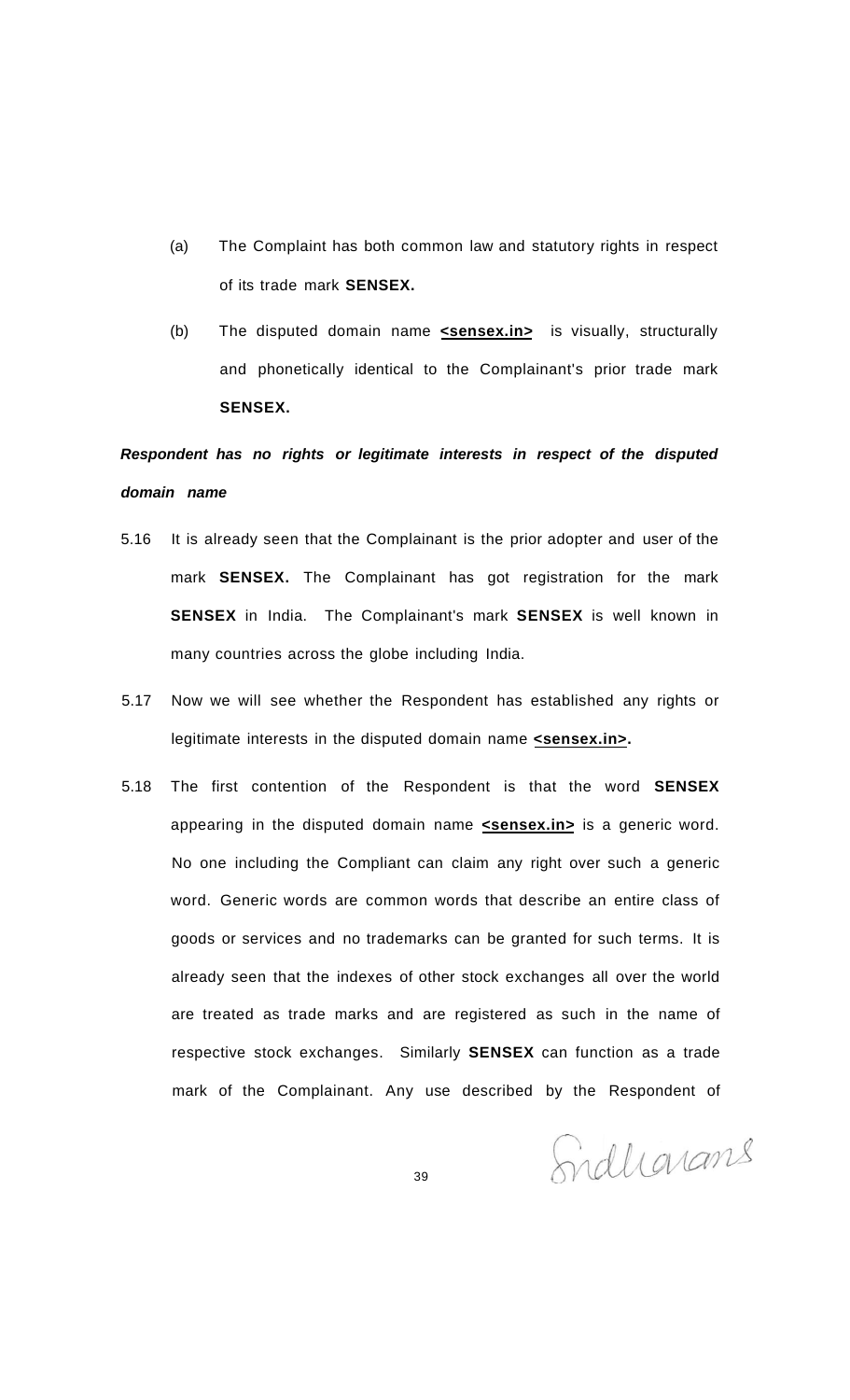**SENSEX** by third parties will merely amount to use of **SENSEX** in a descriptive sense. Anyone including the Respondent cannot use the term **SENSEX** in a trade mark sense without the consent of the Complainant. The Respondent, however, is free to agitate this issue before appropriate forum. Until it is determined by an appropriate authority or court that the Complainant cannot claim any right over such generic word **SENSEX,** the Respondent cannot claim any right or legitimate interest in the disputed domain name **<sensex.in>.** 

5.19 The second contention of the Respondent in essence is that the Complainant failed to apply for the disputed domain name **<sensex**.in> at the first available opportunity. Before launching of the **.IN** domain names, **.IN** registry gave clear opportunity to the legitimate trade mark holders to come forward and to obtain the domain name for which they have trademarks. The Complainant never came forward and registered the domain till 15<sup>th</sup> February 2005 after which the domains were made available to general registrants. The disputed domain name **<sensex.in**>has been registered in the name of the Respondent since 16th February, 2005. Complainant made no application during this sunrise period. Registrations were made open on or after 16<sup>th</sup> February 2006. The Complainant did not make any attempt to file applications even after 16th February 2006. The Respondent argued that he has not yet started using the disputed domain name **<sensex.in>** in connection with any goods or services. What are appearing on the web site under the disputed domain

Induarans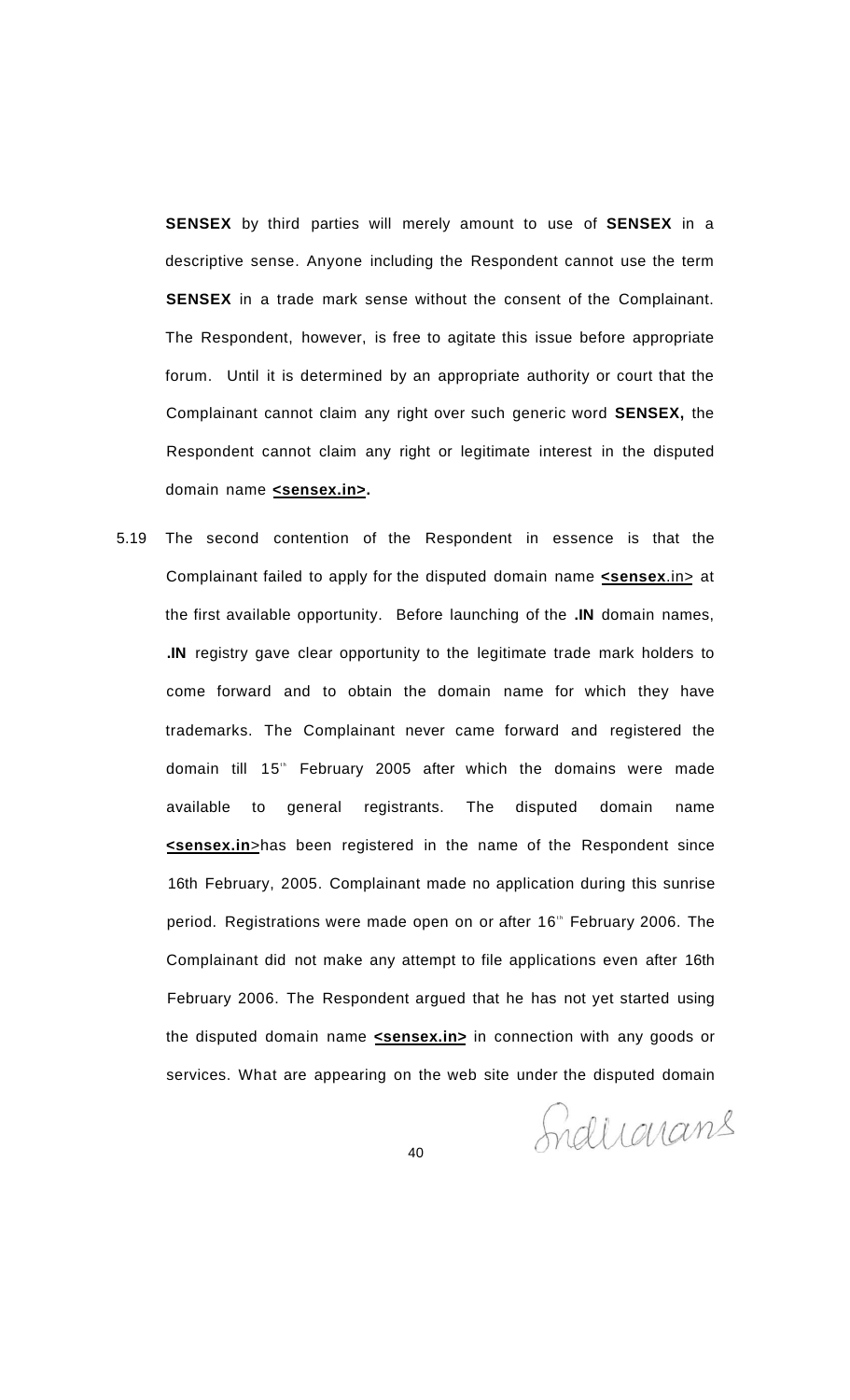name **sensex.in>** are the advertisements or links provided by Google. The Respondent, however, is planning to offer in the immediate future certain services in the field of capital markets through the disputed domain name **sensex.in>.** The categorical admission made by the Respondent as to his non use of the disputed domain name **<sensex.in**> till date of the personal hearing deserves to be noted. In the absence of any use by the Respondent, it is unwarranted to go further into the issue of delay on the part of the Complainant.

- 5.20 At no point of time the Respondent came forward with the reason for adopting the disputed domain name **<sensex.in>** except as discussed above.
- 5.21 Therefore, I conclude that the Respondent has failed to establish any rights or legitimate interests in respect of the disputed domain name **<sensex.in>.**

**Respondent's domain name has been registered or is being used in bad faith.** 

5.22 Paragraph 6 of .In Domain Name Dispute Resolution Policy (INDRP) enumerates three instances as evidence of registration and use of domain name in bad faith. Respondent argued that the Complaint should establish all the three instances cumulatively to sustain bad faith. A perusal of paragraph 6 of INDRP would show that all the three instances of bad faith need not be cumulatively established to sustain a complaint. Further, paragraph 6 of INDRP permits determination of bad faith on other

Sndharans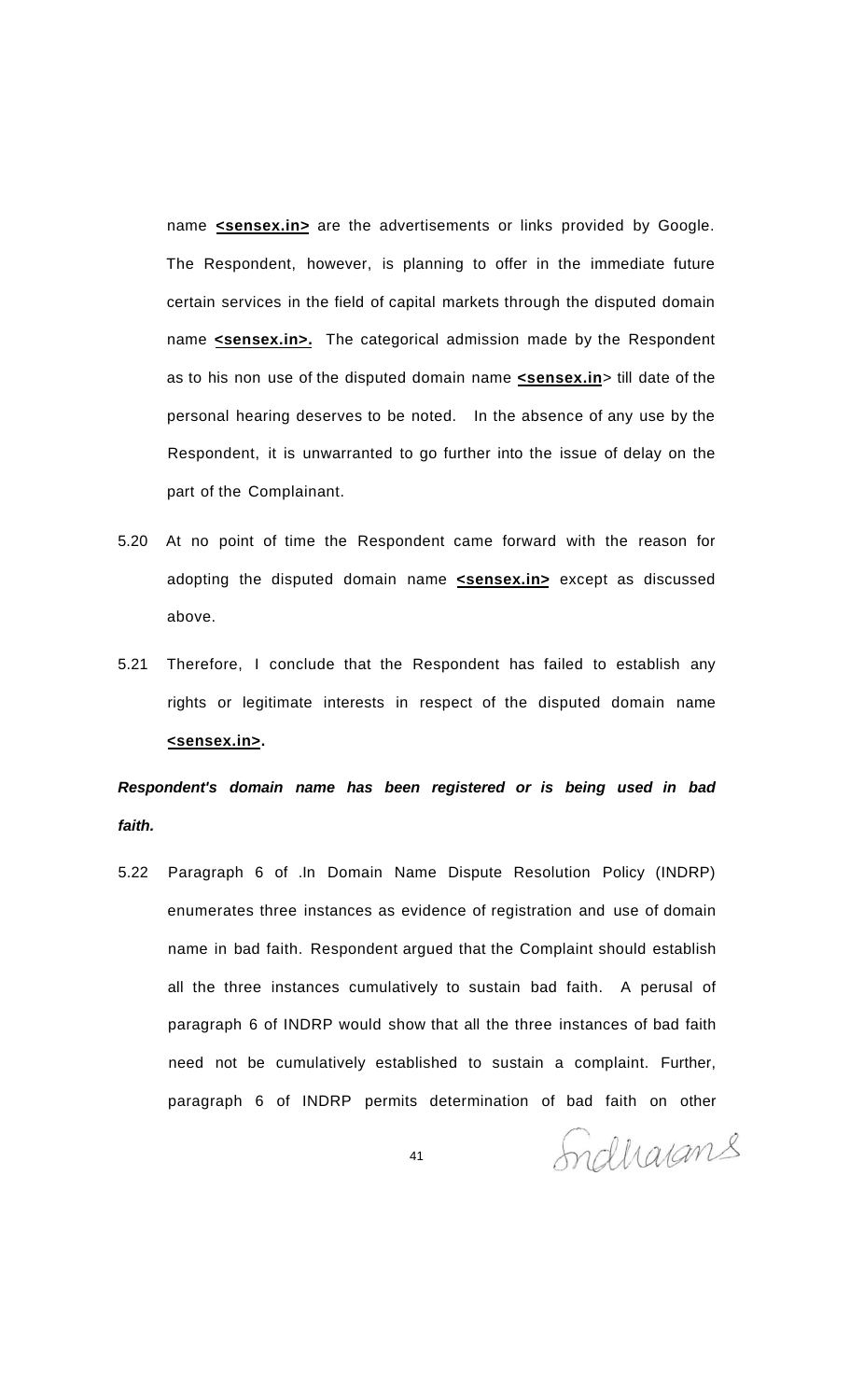instances or factors not illustrated thereunder. It can be inferred from the appearance of " $\ldots$  in particular but without limitation" in paragraph 6 as follows

- 6. Evidence of Registration and use of Domain Name in Bad Faith For the purposes of Paragraph 5(iii), the following circumstances, **in particular but without limitation,** if found by the Arbitrator to be present, shall be evidence of the registration and use of a domain name in bad faith:
- 5.23 I have visited the web site of World intellectual Property Organization (WIPO) searching similar provisions that WIPO follows in its domain name disputes resolution policy. Paragraph 4 (b) of Uniform Domain Name Dispute Resolution Policy followed by WIPO cites 4 instances instead of 3 found in paragraph 6 of INDRP as evidence of registration and use in bad faith. Except the presence of one additional instance, Paragraph 6 of INDRP is a replica of paragraph 4(b) of Uniform Domain Name Dispute Resolution Policy followed by WIPO. WIPO decisions also indicate consideration of other factors in determining bad faith element under the heading "other considerations". For example, the following factors among others are considered in arriving at a bad faith decision:
	- (a) false contact information
	- (b) use of privacy service
	- (c) speculation in domain names
	- (d) inconceivable legitimate use

Sideharans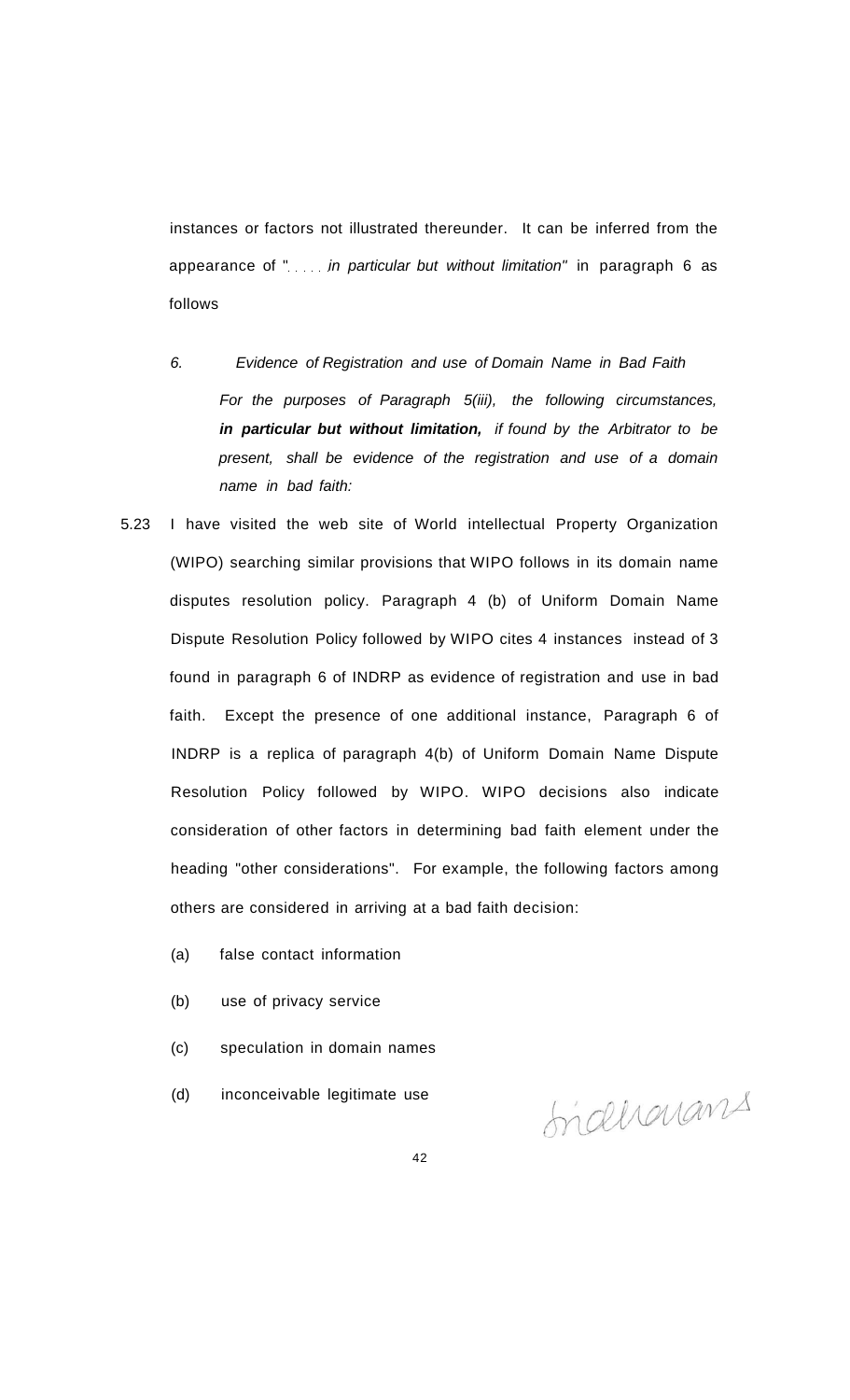- (e) inactive web sites
- (f) infringement of Complainant's IP rights
- (g) prior knowledge/notice of mark
- (h) disclaimer
- (i) cease and desist letter
- (j) tarnishment
- (k) parking /landing pages
- 5.24 INDRP permits consideration of factors other than those specified thereunder in arriving at a decision on bad faith element.
- 5.25 The Complainant is the prior adopter and user of the mark **SENSEX** and has been using the mark **SENSEX** from 1986. The mark **SENSEX** has gained secondary significance in respect of goods/services of the Complainant by virtue of such long continuous use. The disputed domain name **<sensex.in>** wholly incorporates the mark **SENSEX** of the Complainant. The Complainant has Indian registration for the mark **SENSEX** and such registration is in force today.
- 5.26 Respondent himself admitted that the Complainant has been using the mark **SENSEX** for a long time. The mark **SENEX** was being used by the Complainant when the Respondent registered the disputed domain name **<sensex.in>.** Respondent is not an illiterate but has a master's degree in business administration with a specialization in Finance. He. desired to disseminate information about the investment markets in India through

Indharans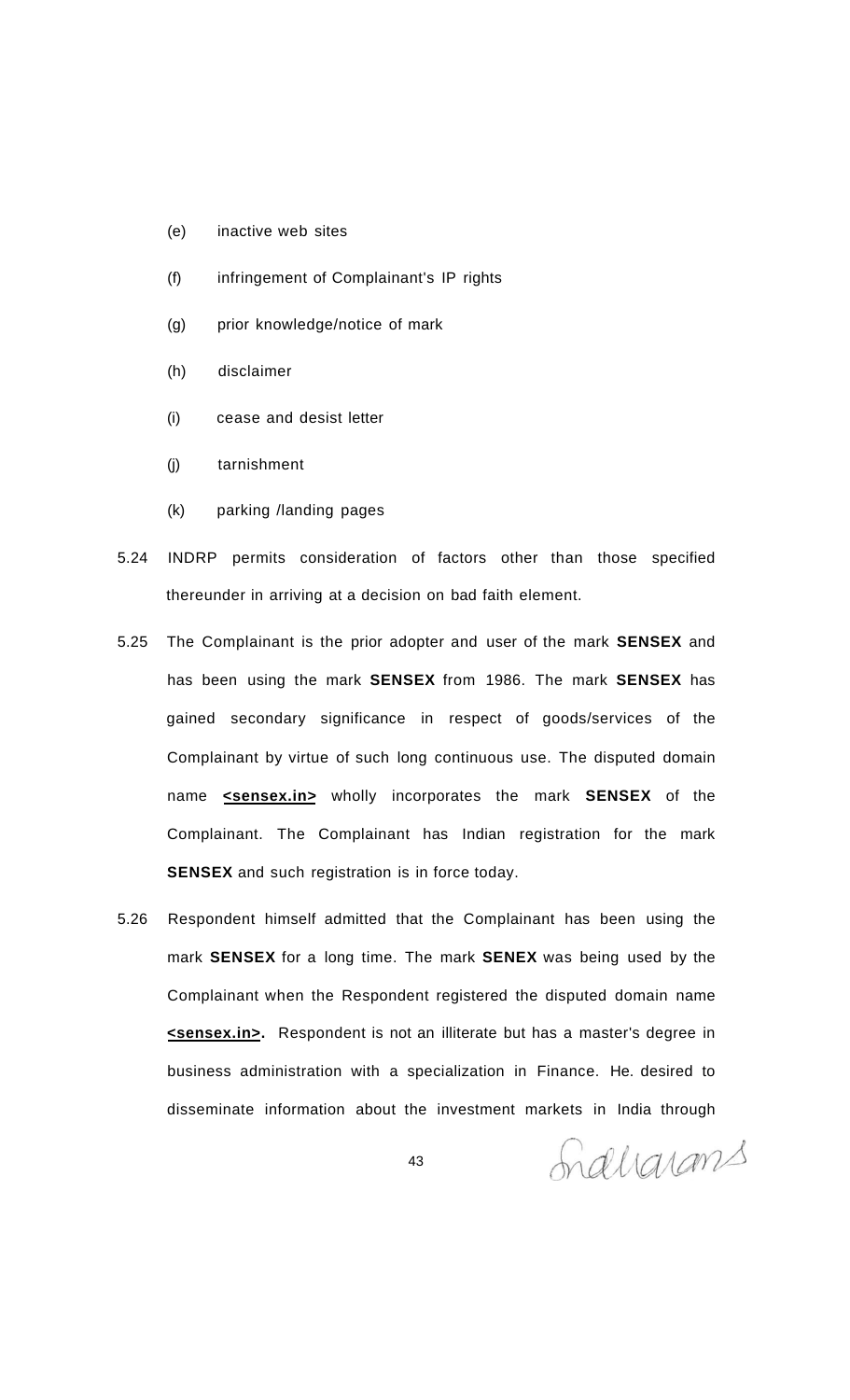internet and adopted the disputed domain name **<sensex.in>.** When the Respondent adopted the disputed domain name **<sensex.in>,** the mark **SENSEX** of the Complainant is well known in the financial markets in India and abroad. Though the Respondent has advanced arguments negating the contentions of the Complainant, he has not come up with any affirmative reason for adopting the disputed domain name **<sensex.in>.**  Respondent put strong reliance on certain disputes raised by third parties against the Complainant involving the mark **SENSEX.** Such disputes are either irrelevant to the current proceedings or decided in favour of the Complainant. The Respondent has no reason to adopt the disputed domain name **<sensex.in>** . The very adoption by Respondent of the disputed domain name **<sensex.in>** is malafide and dishonest.

5.27 The Respondent seeks that the dispute resolution should recognize the constitutional right of a citizen in India to carry on a vocation or business of his choice without transgressing the law of the land. But he had chosen not to respond to the notices sent by the Complainant. On discovery of the Respondent's disputed domain name **<sensex.in>,** the Complainant through its attorneys wrote to the Respondent herein vide an e-mail dated 24<sup>th</sup> July 2007 to cease and desist from using the disputed domain name or any other domain name or variation confusingly and/or deceptively similar to the Complainant's trade mark **"SENSEX"** and to apply to the Registrar Direct Information Private Limited for cancellation of the registration of the impugned domain name or alternatively, to transfer

fraharans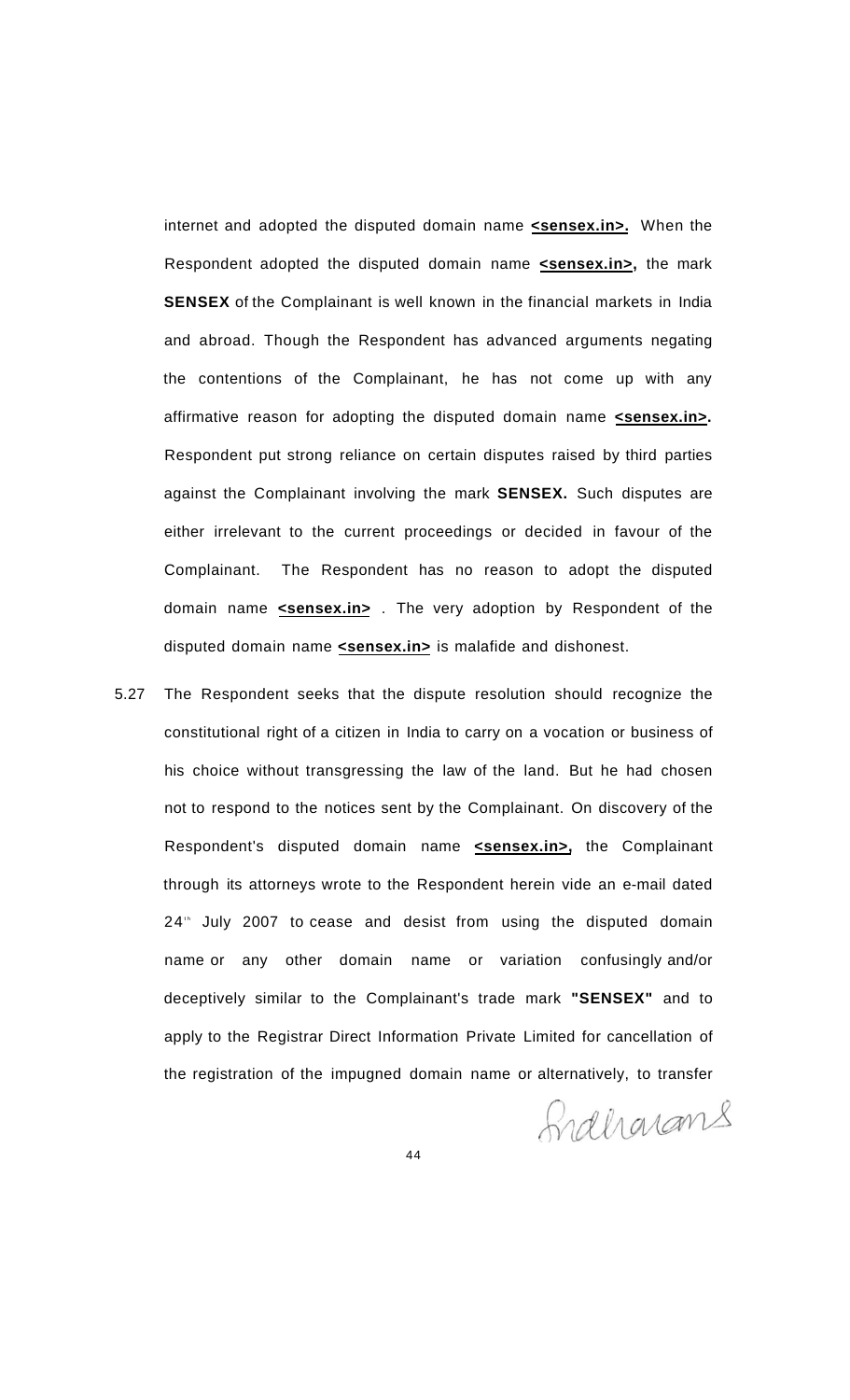the impugned domain name in favour of the Complainant, within 15 days of receipt of the notice. A reminder letter/e-mail dated 15<sup>th</sup> November 2007 was also sent by the Complainant through its Attorneys to the Respondent. Thereafter, Respondent's Advocate, Mr. Amit Shroff, through his letter dated 19<sup>th</sup> November, 2007, asked the Complainant's Attorney to provide him with a copy of the Complainant's Attorney's letter dated 15<sup>th</sup> November, 2007 as the Respondent was out of station. A copy of the Complainant's Attorney's letter dated 15<sup>th</sup> November, 2007 was sent to the Respondent's Advocate vide letter dated 19<sup>th</sup> November, 2007 of the Complainant's Attorney. Thereafter, the Complainant's Attorney received a letter from one Mr. Sunil Vikamsey, on behalf of the Respondent, on 3<sup>rd</sup> December, 2007, wherein the said Mr. Sunil Vikamsey acknowledged the receipt of the letter dated 15<sup>th</sup> November, 2007 of the Complainant's Attorney and sought some time to revert. However, till date the Respondent has not replied to the e-mail dated 24<sup>th</sup> July 2007, the letter/e mail dated 15<sup>th</sup> November 2007 or the letter dated 19<sup>th</sup> November, 2007. The conduct of the Respondent clearly shows that the Respondent has nothing on merits to answer the Complainant's mails/notices. Respondent's contention that the mails/notices of the Complainant were an attempt to intimidate the Respondent with the threat of damages and criminal action on a non existent right is clearly an afterthought, without any substance and cannot be accepted.

Grahams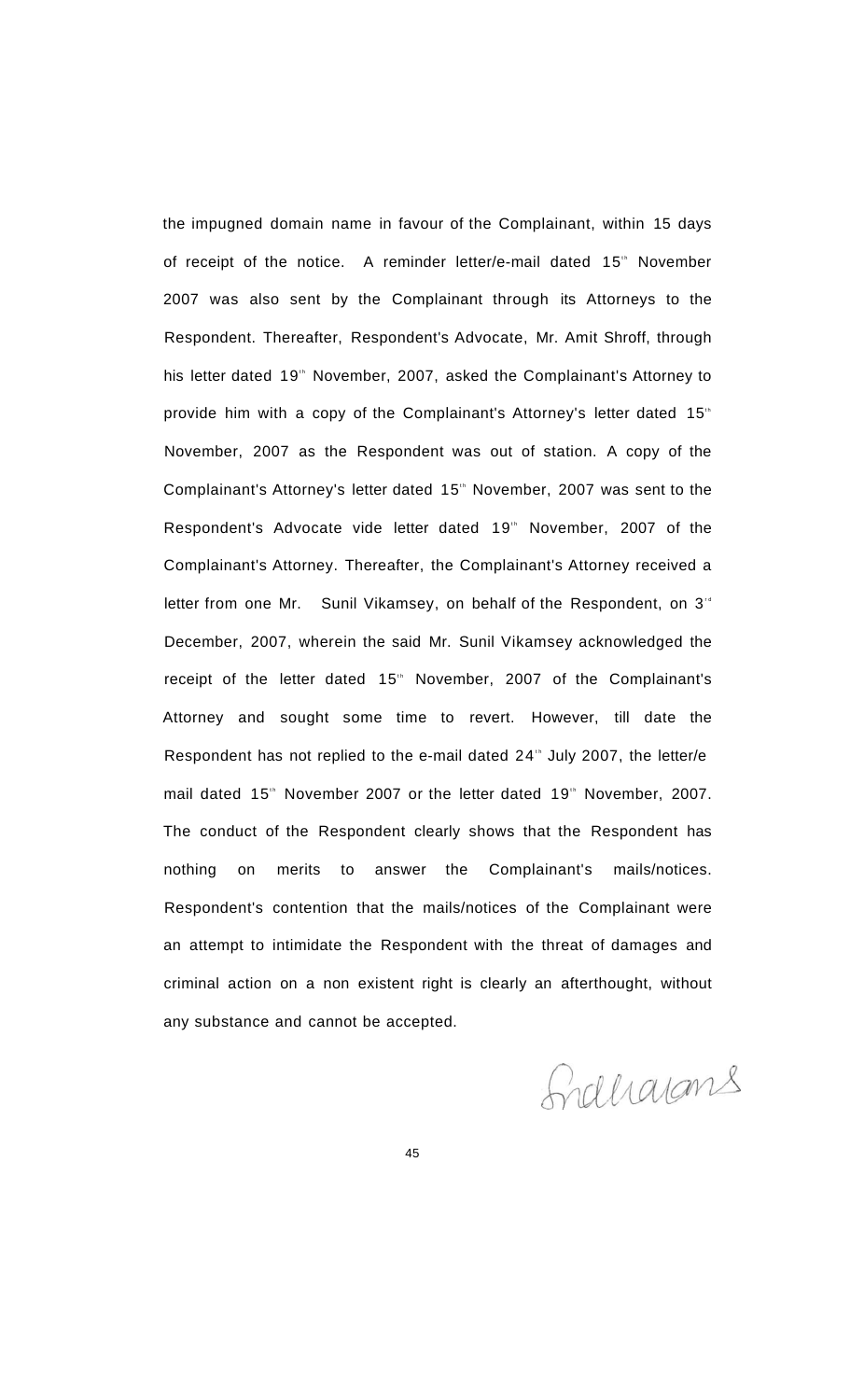5.28 The Respondent argued that as a means of abundant expression of good faith he has placed prominent disclaimers on his site to indicate that his site or service is in now way connected with the Complainant. I have visited the site of the Respondent. There is no disclaimer prominently on the home page or first page of the site. A click on the disclaimer button at the bottom of the page leads to the following disclaimer on a separate page:

> *Sensex. in is run independently of Bombay Stock Exchange (BSE) and it has no connection with the BSE or its affiliates whatsoever.*

- 5.29 It may be noted that the Respondent had the knowledge that the well known mark SENSEX was being used by the Complainant for decades when he adopted the disputed domain name **<sensex.in>**. Respondent has not yet started using the disputed domain name **<sensex.in>**. The above facts have established malafide and dishonest adoption of the disputed domain name **<sensex.in>** by the Respondent. A disclaimer will not cure a malafide and dishonest adoption. Therefore, the disclaimer irrespective of the location where it is displayed will not help the case of the Respondent.
- 5.30 The Respondent argued the Respondent has registered only the disputed domain name **<sensex.in>** and **<sensex.net.in>.** The Complainant already holds the domain name **<sensex.co.in>**. The Complainant was therefore well aware that he had access to the use of the domain name "Sensex" with the TLD extension .co.in and the Respondent had not tried

Indharans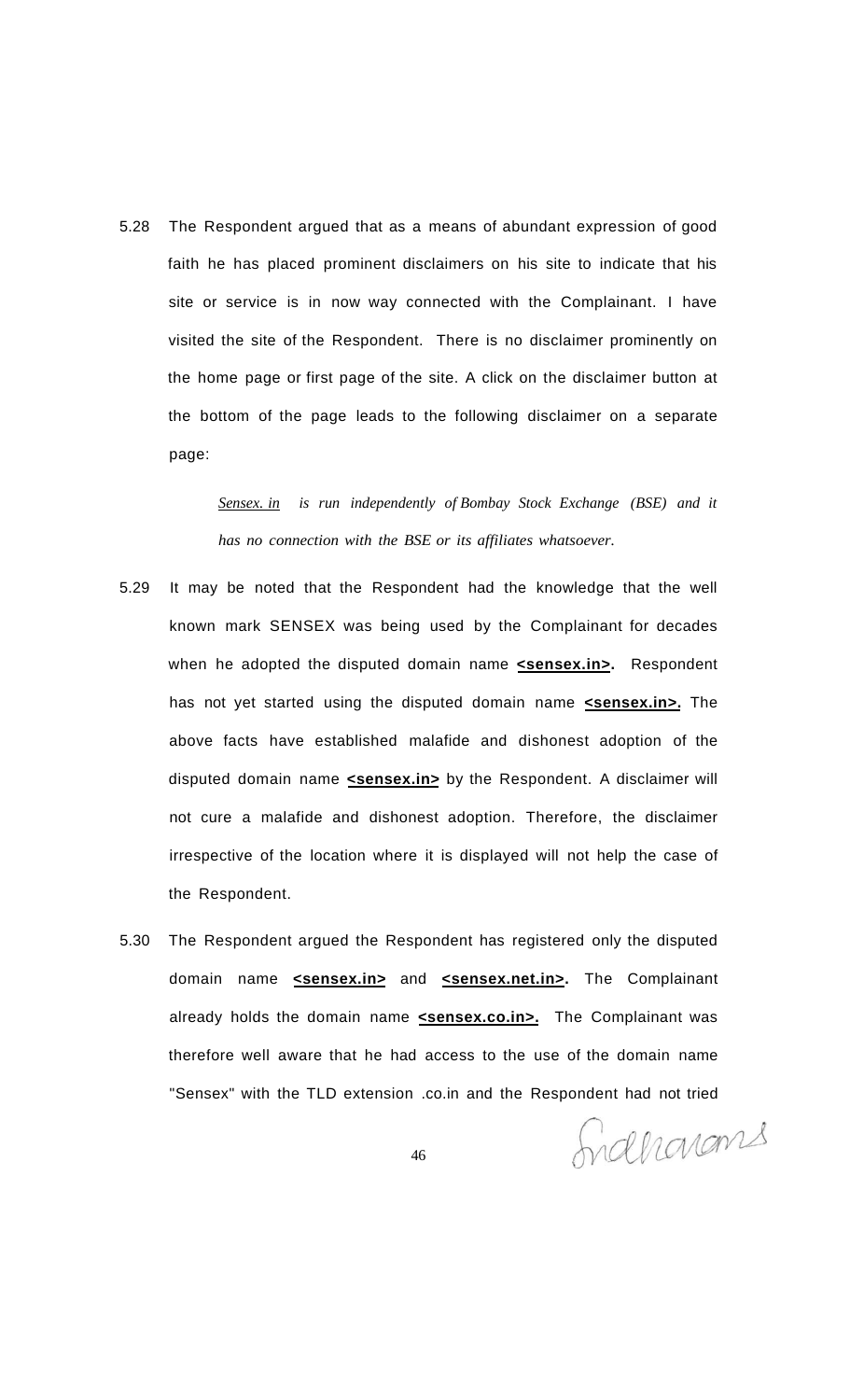to register multiple names so as to prevent the use of the name "Sensex" by the Complainant. The presence of other domain names in the name of the Complainant will not entitle the Respondent to adopt the disputed domain name **<sensex.in>** incorporating the registered trade mark of the Complainant. Further the Respondent cannot rely on the alleged adoption and or use of marks similar to the registered mark **SENSEX** of the Complainant by others. Adoption and or use by others will not cure the dishonest and malafide adoption of the disputed domain name **<sensex.in>** by Respondent.

- 5.31 The above discussions have clearly established bad faith element in favour of the complaint as follows:
	- (a) The adoption of the disputed domain name **<sensex.in>** by Respondent is dishonest and malafide. It is for unlawful financial gain to attract internet users to the Respondent's website by creating a likelihood of confusion with the Complainant's registered trade mark **SENSEX** as to the source, sponsorship, affiliation, or endorsement of the Respondent's website.
	- (b) The adoption and registration of the disputed domain name **<sensex.in>** by the Respondent is hampering the potential business and services that the Complainant is likely to and has the capacity to provide on-line, as it is common knowledge that most internet surfers now use the suffix **'.in'** to track down a business or service. The registration and use of the disputed domain name

Sidharans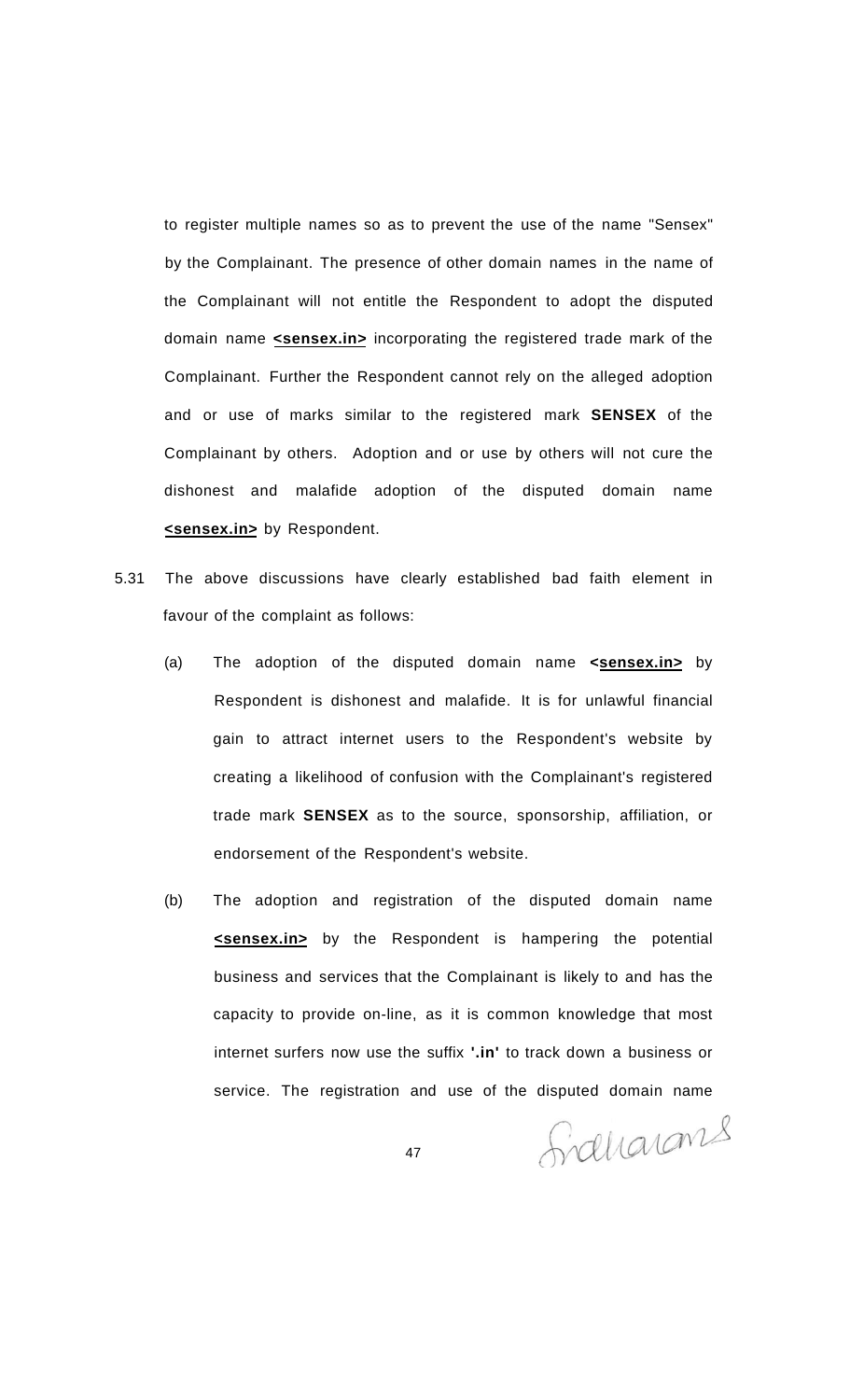**<sensex.in>** by the Respondent is causing detriment and disadvantage to the Complainant, resulting in financial loss to the Complainant.

- (c) Considering the popularity and advent of conducting and accessing banking business and/or financial services over the internet, the Complainant is restricted from using the internet as a vehicle for expanding their business possibilities and interaction with the public at large across the world due to the illegitimate adoption of the disputed domain name **<sensex.in>** by the Respondent.
- 5.32 The above facts and circumstances have necessitated me to award costs of the Complaint to and in favour of the Complainant. I will normally award costs in the range of Rs.5 lacs. But in this case, the Respondent has all along conducted himself in a very cooperative and constructive manner Therefore, I fix Rs.2,00,000/- (Rupees two lakh only) as costs and the Complainant and the Respondent shall equally bear the costs. Therefore, I order Respondent to pay Rs.1,00,000/-(Rupees one lakh only) towards costs to the Complainant.

Grahamans